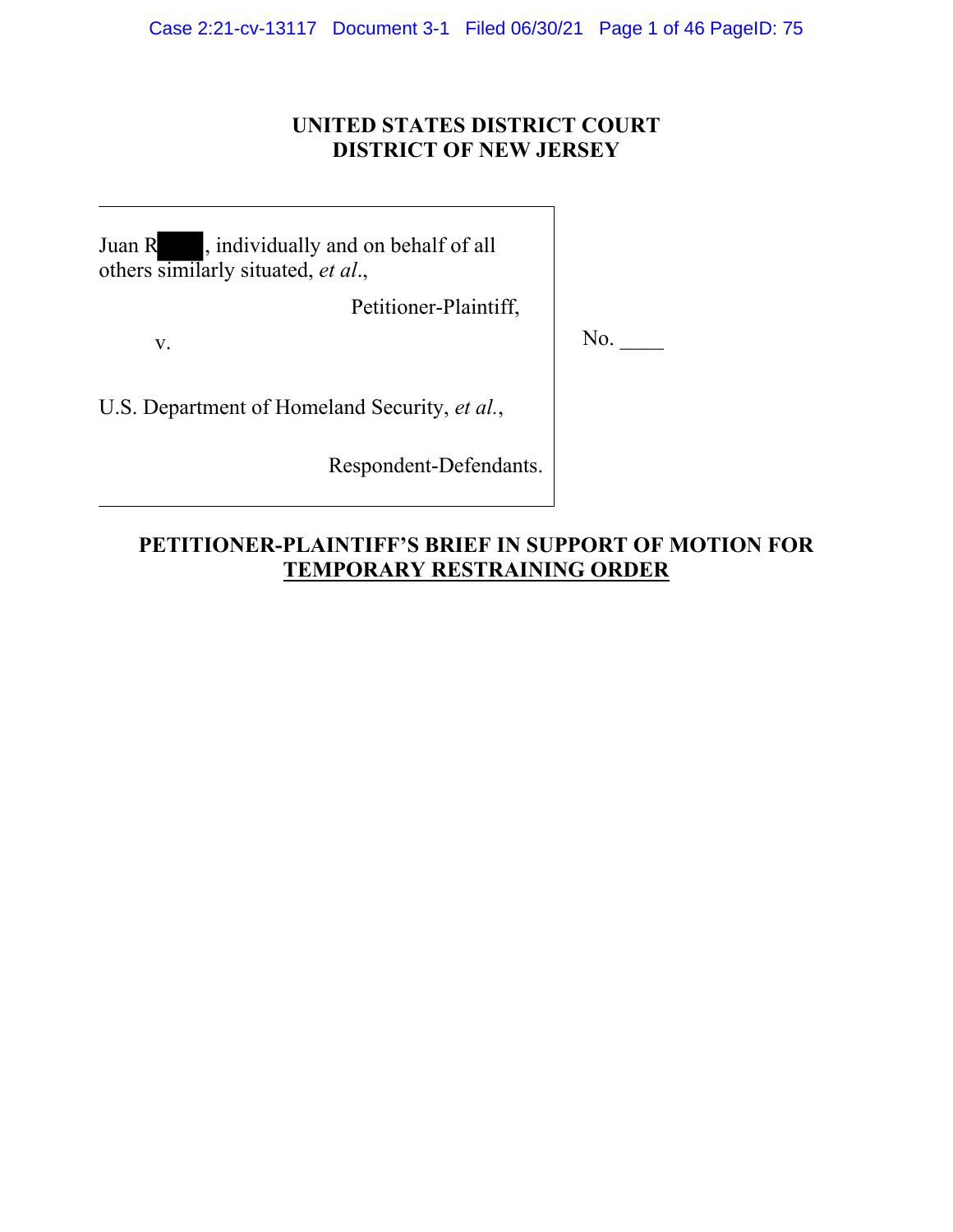# **TABLE OF CONTENTS**

| I.   |                                                                        | New Jersey Legal Service Providers and Their Representation of     |  |  |  |
|------|------------------------------------------------------------------------|--------------------------------------------------------------------|--|--|--|
| II.  | Termination of Essex County Contract with ICE and Abrupt Transfers7    |                                                                    |  |  |  |
| III. | Importance of In-Person Visitation for Attorney-Client Relationship10  |                                                                    |  |  |  |
| IV.  | Impact of Transfers on Plaintiffs' Access to Counsel14                 |                                                                    |  |  |  |
|      |                                                                        |                                                                    |  |  |  |
|      |                                                                        |                                                                    |  |  |  |
| I.   | Plaintiffs Are Likely to Prevail on Their Constitutional and Statutory |                                                                    |  |  |  |
|      | A.                                                                     | Due Process and the INA Guarantee Right to Counsel of              |  |  |  |
|      | <b>B.</b>                                                              | Here, Transfer of Plaintiffs Away from Counsel Will Interfere      |  |  |  |
| II.  |                                                                        |                                                                    |  |  |  |
|      | A.                                                                     | Plaintiffs Will Suffer Irreparable Harm Absent an Injunction30     |  |  |  |
|      | <b>B.</b>                                                              | Balance of Factors and Public Interest Favor Plaintiffs32          |  |  |  |
| III. |                                                                        | The Relief Requested by Plaintiffs Is Necessary to Vindicate Their |  |  |  |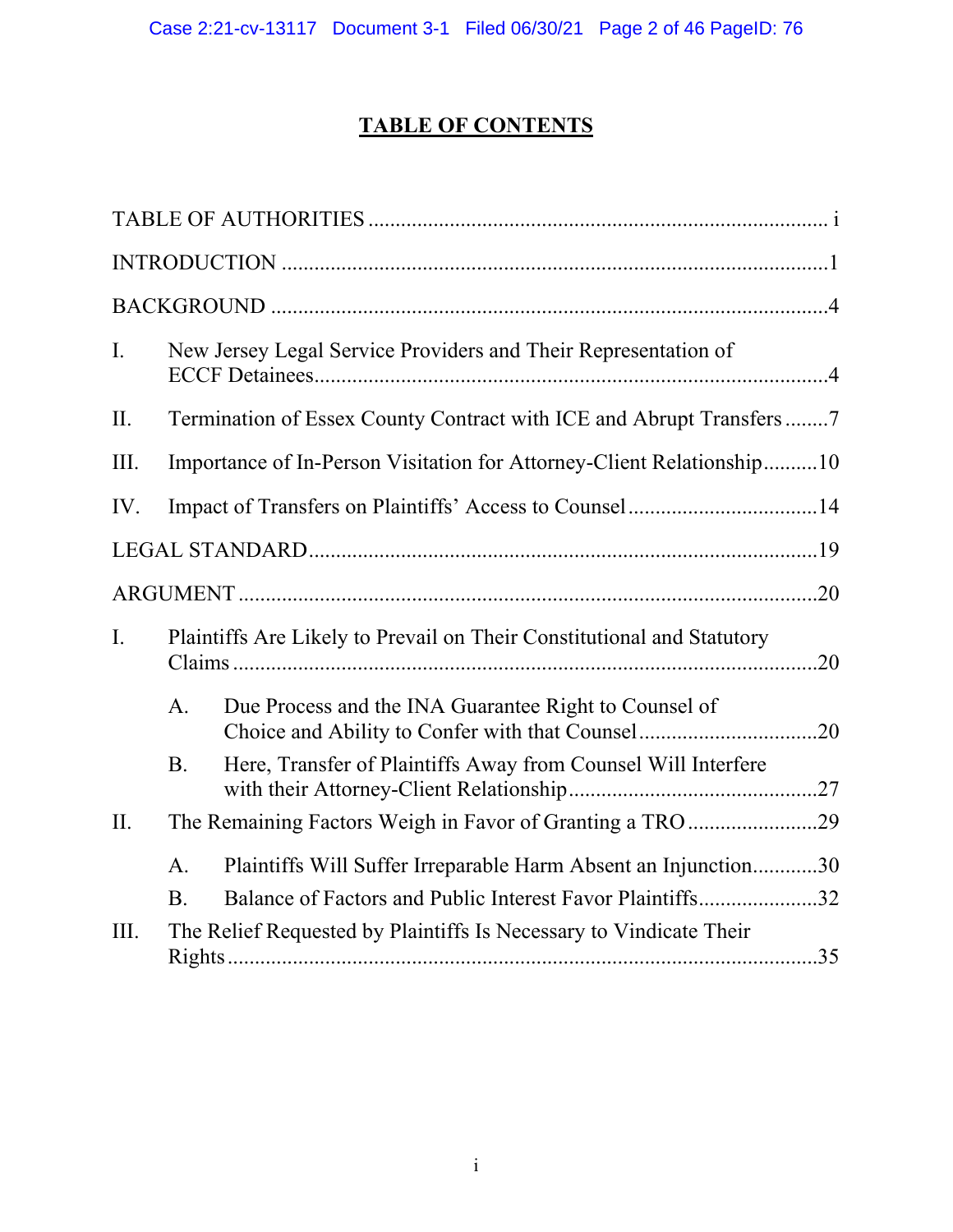Case 2:21-cv-13117 Document 3-1 Filed 06/30/21 Page 3 of 46 PageID: 77

# **TABLE OF AUTHORITIES**

# **Cases**

| A.D.R.S. v. Stirrup,                                                                                           |
|----------------------------------------------------------------------------------------------------------------|
|                                                                                                                |
| Am. Beverage Ass'n v. City & Cty. of San Francisco,                                                            |
| Antonio de Jesus M. v. Nielsen,                                                                                |
| Arroyo v. U.S. Dep't of Homeland Sec.,<br>No. SACV 19-815 JGB(SHKx), 2019 WL 2912848 (C.D. Cal. June 20, 2019) |
| Baires v. INS,                                                                                                 |
| Bernal-Vallejo v. INS,                                                                                         |
| Burns v. Cicchi,                                                                                               |
| Burns v. Weber,                                                                                                |
| Calderon-Rosas v. Att'y Gen.,                                                                                  |
|                                                                                                                |
| Castaneda-Delgado v. INS,                                                                                      |
| Chavez-Galen v. Turnage,                                                                                       |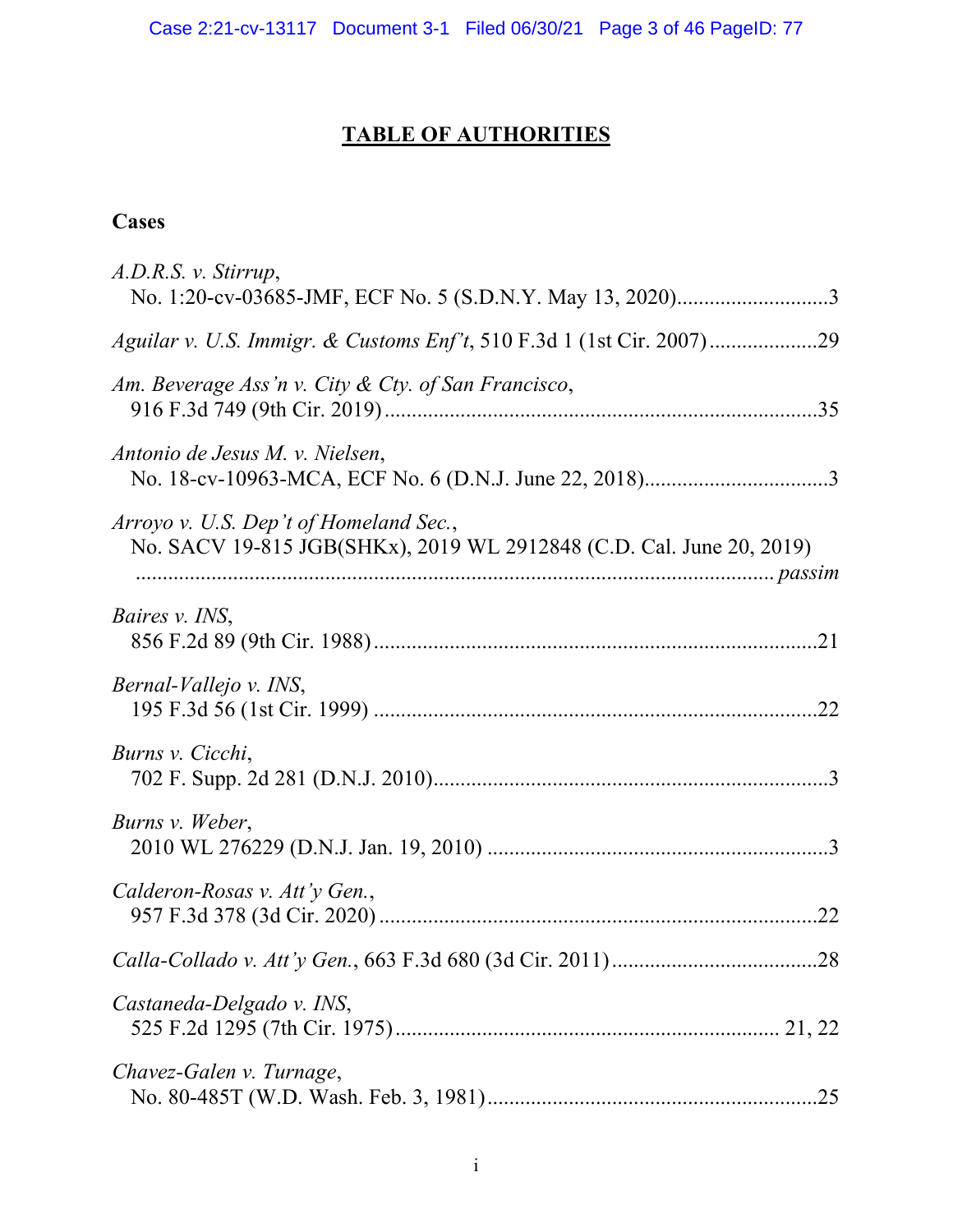| Chlomos v. INS,                                                                  |
|----------------------------------------------------------------------------------|
| Cobb v. Aytch,                                                                   |
| Cobourne v. INS,                                                                 |
| Comm. of Cent. Am. Refugees v. INS,                                              |
|                                                                                  |
| Davis v. Hendricks,                                                              |
| <i>Edison C.F. v. Decker, No. CV 20-15455 (SRC), 2021 WL 1997386 (D.N.J. May</i> |
| E.O.H.C. v. Sec'y U.S. Dep't of Homeland Sec., 950 F.3d 177 (3d Cir. 2020) 29    |
| Forteau v. Att'y Gen.,                                                           |
| Genentech, Inc. v. Immunex Rhode Island Corp.,                                   |
| Hyung Woo Park v. Hendricks,                                                     |
| <i>I.O. v. Anderson</i> , No. 20-13153 (JMV), ECF No. 5 (D.N.J. Oct. 26, 2020)29 |
| Jerome O. v. Green, No. 19-16528 (JMV), 2020 WL 1650546 (D.N.J. Apr. 3,<br>.29   |
| Leslie v. Att'y Gen.,                                                            |
| Lozada v. INS,                                                                   |
| Maynor Armando C.G. v. Tsoukaris,                                                |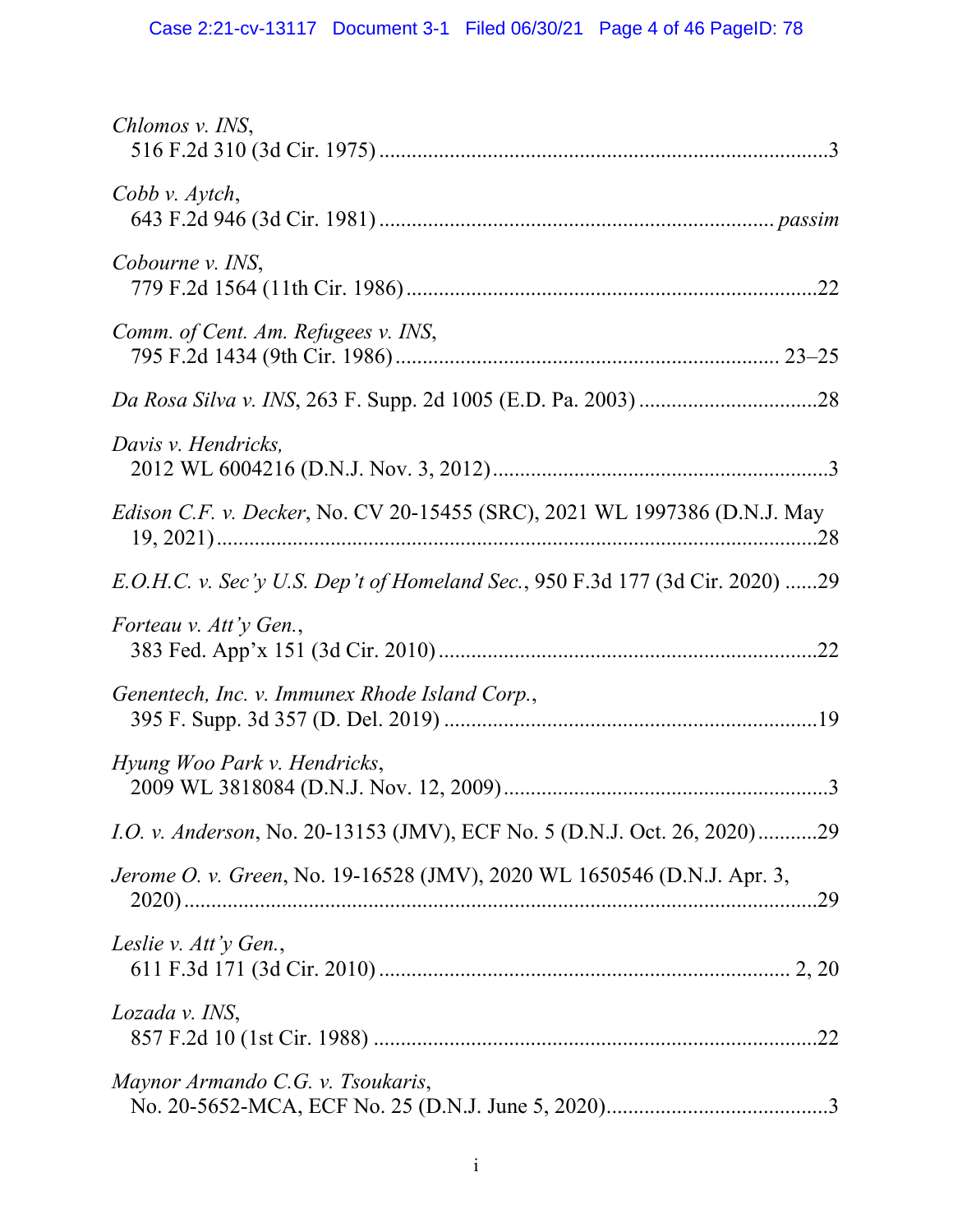| Miranda v. Arizona,                                                                      |
|------------------------------------------------------------------------------------------|
| <i>Nicole B. v. Decker, No. 20-07467 (KM), 2020 WL 4048060 (D.N.J. July 20, No.</i>      |
| Olisa U. v. Edwards,                                                                     |
| Orantes-Hernandez v. Thornburg,                                                          |
| Osorio-Martinez v. Att'y Gen. of U.S.,                                                   |
| Ousman D. v. Decker, No. CV 20-2292 (JMV), 2020 WL 1847704 (D.N.J. Apr.                  |
| Picca v. Mukasey,                                                                        |
|                                                                                          |
| Reilly v. City of Harrisburg,                                                            |
| Reyna ex rel. J.F.G. v. Hott,                                                            |
| <i>Rizza Jane G.A. v. Rodriguez, No. 20-5922 (ES), ECF No. 29 (D.N.J. May 22,</i><br>.29 |
| Spencer Enters., Inc. v. United States, 345 F.3d 683 (9th Cir. 2003) 29                  |
| Thakker v. Doll,<br>No. 20-480-JEJ-MCC, ECF No. 205 (M.D. Pa. July 22, 2020) 3           |
|                                                                                          |
| United States v. Saucedo-Velasquez,                                                      |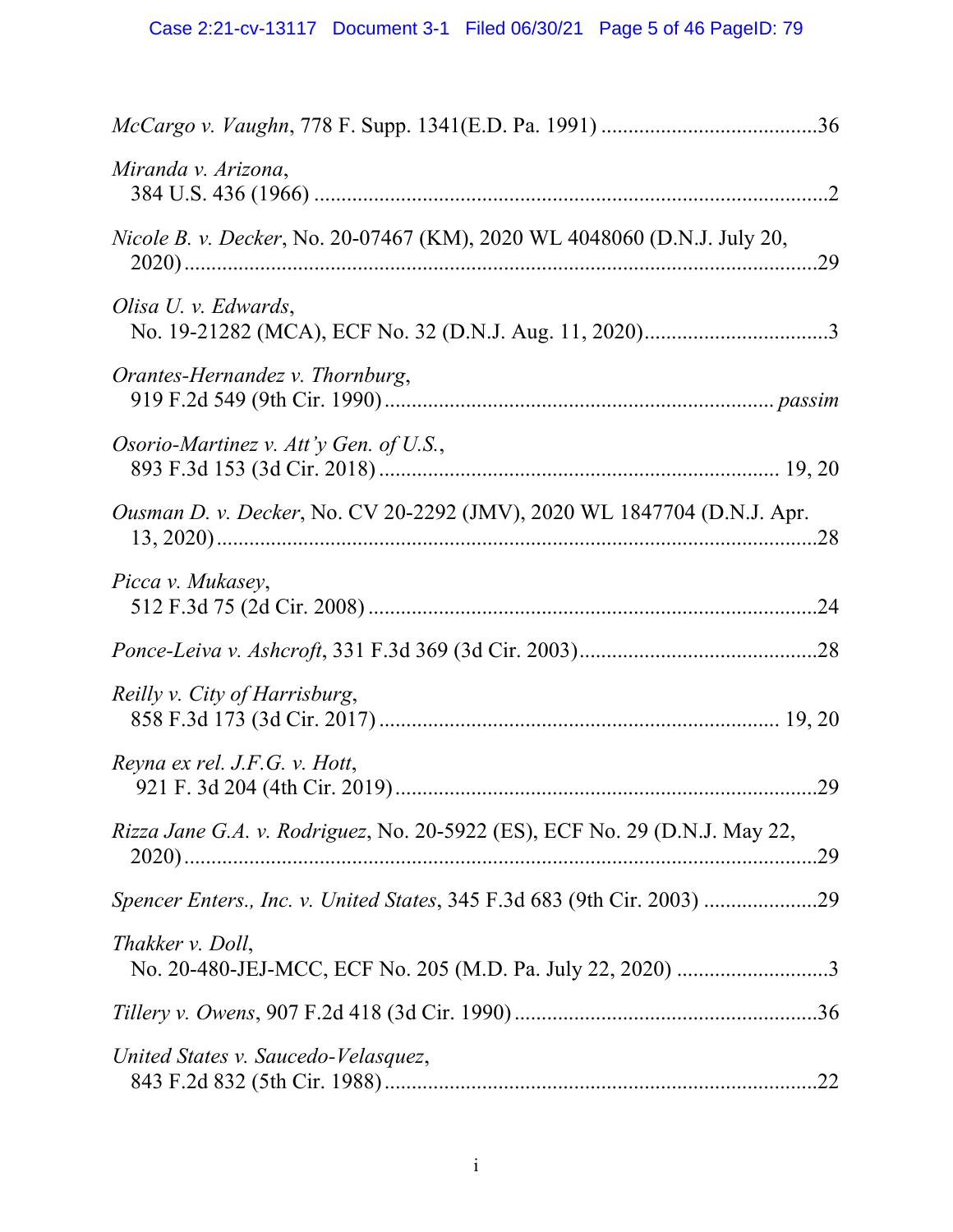| Wilmer R.R. v. Cirillo,                 |  |
|-----------------------------------------|--|
|                                         |  |
| Winter v. Nat. Res. Def. Council, Inc., |  |
|                                         |  |
|                                         |  |

# **Statutes and Regulations**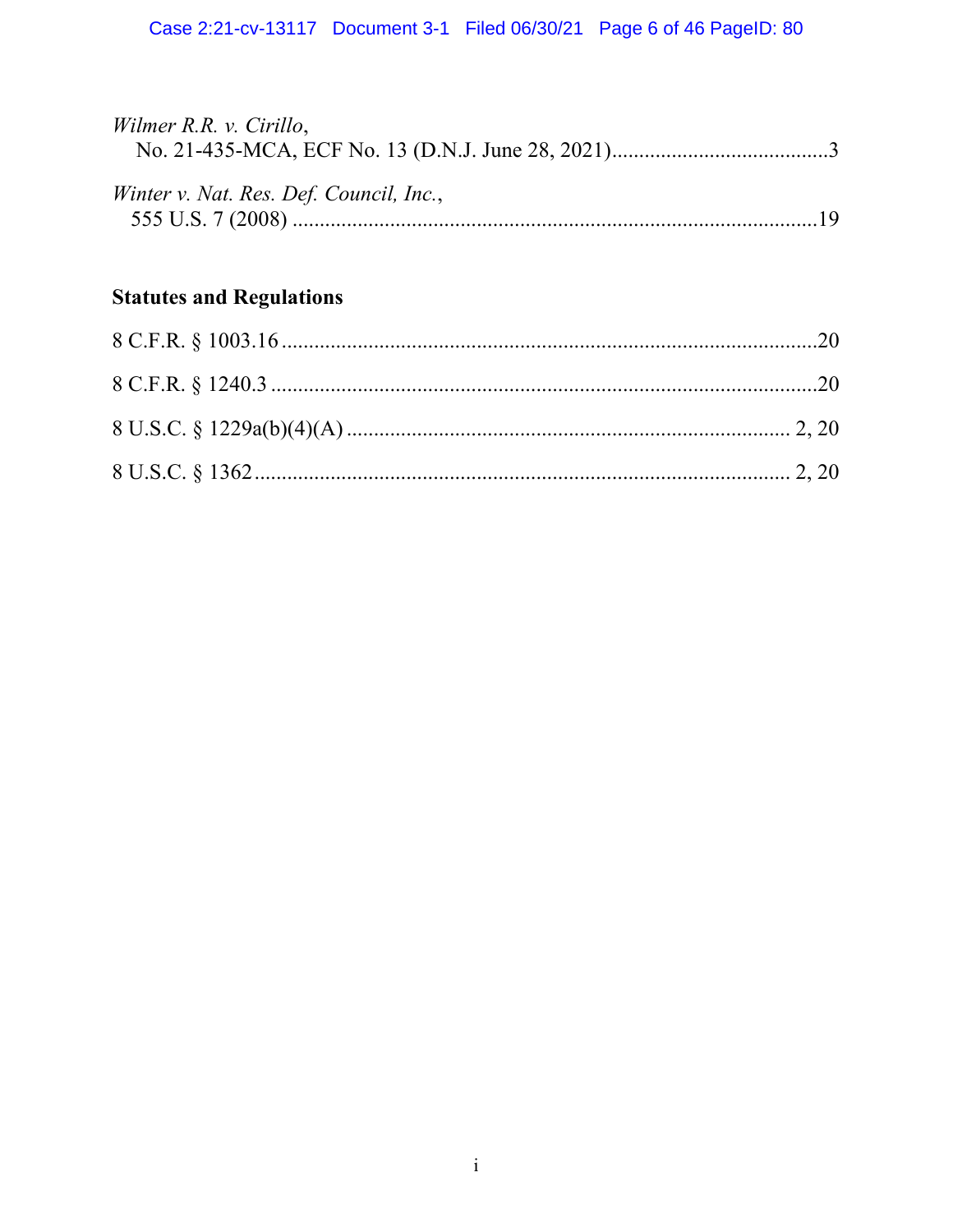### **INTRODUCTION**

<span id="page-6-0"></span>Petitioner-Plaintiff Juan R and members of the class (collectively, "Plaintiffs") are a group of detained immigrants at Essex County Correctional Facility ("ECCF") facing imminent transfer and separation from the attorneys they have retained to defend themselves against deportation.<sup>[1](#page-6-1)</sup> The federal government has announced plans to transfer all detained immigrants out of ECCF by August 23, 2021. Transfers are already underway, with tens of individuals transferred just today, Tuesday, June 29, 2021. Despite at least five facilities within a reasonable distance from ECCF, Defendants have refused to commit to transferring Plaintiffs only to nearby facilities accessible to counsel, and are instead sending them as far away as Georgia and Nevada. Recent transfers have led to chaos as clients have all but disappeared into communication black holes, resulting in a huge strain on and disruptions of attorney-client relationships. If transfers continue at this rate, New Jersey immigration legal service providers will be unable to sustain representation of their clients because of the immense resources such representation would require. Without their counsel, Plaintiffs' cases will be adversely affected and they face the

<span id="page-6-1"></span> $<sup>1</sup>$  A motion for provisional class certification is concurrently filed with this motion</sup> for class-wide relief. The proposed class is defined as: "All immigrants represented by immigration counsel who, at any time between the commencement of this action and the entry of final judgment, are held in civil immigration detention at ECCF." Undersigned counsel contacted the U.S. Attorneys' Office for the District of New Jersey to provide notice of the emergent situation and this filing, but have not received a response.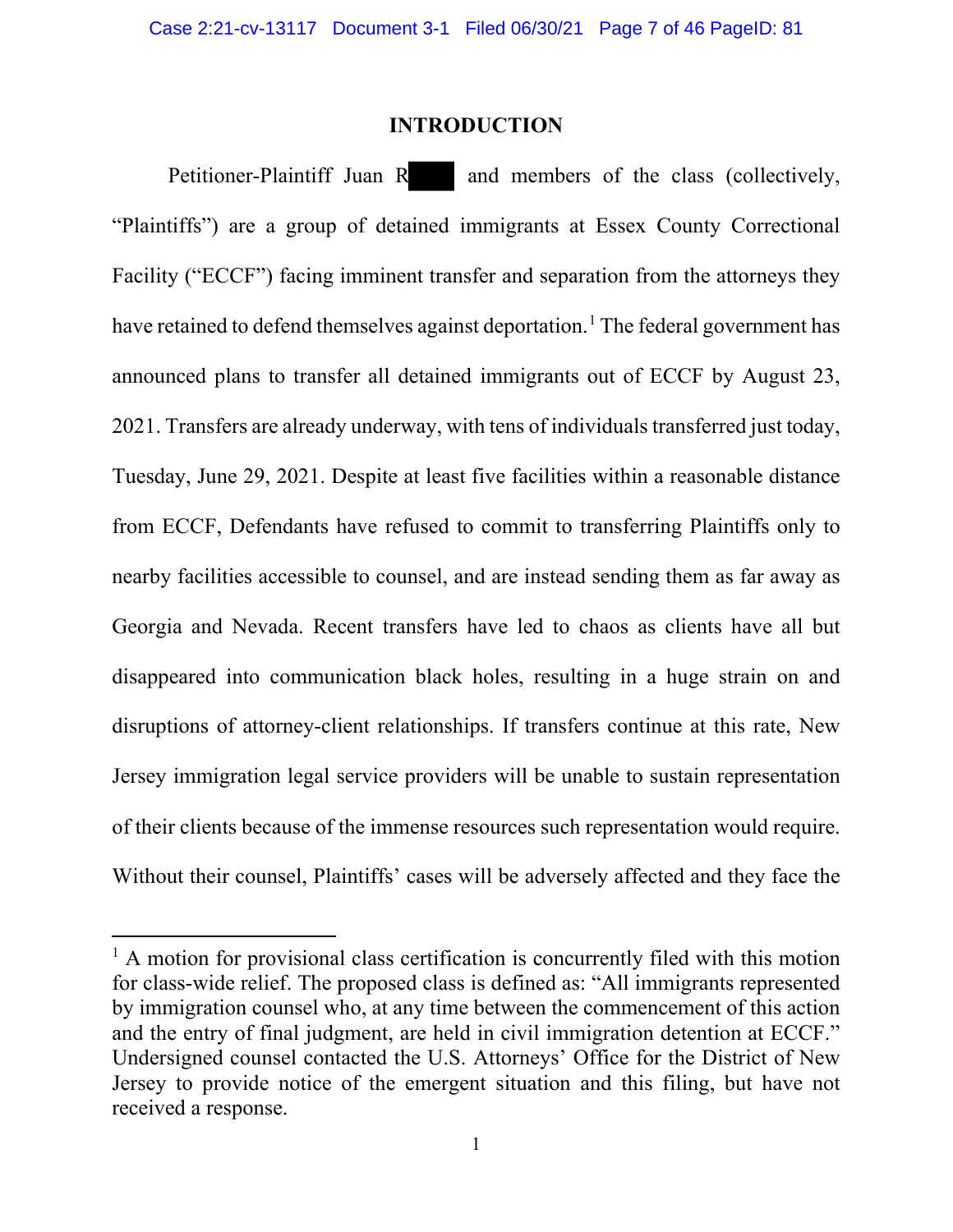#### Case 2:21-cv-13117 Document 3-1 Filed 06/30/21 Page 8 of 46 PageID: 82

real risk of being deported to countries where they may suffer serious harm and persecution along with permanent separation from their families and the communities where they have lived for years.

The Third Circuit has unequivocally recognized that an immigrant's right to counsel of her choice is enshrined in the Due Process Clause of the U.S. Constitution and in the Immigration and Nationality Act ("INA"). *Leslie v. Att'y Gen.*, 611 F.3d 171, 181 (3d Cir. 2010); *see also* 8 U.S.C. §§ 1229a(b)(4)(A), 1362. Like other courts, the Third Circuit has repeatedly emphasized the centrality of this right. *See Leslie*, 611 F.3d at 181 ("Like the Court of Appeals for the Ninth Circuit, we 'warn<sup>[]</sup> the [government] not to treat [that right] casually.'" (quoting *Orantes-Hernandez v. Thornburg*, 919 F.2d 549, 554 (9th Cir. 1990))).

The right to counsel necessarily incudes the right to consult with counsel. *Arroyo v. U.S. Dep't of Homeland Sec.*, No. SACV 19-815 JGB(SHKx), 2019 WL 2912848, at \*17 (C.D. Cal. June 20, 2019) (citing *Orantes-Hernandez*, 919 F.2d at 564); *Cobb v. Aytch*, 643 F.2d 946, 951, 957 (3d Cir. 1981) (noting with approval "the trial court's extensive findings on the effect of the transfer on pretrial detainees' access to legal representation, and the consequent infringement on their exercise of their right to counsel"); *cf. Miranda v. Arizona*, 384 U.S. 436, 470 (1966) ("[T]he need for counsel to protect the Fifth Amendment privilege comprehends . . . a right to consult with counsel."). Thus, the Third Circuit has found violations of an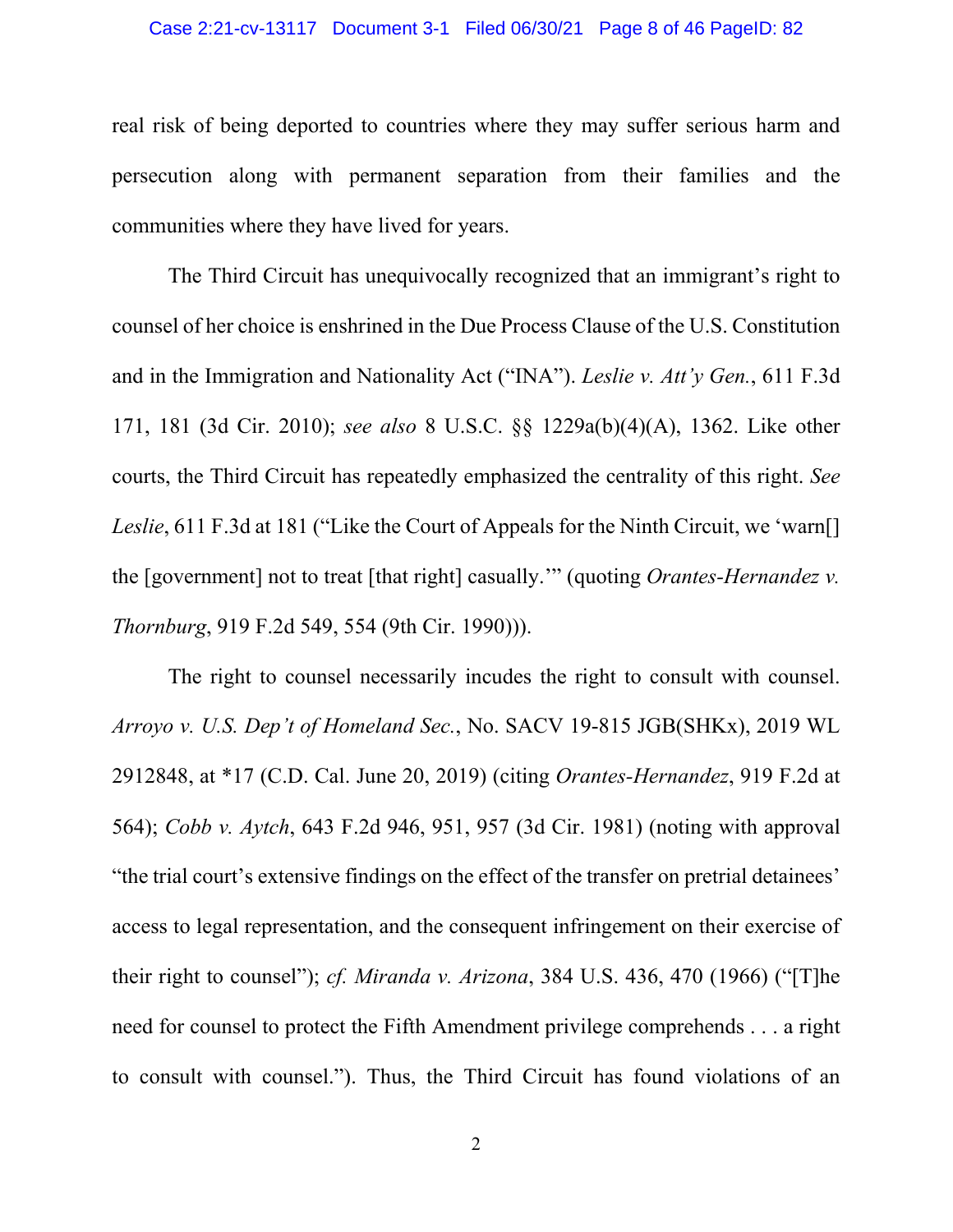immigrant's statutory and due process right to counsel where the government's actions, including detaining the individual in Florida, interfered with his relationship with retained counsel in New Jersey. *Chlomos v. INS*, 516 F.2d 310, 313–14 (3d Cir. 1975). Likewise, multiple courts in this district have enjoined immigrants' transfers in order to prevent separation from counsel and interference with an established attorney-client relationship pending proceedings. *See, e.g.*, *Wilmer R.R. v. Cirillo*, No. 21-435-MCA, ECF No. 13 (D.N.J. June 28, 2021) (Att. A) (enjoining transfer of petitioner at ECCF outside of New Jersey in light of impending transfers at issue here); *Olisa U. v. Edwards*, No. 19-21282 (MCA), ECF No. 32 at 1 (D.N.J. Aug. 11, 2020) (Att. B) (enjoining transfer of petitioner outside facility during pendency of the habeas proceeding); *Maynor Armando C.G. v. Tsoukaris*, No. 20-5652-MCA, ECF No. 25 at 1 (D.N.J. June 5, 2020) (Att. C) (same); *Thakker v. Doll*, No. 20-480- JEJ-MCC, ECF No. 205 at 3 (M.D. Pa. July 22, 2020) (Att. D) (enjoining transfers out of facilities in Pennsylvania without prior notice to counsel and opportunity to object). [2](#page-8-0)

<span id="page-8-0"></span><sup>2</sup> *See also, e.g.*, *A.D.R.S. v. Stirrup*, No. 1:20-cv-03685-JMF, ECF No. 5 at 2–3 (S.D.N.Y. May 13, 2020); *Antonio de Jesus M. v. Nielsen*, No. 18-cv-10963-MCA, ECF No. 6 at 1 (D.N.J. June 22, 2018); *Davis v. Hendricks,* 2012 WL 6004216, at \*1 (D.N.J. Nov. 3, 2012); *Burns v. Weber*, 2010 WL 276229, at \*5–6 (D.N.J. Jan. 19, 2010); *Burns v. Cicchi*, 702 F. Supp. 2d 281, 294 (D.N.J. 2010); *Hyung Woo Park v. Hendricks*, 2009 WL 3818084, at \*6 (D.N.J. Nov. 12, 2009).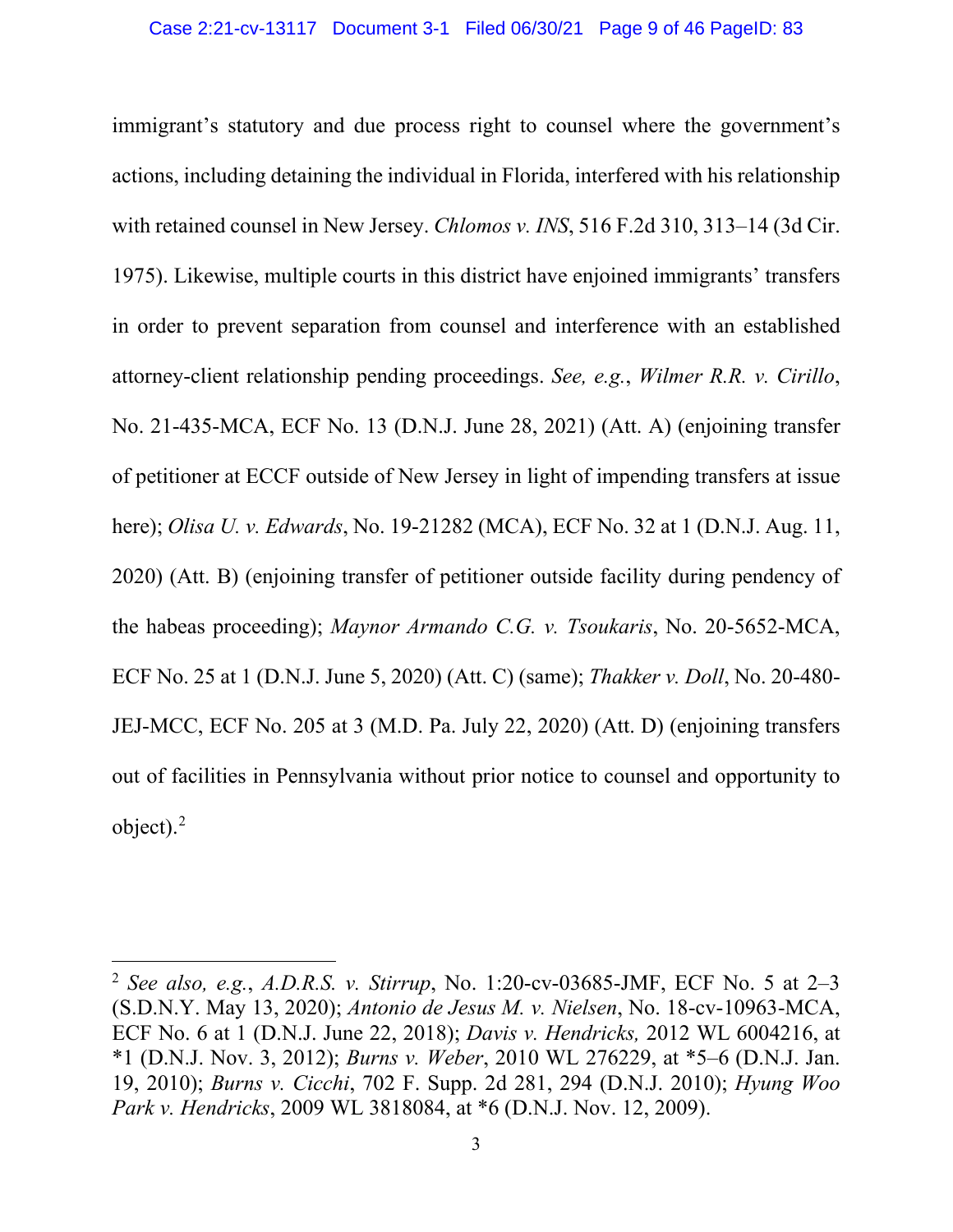Because transfers to detention centers that are not accessible to their attorneys would violate their right to counsel under both the Due Process Clause and the INA, Plaintiffs are likely to prevail on the merits to satisfy the first criterion for a temporary restraining order ("TRO"). Plaintiffs also meet the remaining criteria for a TRO. Absent relief, Plaintiffs will suffer irreparable harm because they will be transferred hundreds or thousands of miles away from their lawyers, and face possible deportation as a result of being denied critically-needed assistance. The balance of equities and public interest are also in Plaintiffs' favor, as the temporary relief requested will simply require Defendants to maintain the status quo and comply with the law. *See Arroyo*, 2019 WL 2912848, at \*24.

For these reasons, the Court should enjoin Defendants from transferring Plaintiffs out of a 100-mile radius of ECCF.

#### **BACKGROUND**

# <span id="page-9-1"></span><span id="page-9-0"></span>**I. New Jersey Legal Service Providers and Their Representation of ECCF Detainees**

For 13 years, Essex County has maintained a contract with Immigration and Customs Enforcement ("ICE") to detain federal immigration detainees at ECCF, the county jail. Declaration of Darlene Boggs ("Boggs Decl."), Ex. A (Monsy Alvarado, "Essex County Will End Contract to House ICE Detainees at Newark Jail," NorthJersey.com, updated Apr. 29, 2021). ECCF has a total of 2,300 beds, nearly 800 of which have been used to detain noncitizens in recent years. *Id*.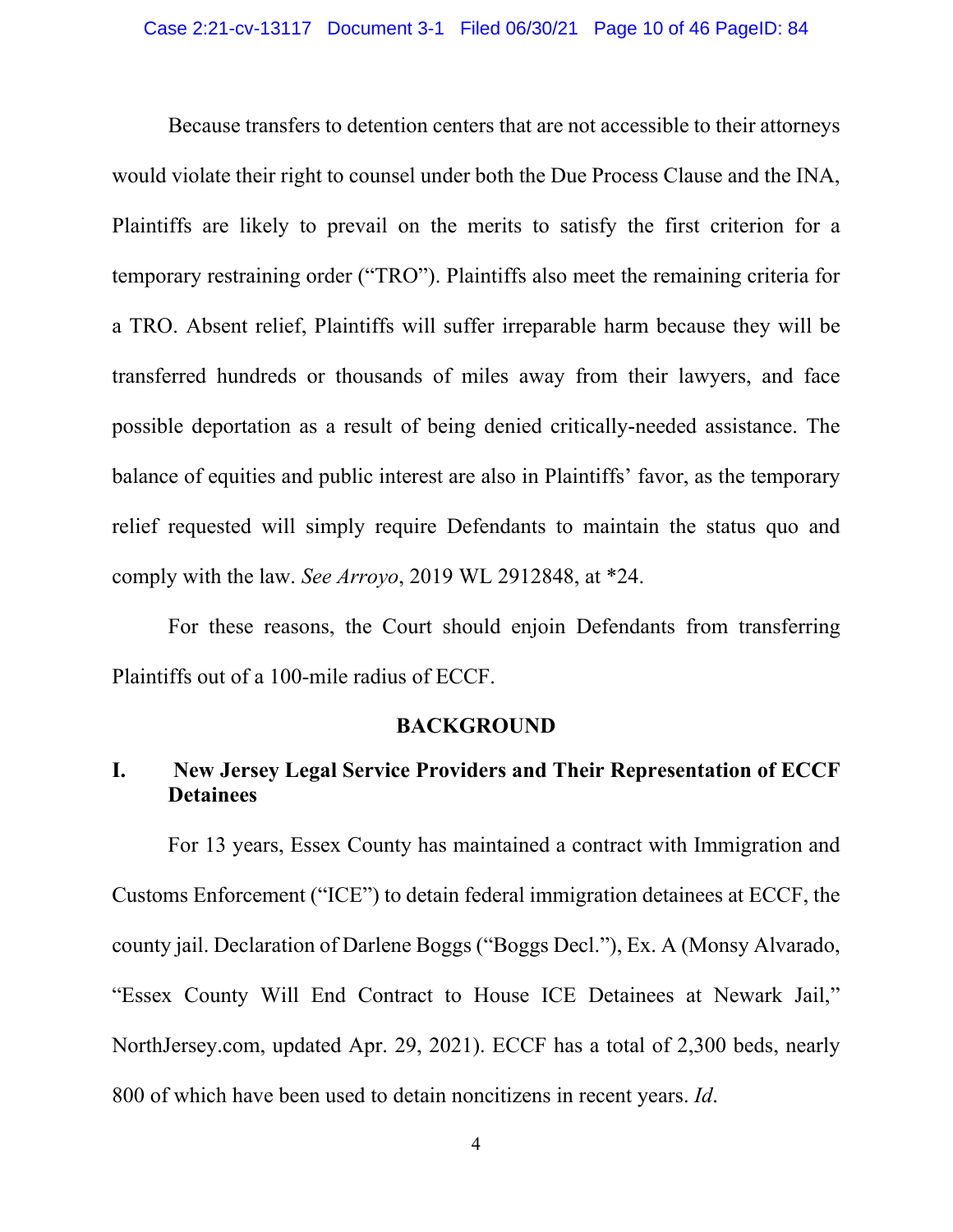American Friends Service Committee ("AFSC"), Legal Services of New Jersey ("LSNJ"), Rutgers Law School Immigrants' Rights Clinic ("IRC"), and Seton Hall Law School Immigrants' Rights Clinic ("Seton Hall") (collectively referred to herein as "Legal Services Providers") are the four providers of free legal representation to low-income immigrants who are detained and facing deportation in New Jersey. Declaration of Rebecca Hufstader ("Hufstader Decl.), ¶¶ 1–2; Declaration of Leena Khandwala ("Khandwala Decl."), ¶ 2; Declaration of Lauren Major ("Major Decl."), ¶ 3; Declaration of Lori A. Nessel ("Nessel Decl."), ¶ 4. The Legal Services Providers are funded through New Jersey's Detention and Deportation Defense Initiative ("DDDI"), one of the only programs of its kind nationwide. Hufstader Decl. ¶ 2; Khandwala Decl. ¶ 2; Major Decl. ¶ 4; Nessel Dec. ¶ 4. New Jersey Governor Phil Murphy and the New Jersey Department of Treasury established the DDDI program in 2018 because "[d]eportation is one of the harshest consequences an individual can face under U.S. law, yet most immigrants do not have the right to appointed counsel and many cannot afford an attorney." Boggs Decl., Ex. B (State of New Jersey, Governor Phil Murphy, *Murphy Administration Delivers on Promise to Provide Legal Representation for Immigrants Facing Detention and Deportation* 1, Nov. 19, 2018). Among other objectives, DDDI providers seek to prevent their clients, many of whom are long-time residents of New Jersey, from being permanently separately from their families and communities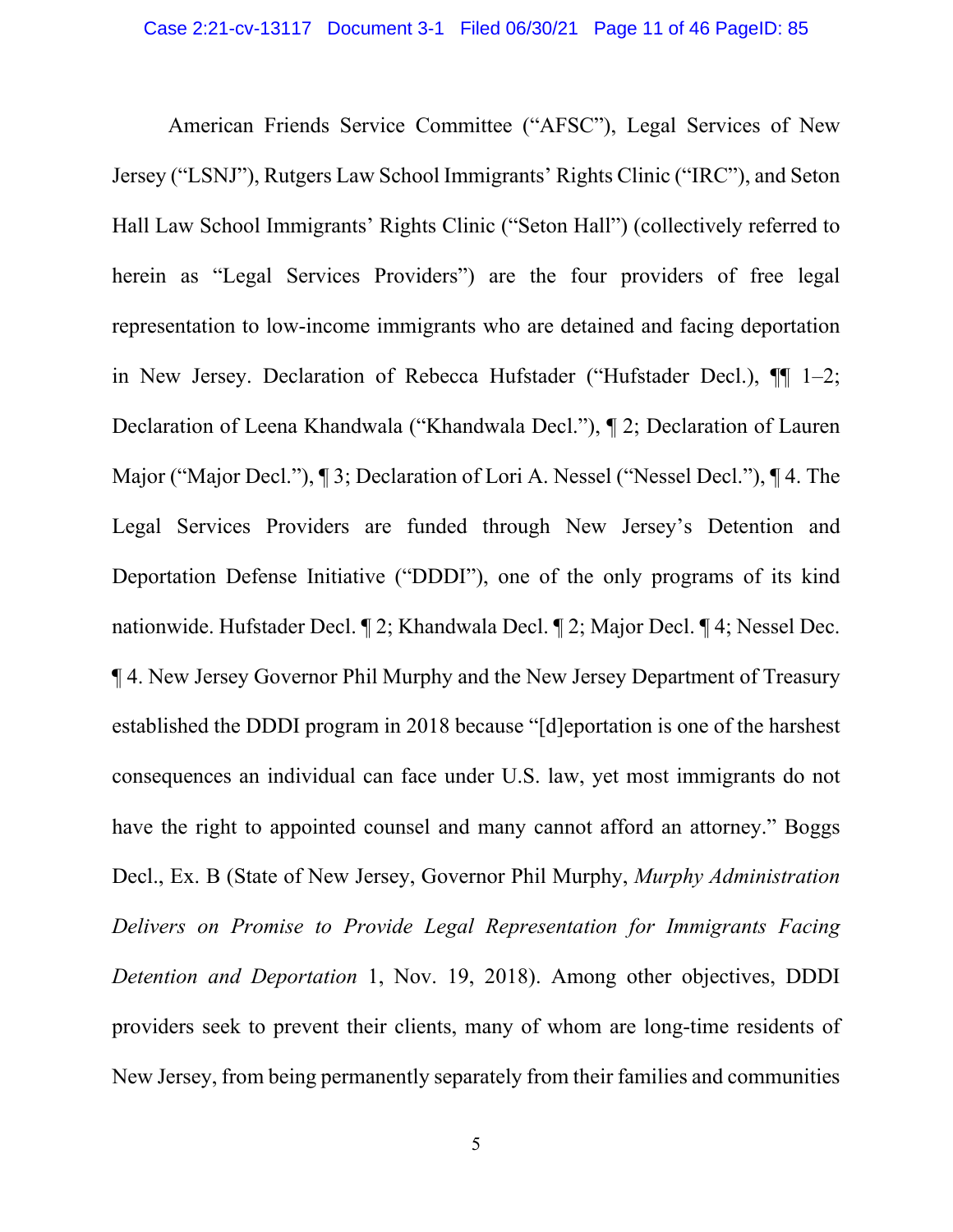in the state and to protect them from potentially life-threatening risks in their clients' countries of origin. Boggs Decl., Ex. C (New Jersey Coalition for Immigrant Representation, *Legal Representation Keeps Families Together and Strengthens Public Health: Findings from New Jersey's Detention and Deportation Defense Initiative Year 1*, July 2020 ("DDDI 2020 Report")).

DDDI attorneys provide a range of services, including consultations, advocacy and full representation in removal proceedings. Hufstader Decl. ¶ 2; Khandwala Decl. ¶¶ 4–6; Major Decl. ¶ 5; Nessel Dec. ¶ 5. Their representation encompasses a wide range of legal services before the immigration court and Board of Immigration Appeals ("BIA"), including securing bond and pursuing applications for relief like cancellation of removal, asylum, withholding and Convention Against Torture claims, as well as in Petitions for Review before the Third Circuit Court of Appeals. Hufstader Decl. ¶¶ 2, 13; Khandwala Decl. ¶¶ 4, 10; Major Decl. ¶ 7; Nessel Dec. ¶ 5. The Legal Services Providers also pursue multiple other avenues of advocacy for their clients, including motions to reopen, challenges to prolonged detention through habeas petitions in federal district court, applications for stay, applications before the United States Citizenship and Immigration Services ("USCIS"), and post-conviction relief. Hufstader Decl. ¶¶ 2, 13, 16–17; Khandwala Decl. ¶¶ 10–11; Major Decl. ¶ 7; Nessel Dec. ¶ 12.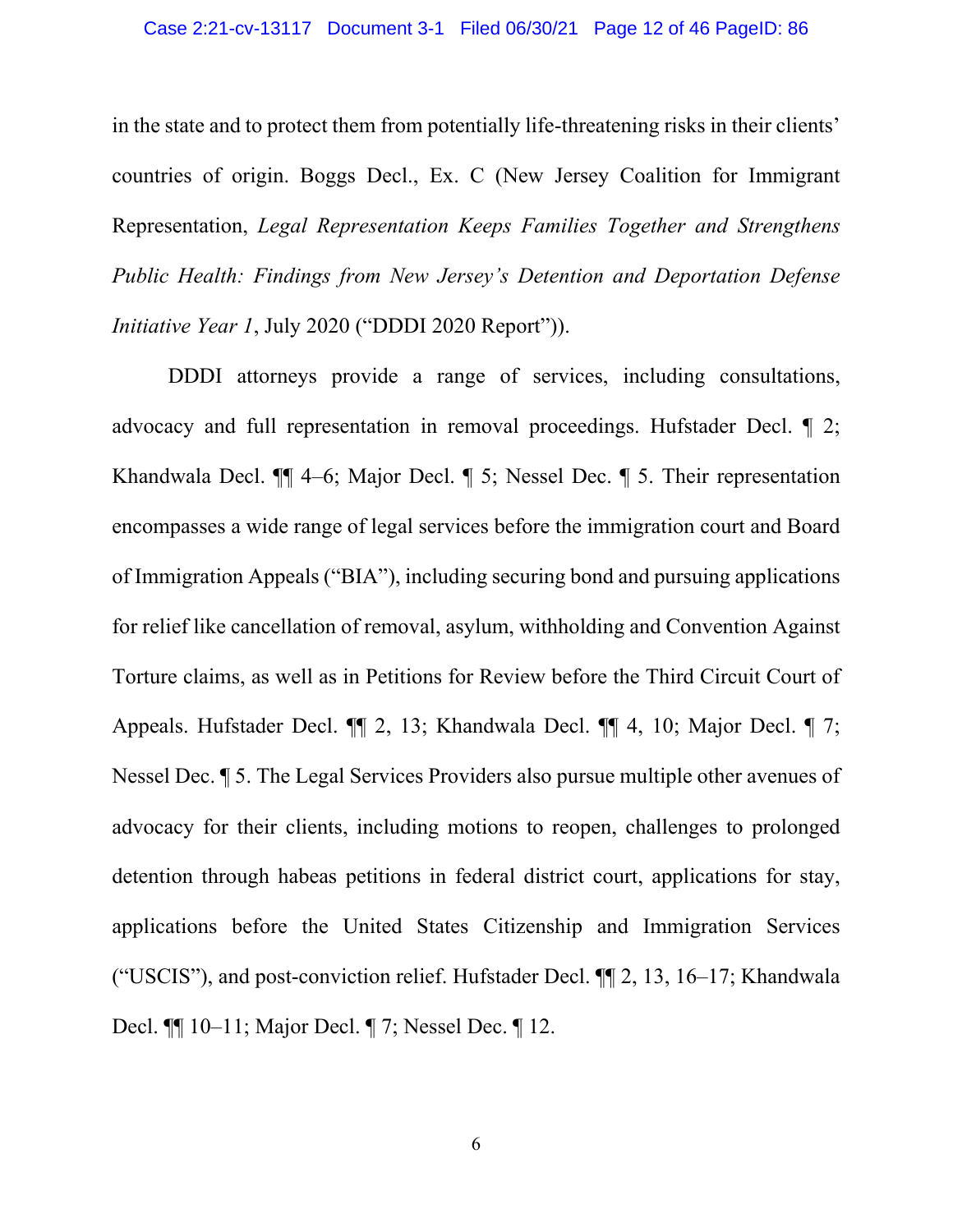Unsurprisingly, immigrants represented by counsel are far more likely to be successful in court compared to unrepresented immigrants. For instance, in the first year of DDDI's operation, 52 percent of DDDI clients secured release from detention, whereas fewer than 18 percent of unrepresented immigrants in New Jersey obtained such relief. Boggs Decl., Ex. C (DDDI 2020 Report at 6). More than 50 percent of DDDI clients who had a merits hearing prevailed, thereby avoiding deportation. *Id*. Together, the Legal Services Providers represent a majority of the immigrants detained at ECCF. *See* Hufstader Decl. ¶ 3; Khandwala Decl. ¶ 9; Major Decl. ¶¶ 6, 9; Nessel Dec. ¶ 12.

### <span id="page-12-0"></span>**II. Termination of Essex County Contract with ICE and Abrupt Transfers**

On April 28, 2021, Essex County Executive Joseph N. DiVincenzo, Jr. announced that it was depopulating the facility of ICE detainees and reallocating detention capacity at ECCF to jail inmates from Union County. Boggs Decl., Ex. A (Monsy Alvarado, *Essex County Will End Contract to House ICE Detainees at Newark Jail*). According to the contract, ICE must remove all detainees at ECCF within 120 days of that announcement. *Id*. As a result, ECCF must be depopulated of immigration detainees by August 23, 2021. *Id*. Shortly following the Essex County announcement, a spokesman for ICE Enforcement and Removal Operations ("ERO") in Newark stated the agency is considering all options for relocating ECCF detainees, including non-local facilities located nationwide. *Id*.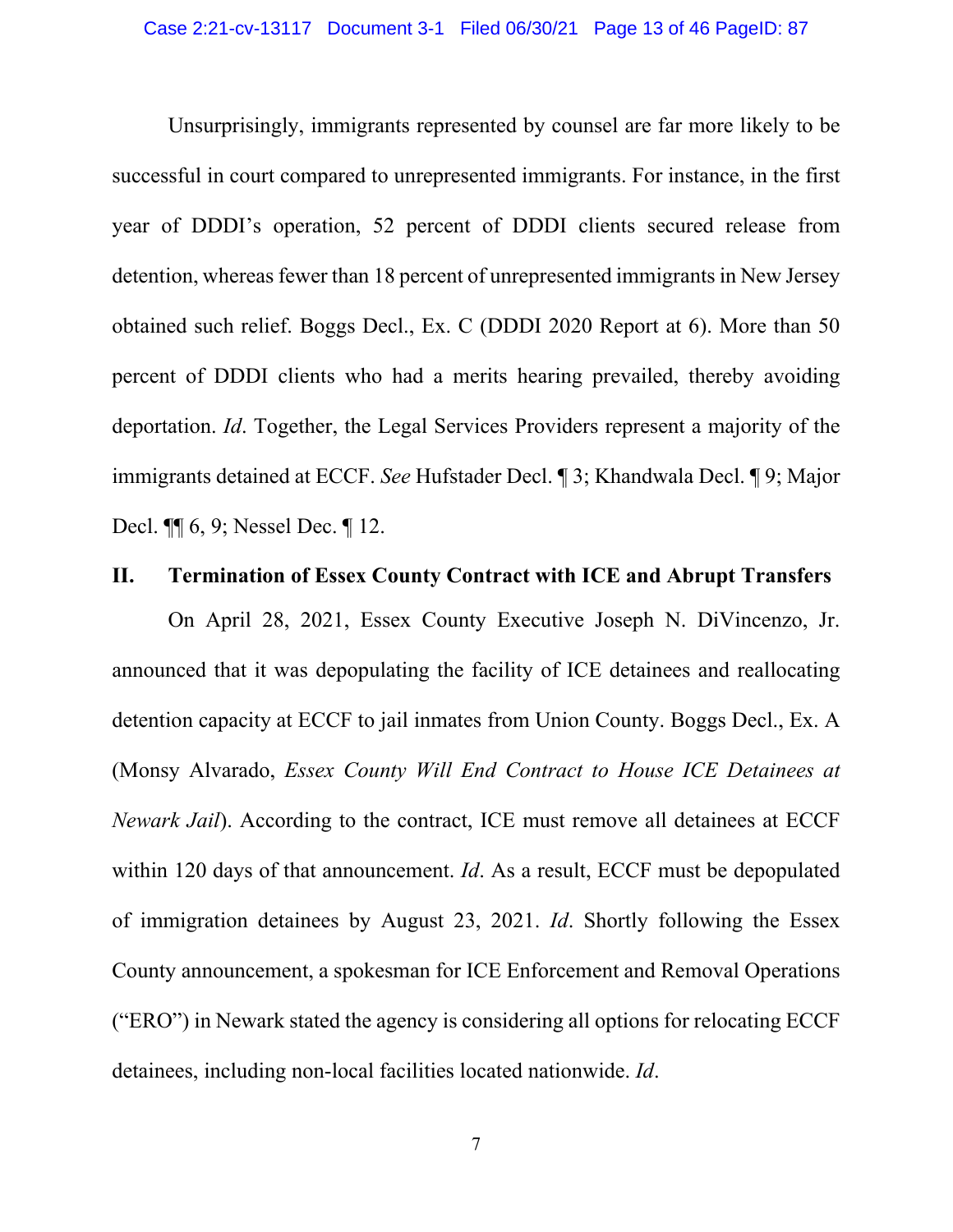This statement prompted concern among immigrant rights advocates, service providers, and other community groups. On May 28, 2021, over 40 organizations wrote to Defendant John Tsoukaris, Director of ICE ERO Newark Field Office, demanding the end of transfers of ICE detainees at ECCF and calling instead for their release. Boggs Decl., Ex. D (Organizational Sign-on Letter to John Tsoukaris, Director of U.S. Immigration and Customs Enforcement, May 28, 2021). The ACLU of New Jersey subsequently contacted Defendant Alejandro Mayorkas, Secretary of Homeland Security, and Director Tsoukaris, and highlighted how long-distance transfers from New Jersey facilities effectively sever preexisting attorney-client relationships and could violate immigrants' statutory and due process rights to counsel. Boggs Decl., Ex. E (Letter from American Immigration Civil Liberties Union of New Jersey to Secretary of the Department of Homeland Security, Alejandro Mayorkas and Field Office Director of the Newark Field Office of U.S. Immigration and Custom Enforcement, June 3, 2021 ("ACLU-NJ Letter")).

On June 4, 2021, the New York Immigrant Family Unity Project and Rapid Response Legal Collaborative legal service providers, who represent people detained in ICE custody in the New Jersey area, wrote to express their concern about the recent and sudden transfers of several clients to ICE detention centers in Louisiana, Alabama, and Pennsylvania, describing the serious implications it has had on their client's ability to access counsel, evidence, and witnesses to defend their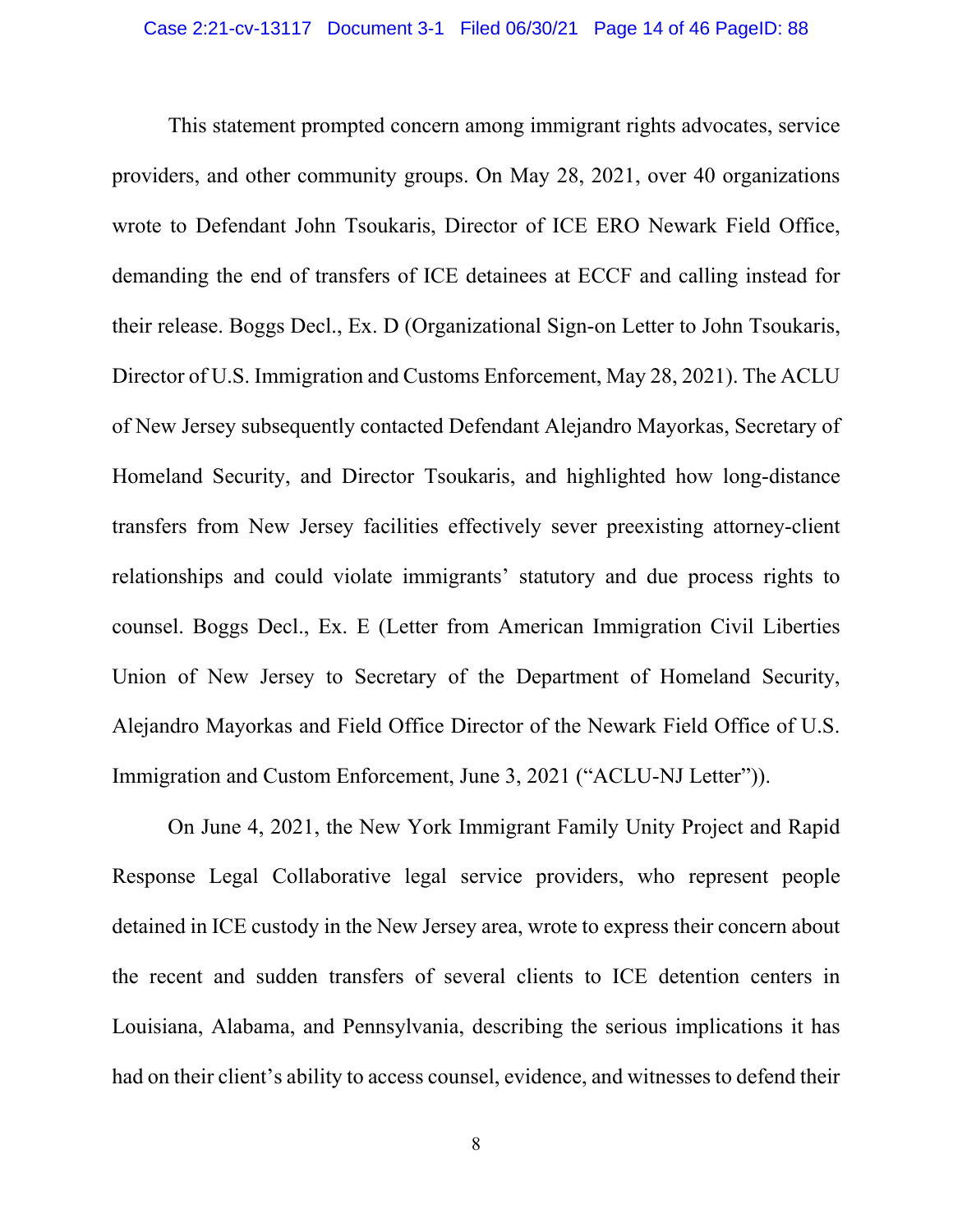removal cases. Boggs Decl., Ex. F (Letter from Brooklyn Defender Services, The Legal Aid Society, The Bronx Defenders, New York Legal Assistance Group, UnLocal, and Make the Road New York to Tae D. Johnson, Acting Director of U.S. Immigration and Customs Enforcement, Corey A. Price, Acting Executive Associate of U.S. Immigration and Customs Enforcement and Removal Operations, and Thomas R. Decker, New York Field Office Director of U.S. Immigration and Customs Enforcement and Removal Operations, June 4, 2021 ("NYIFUP Letter")). Alarmingly, these providers described how some represented individuals "simply disappeared, with ICE deportation officers refusing to even respond to reasonable inquiries from counsel about their [clients'] whereabouts." *Id*. These attorneys then called on ICE to immediately cease transfers of their clients to locations where they would be deprived of access to their families and counsel, and to exercise ICE's power and discretion to release individuals. *Id*.

To date, ICE has failed to provide Plaintiffs' counsel any additional information regarding when ICE plans to begin transferring immigrants en masse out of ECCF, or to what facilities they will be transferred. Hufstader Decl. ¶ 3; Khandwala Decl. ¶ 9; Major Decl. ¶ 38. Over this past weekend, Plaintiffs were informed by officers at ECCF that a number of detainees would be imminently transferred in a few days.  $R$  Decl.  $\parallel$  8. Over the next few days, Plaintiffs have grown more panicked about the impending transfers and subsequent separation from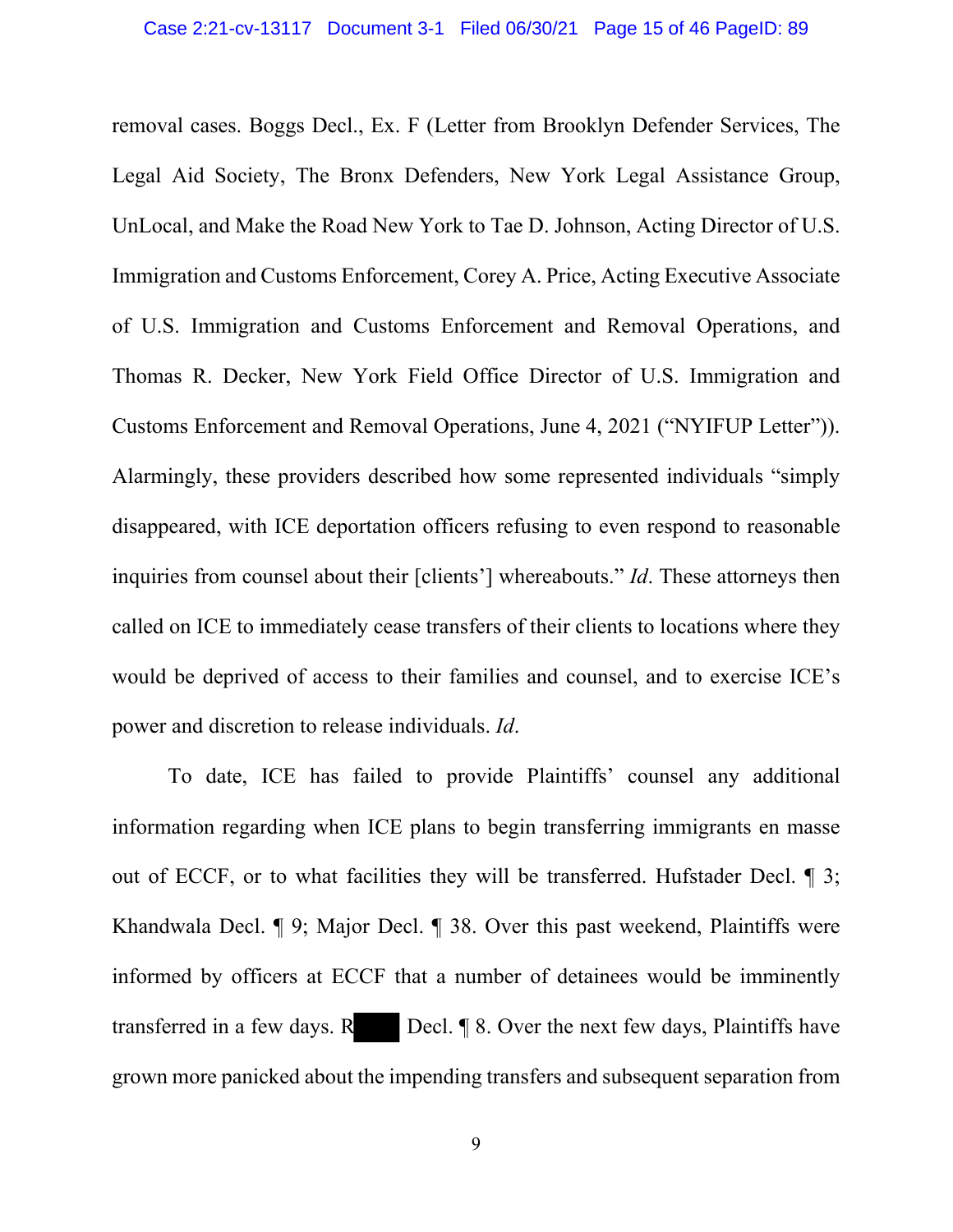their attorneys and families in New Jersey. *Id*. In response to these notices, Legal Service Providers have warned ICE that any transfers outside of the New Jersey region would violate their clients' due process and statutory right to counsel. Khandwala Decl. ¶ 8; Major Decl. ¶ 38. Despite these notices, ICE has refused to release all Plaintiffs or transfer them to a local facility that does not disrupt their relationships with their attorneys. Khandwala Decl. ¶ 9; Major Decl. ¶ 38. Legal Service Providers have since heard that several detainees in this group are on their way to places as far as Georgia and Nevada, and have lost touch with multiple clients. Khandwala Decl. ¶ 10; Major Decl. ¶ 10.

### <span id="page-15-0"></span>**III. Importance of In-Person Visitation for Attorney-Client Relationship**

These recent transfers highlight how in-person contact with clients and personal appearance at court procedures and other adjudications are essential to the Legal Service Providers' representation of Plaintiffs. Hufstader Decl. ¶¶ 3, 22, 23; Khandwala Decl. ¶¶ 14–17; Major Decl. ¶¶ 21, 23–27; Nessel Dec. ¶ 7. That is so for myriad reasons, including the sensitive nature of many immigration cases, which often turn on questions involving persecution, torture, domestic violence, human trafficking, and other serious harms; the traumatic experiences their clients must recount in seeking relief from removal; sensitive subjective matter including criminal histories, mental health and substance abuse concerns, sexual orientation, and family issues; the level of detail, consistency, and persuasiveness required of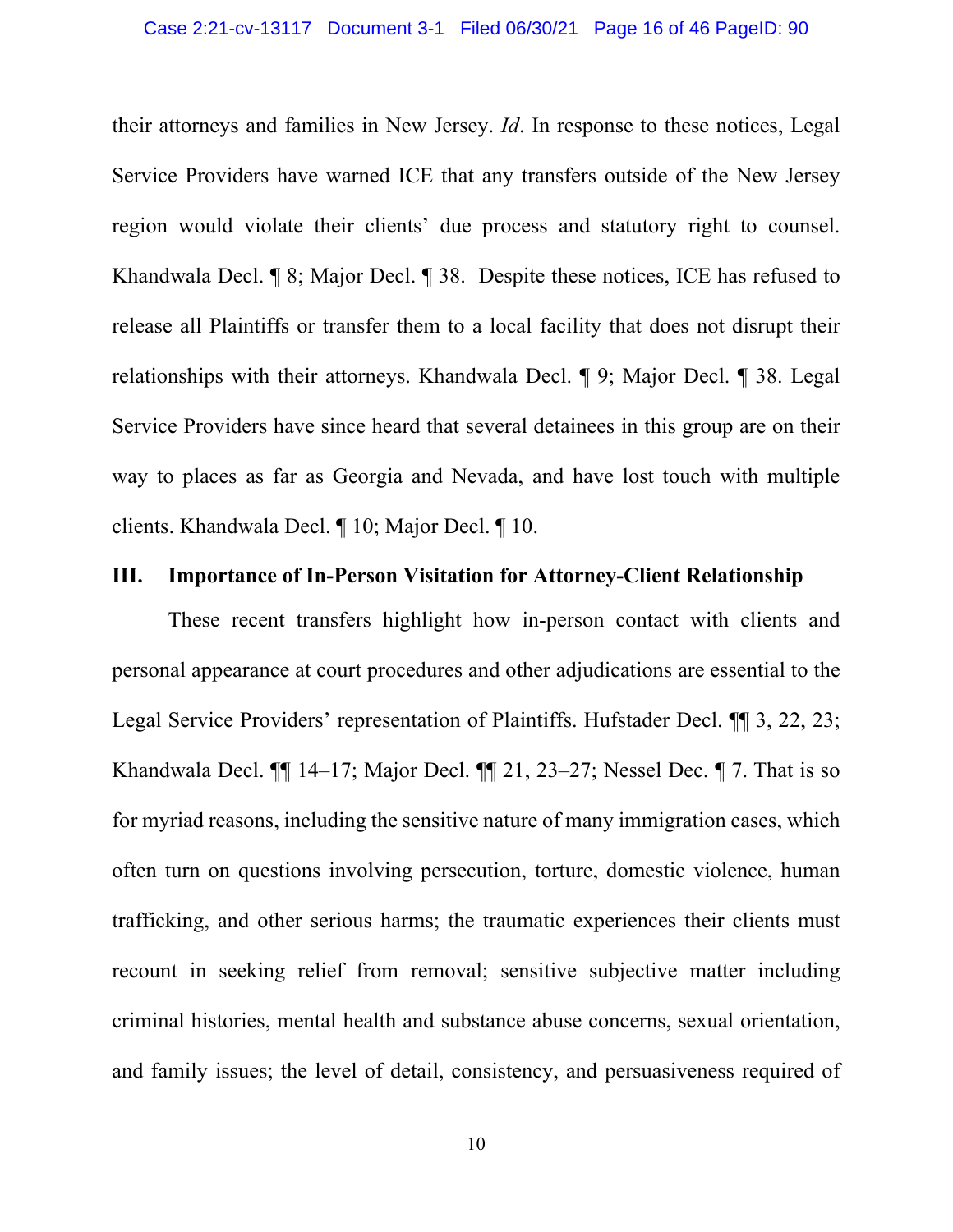#### Case 2:21-cv-13117 Document 3-1 Filed 06/30/21 Page 17 of 46 PageID: 91

clients' pleadings and oral testimony; and safety or medical concerns at the detention facilities for the most vulnerable clients, including women, LGBTQ individuals, and survivors of domestic, sexual, and gender-based violence. Hufstader Decl.  $\P\P$  6–9; Khandwala Decl. ¶¶ 14, 16–17; Major Decl. ¶ 11; Nessel Dec. ¶ 10.

Thus, confidential in-person legal visits are essential to the Legal Service Providers to be able to communicate with clients and to provide effective legal assistance in their immigration cases. Hufstader Decl. ¶¶ 6–10; Khandwala Decl. ¶¶ 14–17; Major Decl. ¶ 15; Nessel Dec. ¶ 7. It is over the course of these in-person client interviews that Legal Service Providers can adequately explore highly sensitive topics, including violence and trauma, which may be critical to their immigration cases. Hufstader Decl. ¶¶ 6–9, 14; Khandwala Decl. ¶¶ 14–17; Major Decl. ¶ 18; Nessel Dec. ¶ 10. For example, an individual's past persecution and violent attacks may form the basis for their fear of deportation and application for asylum. Hufstader Decl. ¶ 7; Khandwala Decl. ¶¶ 14–17; Major Decl. ¶ 18; Nessel Dec. ¶ 7. A client's history of sexual assault, childhood abuse, or trafficking may make them eligible for a U or T visa, or SIJ status. Major Decl. ¶ 18. A client's health and medical needs may also provide grounds for requesting release from detention or an application for discretionary relief or a waiver based on hardship to a client. Hufstader Decl. ¶ 23; Khandwala Decl. ¶ 10; Major Decl. ¶ 19. Despite the highly sensitive nature, all these topics must be repeatedly discussed in depth for an attorney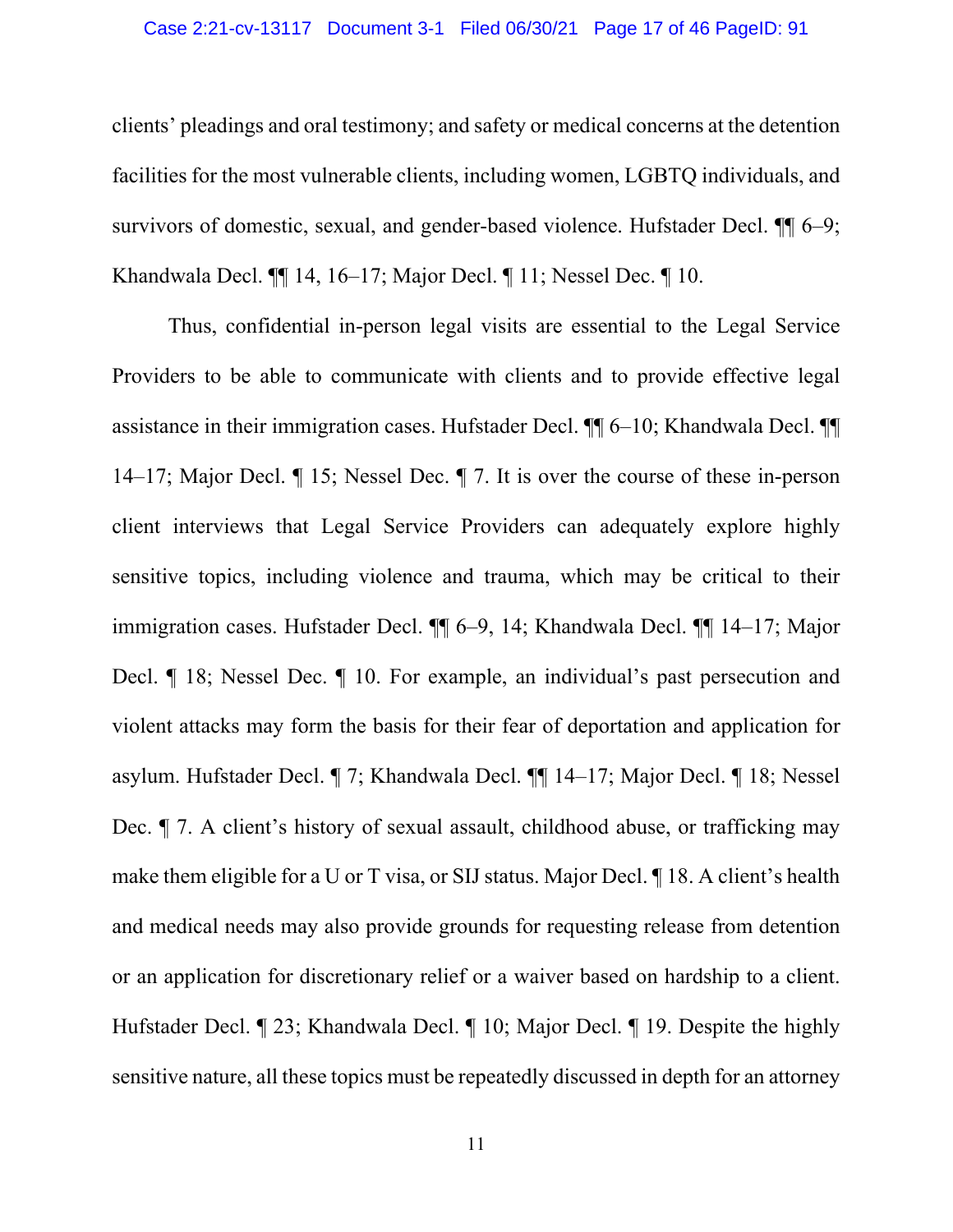to fully understand what occurred, document the events for declarations and other documents, and prepare the client for testimony. Hufstader Decl.  $\P$  6–10; Khandwala Decl. ¶¶ 14–17; Major Decl. ¶ 18; Nessel Dec. ¶ 10. Given the nature of these conversations, and the level of trust and rapport necessary to ensure open communication with their clients, Legal Service Providers require long and frequent in-person meetings at the detention centers. Hufstader Decl. ¶¶ 6–10; Khandwala Decl. ¶¶ 14–17; Major Decl. ¶¶ 15–16; Nessel Dec. ¶ 10.

For these reasons, telephonic and written communications are simply insufficient substitutes for in-person meetings and local proximity. Hufstader Decl. ¶12 5–10; Khandwala Decl. ¶¶ 13–18; Major Decl. ¶ 21; Nessel Dec. ¶ 11. Clients often feel uncomfortable discussing these sensitive topics over the phone, especially when they may be within earshot of officers or other detained individuals. Hufstader Decl. ¶¶ 6–9; Khandwala Decl. ¶ 16; Major Decl. ¶ 19; Nessel Dec. ¶ 17. Phone access at many detention facilities are simply inadequate, with limited hours of availability, lack of private space, time limits and prohibitive costs for calls, and monitored phone lines that destroy attorney-client privilege. Hufstader Decl. ¶ 5; Khandwala Decl. ¶¶ 14–16; *see also* Boggs Decl., Ex. G at 20, 30, 50 (ACLU, Human Rights Watch & NIJC, *Justice-Free Zones: U.S. Immigration Detention Under the Trump Administration*, 2020). Legal Service Providers also often need to work with an interpreter to communicate with their clients, which is much more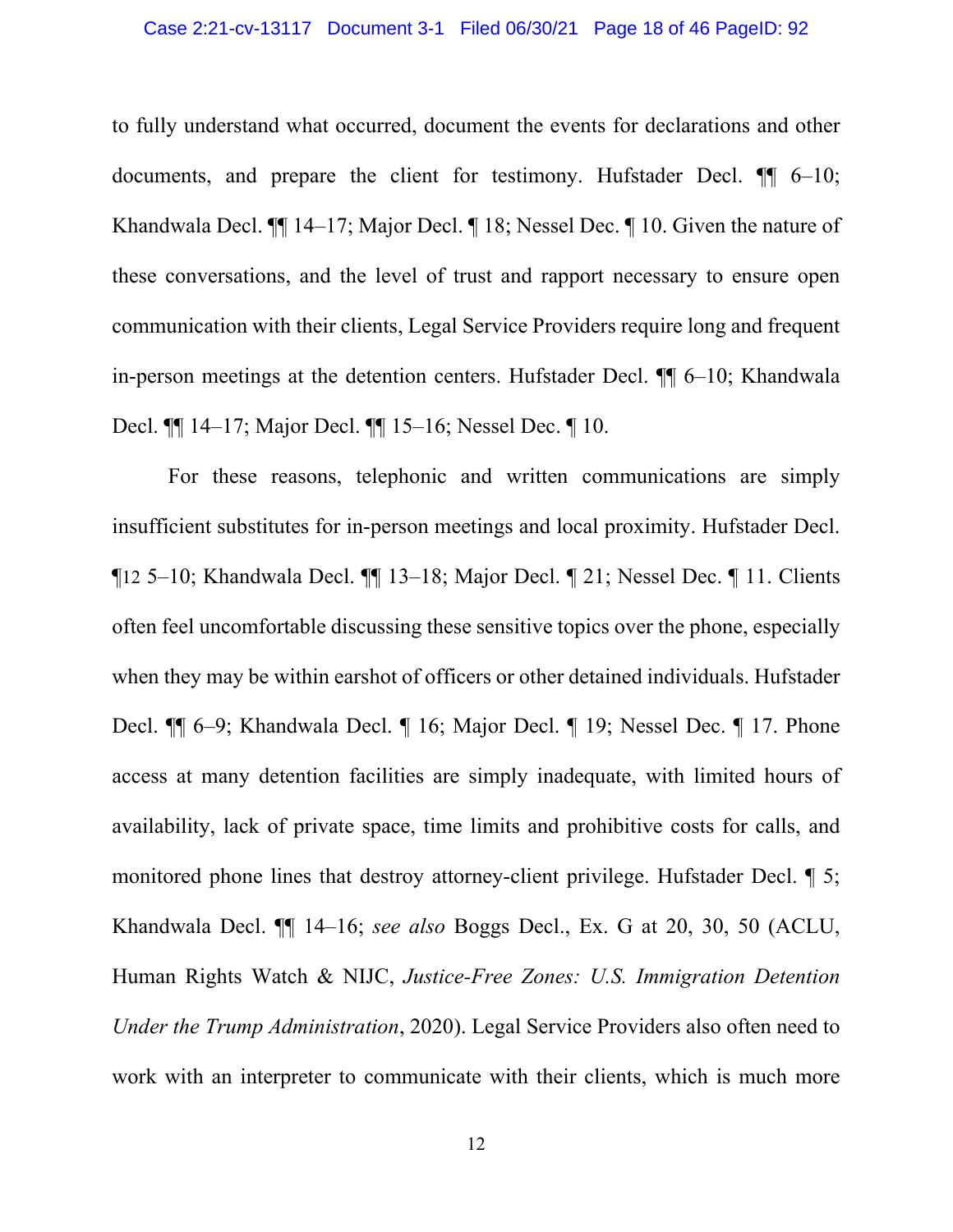difficult and often times not possible to manage over the phone as many jail lines do not allow for three-way calls. Hufstader Decl. ¶ 6; Khandwala Decl. ¶ 15; Major Decl.  $\P$  21. Without in-person access or proximity to their clients, attorneys are also simply unable to engage in certain aspects of their representation, including: interacting face-to-face to assess credibility and mental health status; facilitating medical and psychological expert evaluations of their clients; and, reviewing important time-sensitive legal documents together and obtaining signatures on oftenshort deadlines with high stakes if missed. Hufstader Decl. ¶¶ 6–9, 12–13; Khandwala Decl. ¶¶ 8, 10–14; Major Decl. ¶¶ 19, 24–26; Nessel Dec. ¶ 9.

Thus, restrictions on attorney visitation during the COVID-19 pandemic has dramatically impacted the Legal Service Providers' ability to represent their detained clients. Hufstader Decl. ¶¶ 5–9; Khandwala Decl. ¶ 15; Major Decl. ¶¶ 12, 21; Nessel Dec. ¶ 16. The lack of in-person contact made it drastically more difficult to accurately and completely draft applications for relief and supporting declarations, and to prepare clients to testify in court. Hufstader Decl. ¶¶ 5–9; Khandwala Decl. ¶ 15; Major Decl. ¶ 12; Nessel Dec. ¶ 16. For the reasons discussed above, telephone and videoconference communications were bogged by technical difficulties, and did not allow for free and open communication between attorneys and clients. Hufstader Decl. ¶¶ 5–6; Khandwala Decl. ¶¶ 14–16; Major Decl. ¶ 21; Nessel Dec. ¶ 17. However, even during the COVID-19 pandemic, the Legal Service Providers were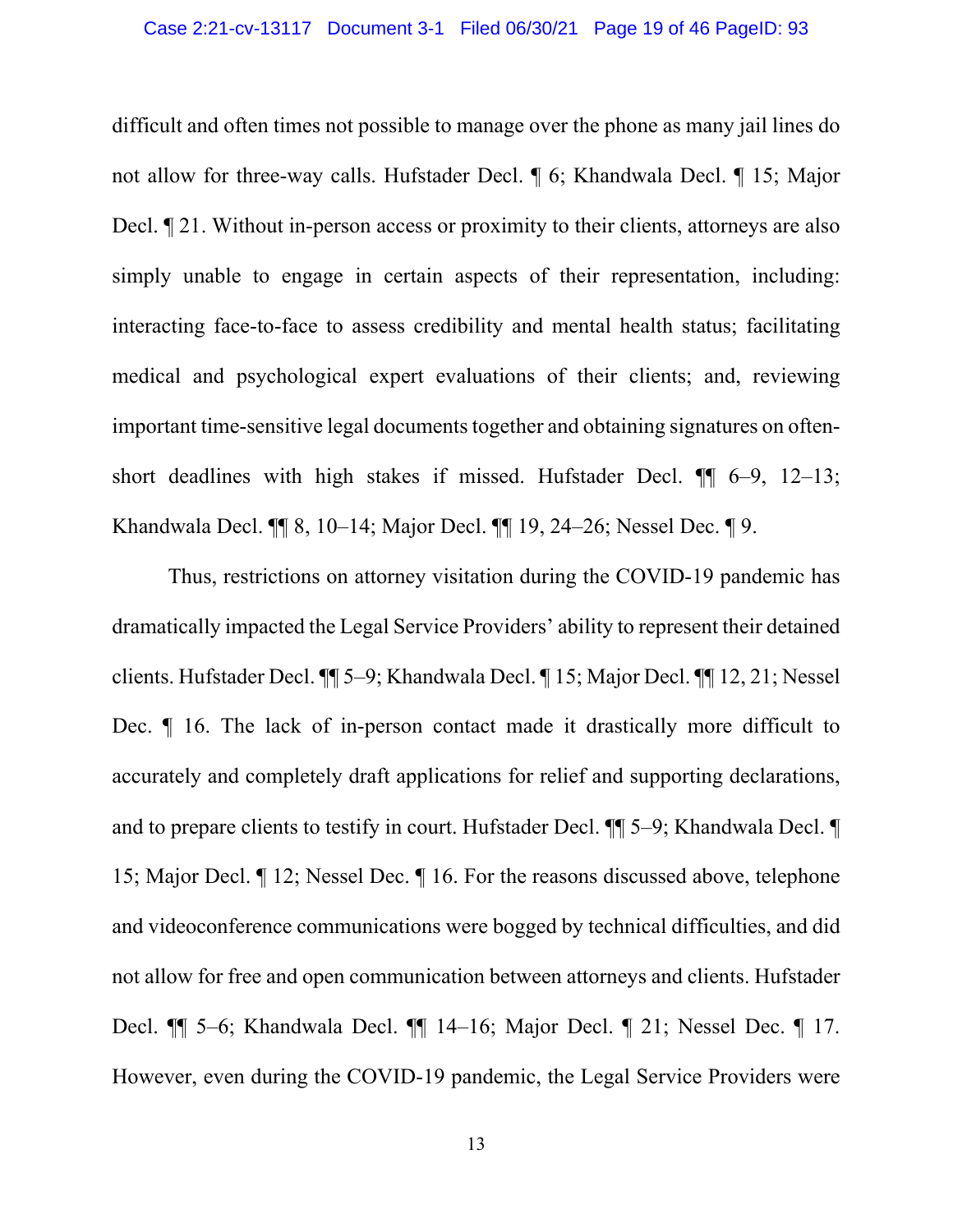able to sustain their representation of clients detained at ECCF based on their proximity. Hufstader Decl. ¶¶ 9–10; Khandwala Decl. ¶ 8; Major Decl. ¶ 13; Nessel Dec. ¶ 16. For instance, attorneys could reliably obtain a client's signature on an urgent pleading by visiting the detention facility. Hufstader Decl. ¶ 11; Khandwala Decl. ¶ 8; Major Decl. ¶ 24; Nessel Dec. ¶ 16. Attorneys were also familiar with the staff at ECCF and able to navigate emergency situations that required in-person meetings or last-minute phone conversations. Hufstader Decl. ¶ 24; Major Decl. ¶ 13. And as the pandemic recedes, vaccinated attorneys and their support staff have begun visiting clients in person again. Hufstader Decl. ¶ 9; Khandwala Decl. ¶ 17; Major Decl. ¶ 13; Nessel Dec. ¶ 16. The Legal Service Providers have already made plans and decisions for the representation of their clients based on their ability to visit clients in-person, and this has yielded results in terms of improved representation. Hufstader Decl. ¶ 9; Khandwala Decl. ¶¶ 15, 17; Major Decl. ¶ 13; Nessel Dec. ¶ 16.

## <span id="page-19-0"></span>**IV. Impact of Transfers on Plaintiffs' Access to Counsel**

Defendants' decision to imminently transfer Plaintiffs in ECCF without committing to transfer them only to facilities that will be accessible to their counsel, threatens to interfere with the individuals' due process and statutory right to counsel.

As of June 28, 2021, the Legal Service Providers collectively represented a majority of immigrants detained at EECF at various stages of their immigration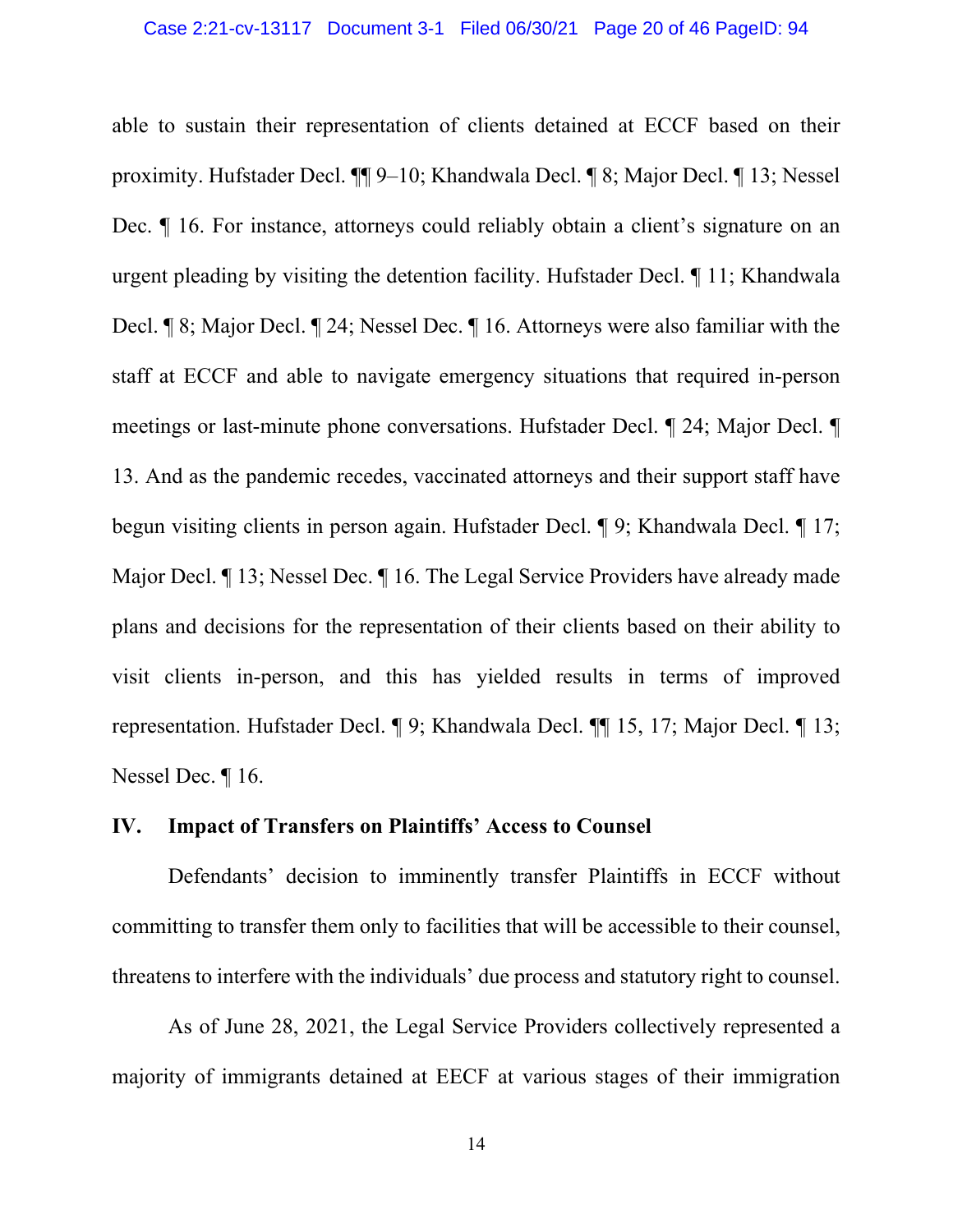proceedings. Hufstader Decl. ¶ 3; Khandwala Decl. ¶ 9; Major Decl. ¶ 9; Nessel Dec. ¶ 12. The Legal Service Providers are representing Plaintiffs before the Elizabeth Immigration Court, before the BIA, in pending Petitions for Review at the Third Circuit Court of Appeals, in habeas petitions based on prolonged detention, in bond proceedings, in requests for prosecutorial discretion, in parole requests, motions to reopen, applications to USCIS, and other collateral proceedings that impact Plaintiffs' immigration case. Hufstader Decl. ¶¶ 3, 16–17; Khandwala Decl. ¶¶ 4, 10–11; Major Decl. ¶ 9; Nessel Dec. ¶¶ 5, 12. Plaintiffs' attorneys therefore need inperson visits and proximity, for all the reasons described above, to adequately represented them. Hufstader Decl. ¶¶ 16–17; Khandwala Decl. ¶8, 13–14; Major Decl. ¶¶ 11, 14–15, 18, 23–25, 27, 34; Nessel Dec. ¶ 7. However, if Plaintiffs were transferred to locations more than 100 miles away from ECCF, the Legal Service Providers will face extraordinary difficulties or not be able to sustain their representation as they do not have the resources or necessary time to travel regularly to see their clients. Hufstader Decl. ¶ 4; Khandwala Decl. ¶¶ 7, 13, 18–19; Major Decl. ¶¶ 11, 14, 28–29; Nessel Dec. ¶ 13. Such a distance would make continued representation of Plaintiffs impossible. Hufstader Decl. ¶ 4; Khandwala Decl. ¶¶7, 13, 18–19; Major Decl. ¶¶ 11, 14, 28–29; Nessel Dec. ¶ 14. Yet, because of their limited resources and indigency, it is very likely that Plaintiffs will not be able to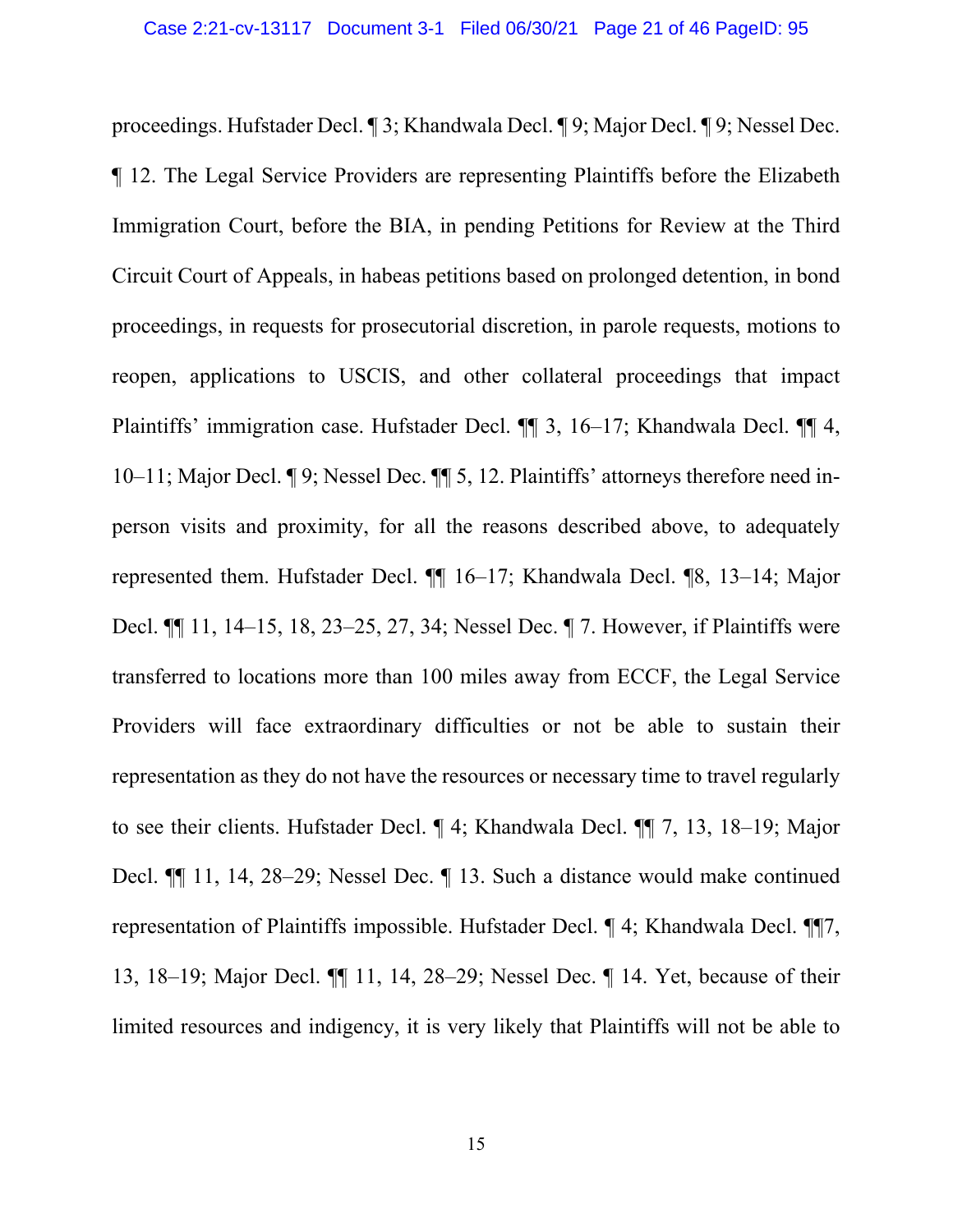retain new counsel close to their future detention locations. Khandwala Decl. ¶ 18; Major Decl. ¶¶ 35–37; Nessel Dec. ¶ 15.

 Further, transfer will harm many Plaintiffs in terms of their ability to communicate with lawyers assisting them in cases beyond their individual removal proceedings. Hufstader Decl. ¶¶ 18, 24; Khandwala Decl. ¶¶ 10–12; Major Decl. ¶¶ 33–34; Nessel Dec. ¶ 10. If transferred, Plaintiffs will not be able to reliably communicate with criminal defense counsel to work on their post-conviction applications for relief, or even attend upcoming trial dates in pending matters. Hufstader Decl. ¶¶ 18–19, 24; Khandwala Decl. ¶¶ 10–12; Major Decl. ¶¶ 33–34; Nessel Dec. ¶ 10.

Named Plaintiff Juan R <sup>3</sup>'s situation reflects the catastrophic impact that his impending transfer will have on his access to immigration counsel and the consequences on his immigration case. Declaration of Juan R ("R Decl."),  $\P$  7–8. A native of El Salvador, Mr. R came to the United States as a minor in 2006. *Id*. ¶ 1. He has lived in the United States for the last 15 years and is expecting a son on July. *Id*. ¶¶ 1, 4. Mr. R was placed into removal proceedings in 2017 and has been in ICE custody at ECCF for over six months, since December 20, 2020. Declaration of Alejandra Chinea Vicente ("Vicente Decl."), ¶ 5; R Decl. ¶ 2. While pro se before the immigration judge, Mr.  $R$  applied for asylum and other related protections based on his fear of persecution and torture in El Salvador.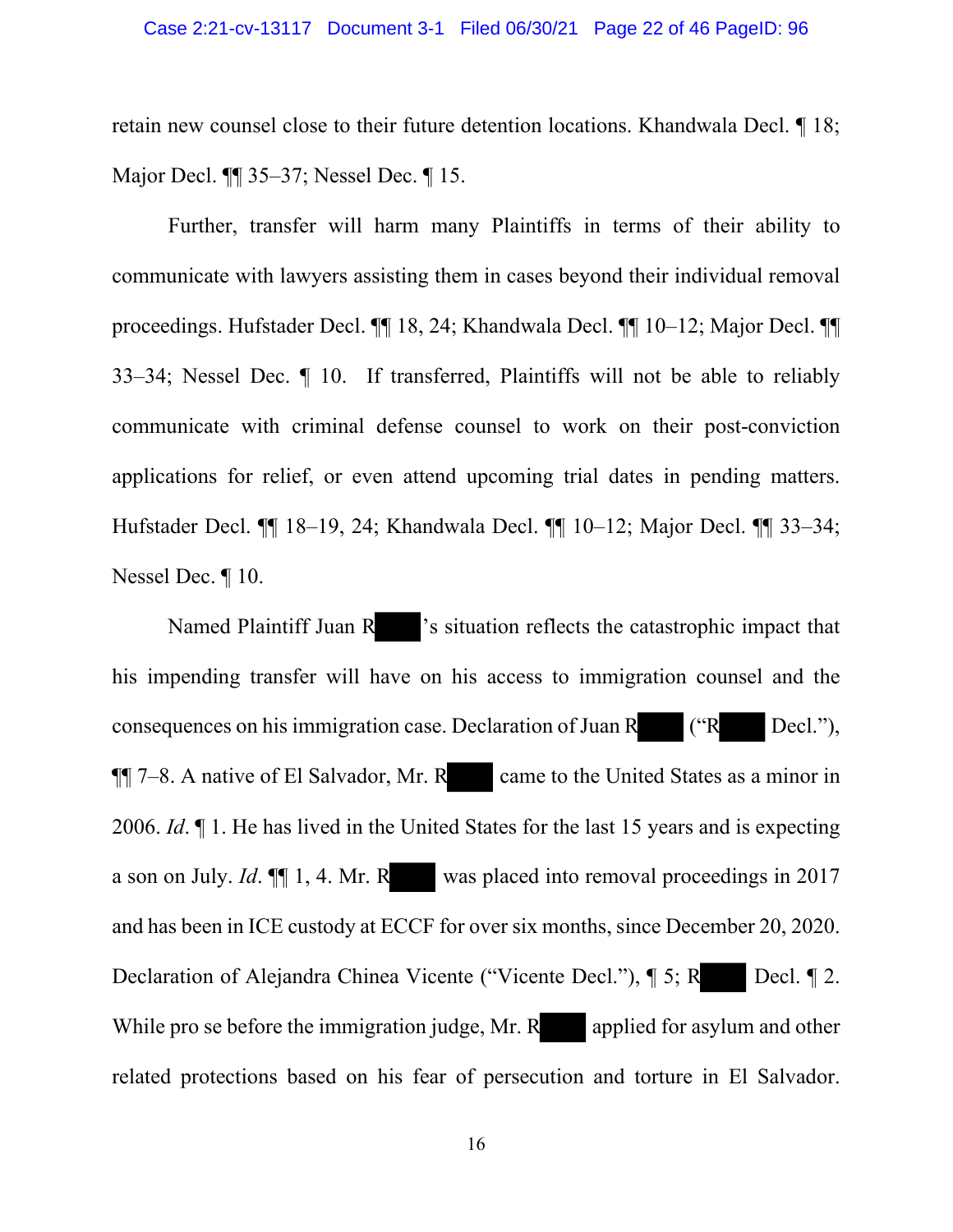Declaration of Alejandra Chinea Vicente ("Vicente Decl."), ¶ 6. Although his application was denied, he now has immigration counsel representing him on his appeal before the BIA. *Id*. Since being retained, Mr. R <sup>'</sup> attorney has made critical progress on his case, identifying crucial facts about his and country conditions in El Salvador that support his application for asylum and other relief. *Id*. *¶* 7. Further, based on the upcoming birth of his son, Mr. R will qualify for another form of relief from removal, which would provide him a basis to reopen his proceedings. *Id*. **[8.]** 8. Because on these developments, Mr. R is likely to have future hearings in immigration court for which he will need to work extensively with his attorney. *Id*. ¶¶ 7–8. In the meantime, counsel has been working closely with Mr. R on a parole request as well as on his pending charges in criminal court, *id*. ¶¶ 9–12, and her representation has involved weekly in-person meetings with him, *id*. ¶ 3. *See also* R Decl. ¶¶ 5–6.

Despite the importance of Mr. R <sup>2</sup>s access to counsel, he anticipates that he will be transferred out of ECCF this very evening, June 29, 2020. R Decl. ¶ 8. Separation from his counsel will be detrimental to the relationship with his counsel and her ability to represent him. Vicente Decl. ¶¶ 13–17. In-person meetings with Mr. R is extremely important for his safety given the sensitive nature of his asylum claim.  $Id. \P 13$ . Thus, Mr. R is unable to speak safely and comfortably over the phone, especially given threats of violence that he has already received from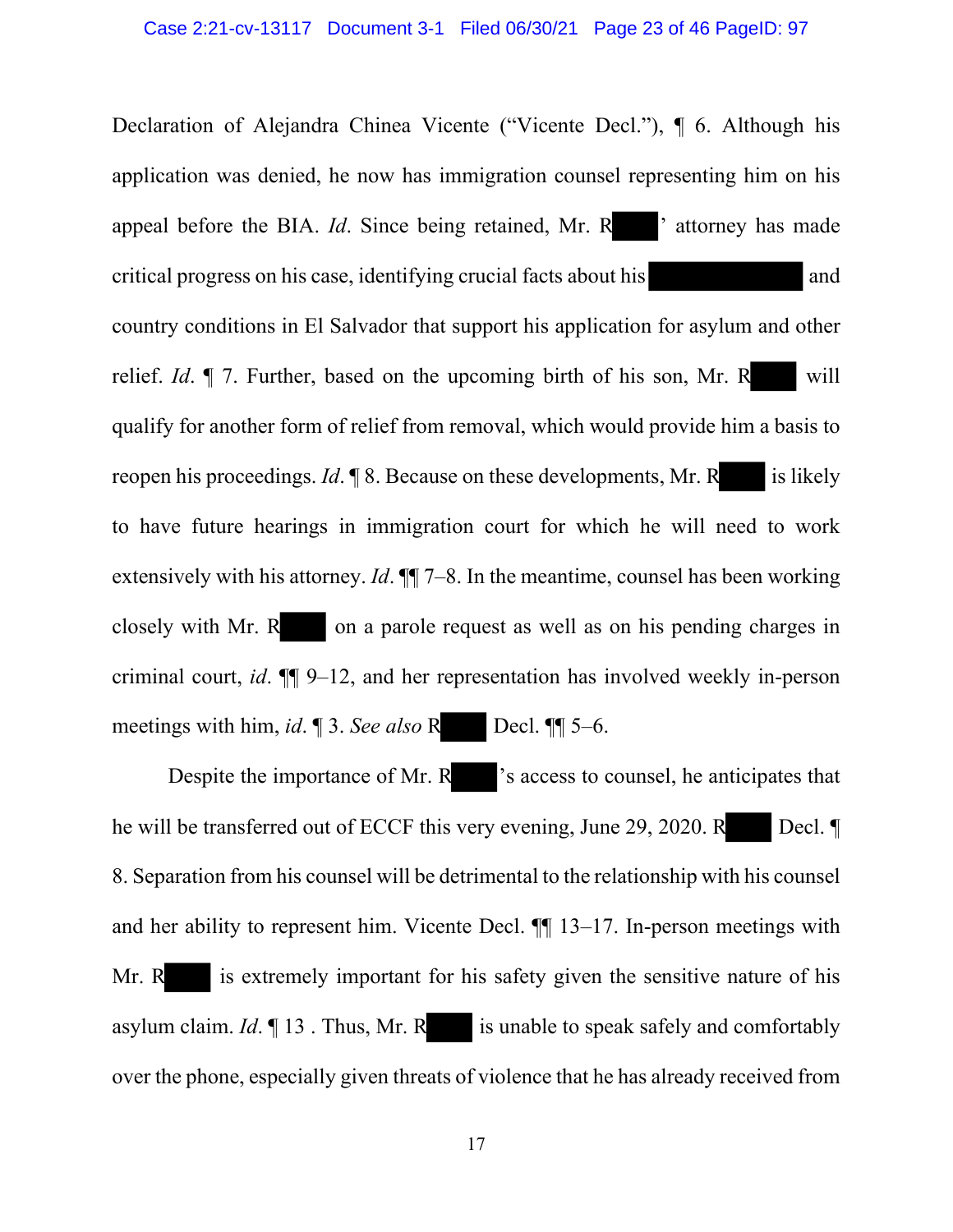other detainees. *Id*.  $\parallel$  14; R Decl.  $\parallel$  6. Mr. R also only understands legal documents when able to review them in person with his attorney. Vicente Decl. ¶ 16. His counsel therefore cannot rely on phone conversations, as logistical and other barriers prevent them from understanding and communicating with one another. *Id*. ¶ 15; *see also* R Decl. ¶ 7. Mr. R also has pending charges, for which he will need to attend court in order to resolve his proceedings, which he cannot do if transferred out of New Jersey. Vicente Decl.  $\P$  11. Mr. R is therefore understandably terrified of the prospect of being transferred away from his attorney and the consequences it would have for his safety and representation. R Decl. ¶¶ 6–8 ("The only way that I can tell [my lawyer] all of the information she needs to help me fight my immigration case is in person . . . I am afraid she will no longer be my lawyer if I am transferred. I am worried that I will not be able to communicate with her and she will not be able to represent me."). Mr.  $R$  ' case is illustrative of the potential impact that other immigrants will suffer when separated from their counsel.

 For all these reasons, Defendants' decision to transfer Plaintiffs to facilities inaccessible to counsel threatens to deprive Plaintiffs of their ability to communicate with their attorneys and, thus, their ability to prepare their cases and defend themselves against deportation. Individuals who will lose their cases as a result of Defendants' transfer decision face permanent separation from family and their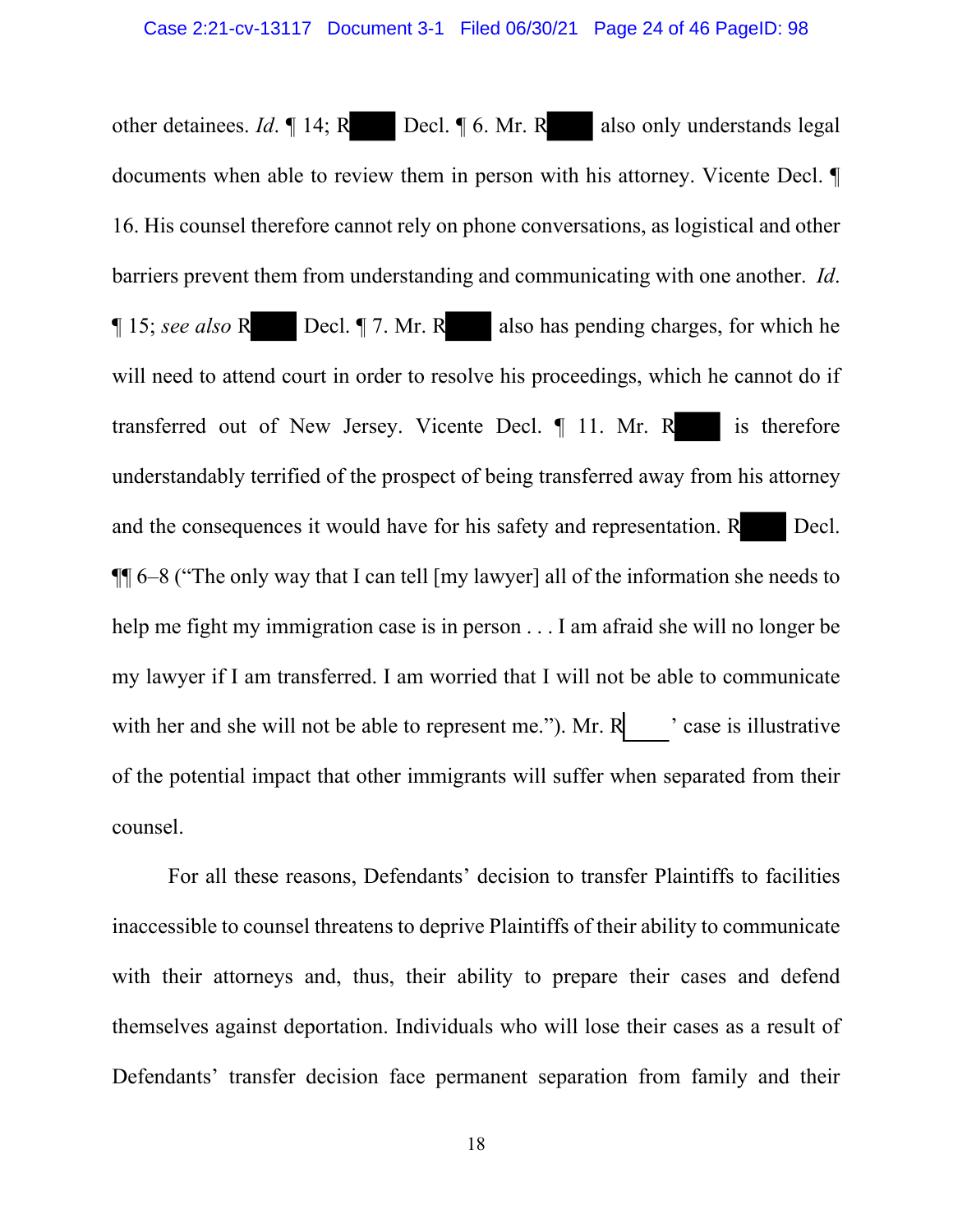communities and, at times, exposure to violence, persecution, torture, and even death in their countries of origin.

### **LEGAL STANDARD**

<span id="page-24-0"></span>Applications for temporary restraining orders ("TRO") are governed by the same standards as motions for preliminary injunctions. *Genentech, Inc. v. Immunex Rhode Island Corp.*, 395 F. Supp. 3d 357, 366 (D. Del. 2019). For either, the moving party must establish: (1) a likelihood of success on the merits; (2) a likelihood of irreparable harm absent preliminary relief; (3) that the balance of equities tip in favor of the moving party; and (4) that the public interest is served by an injunction. *Winter v. Natural Res. Def. Council, Inc*., 555 U.S. 7, 20 (2008); *see also Osorio-Martinez v. Att'y Gen.*, 893 F.3d 153, 178 (3d Cir. 2018). In the Third Circuit, courts look first to whether "a movant [has met] the threshold for the first two 'most critical' factors." *Reilly v. City of Harrisburg*, 858 F.3d 173, 179 (3d Cir. 2017), *as amended* (June 26, 2017). To establish a likelihood of success on the merits, a movant must demonstrate that her chances of prevailing are "significantly better than negligible but not necessarily more likely than not." *Id*. (footnote omitted). A movant also bears the burden to show that she is "more likely than not to suffer irreparable harm in the absence of preliminary relief." *Id.* (footnote omitted). Whether a movant has met her burden to establish the merits of her claims "depends on the balance of the harms: the more net harm an injunction can prevent, the weaker the plaintiff's claim on the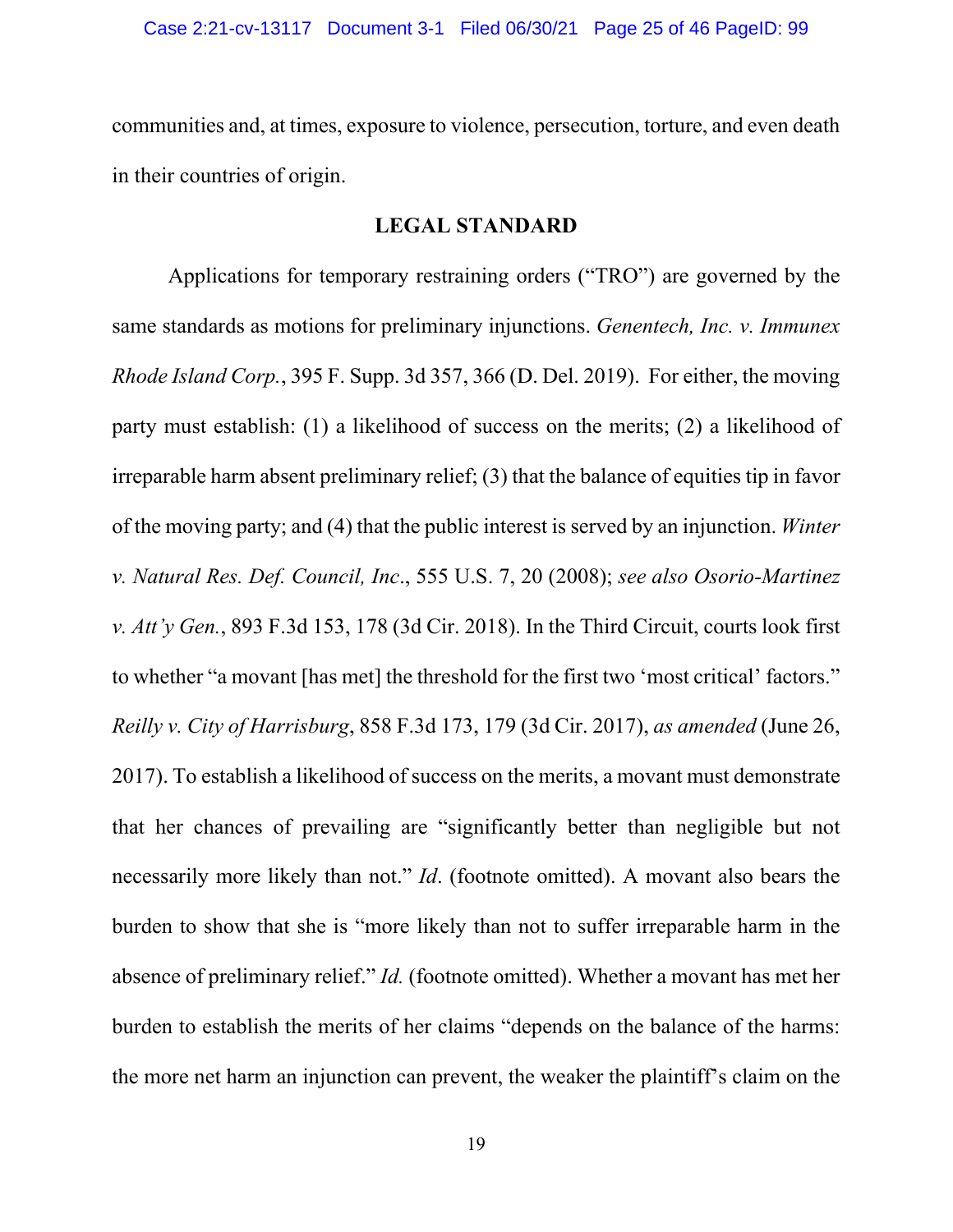merits can be while still supporting some preliminary relief." *Id*. (citation omitted). Once the movant establishes the first two "most critical" factors, a court must then "balanc[e] [all] of the factors to determine whether the prongs, taken together, balance in favor of granting the requested preliminary relief[.]" *Osorio-Martinez*, 893 F.3d at 178 (citations and quotations omitted).

### **ARGUMENT**

<span id="page-25-1"></span><span id="page-25-0"></span>**I. Plaintiffs Are Likely to Prevail on Their Constitutional and Statutory Claims**

# <span id="page-25-2"></span>**A. Due Process and the INA Guarantee Right to Counsel of Choice and Ability to Confer with that Counsel**

"[T]he Fifth Amendment . . . indisputably affords [a noncitizen] the right to counsel of his or her own choice at his or her own expense." *Leslie*, 611 F.3d at 181. The INA similarly enshrines the right to counsel of choice in various provisions. *See, e.g.*, 8 U.S.C. §§ 1229a(b)(4)(A), 1362. The agency also recognizes the right to access counsel in regulations. *See, e.g.*, 8 C.F.R. §§ 1003.16(b), 1240.3. Underscoring the "grave consequences of removal" and how "notoriously complex" immigration laws are, the Third Circuit has recognized this right to counsel as "fundamental" to the proceeding's fairness and an "integral part of the procedural due process" owed to immigrants in removal proceedings. *Leslie*, 611 F.3d at 181– 82 (citations omitted). Thus, the Third Circuit joined the Ninth Circuit to "warn[]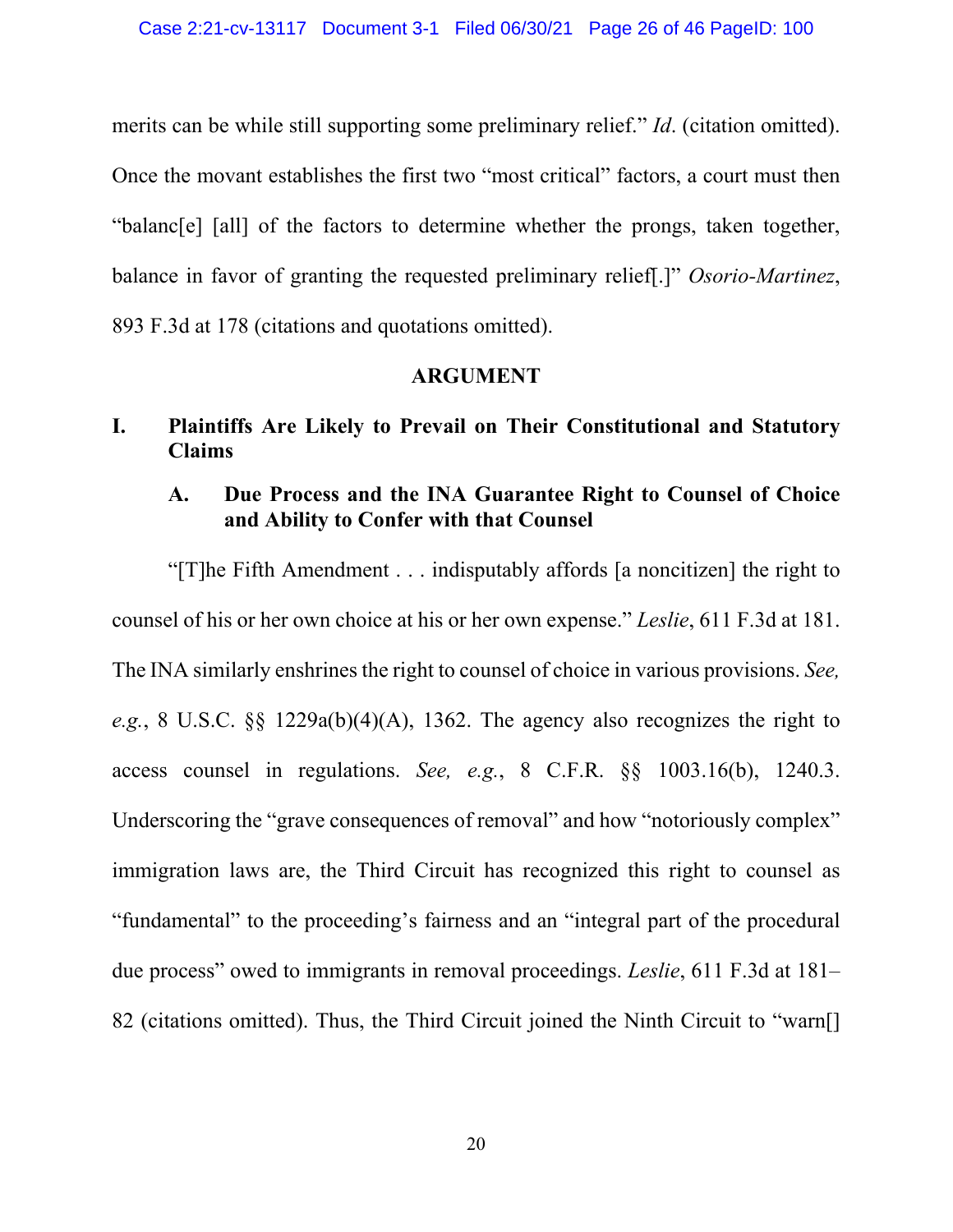the [government] not to treat [that right] casually." *Id*. at 181 (quoting *Orantes-Hernandez*, 919 F.2d at 554).

The right to counsel clearly protects more than the retainer on paper; the "right [to counsel] must be respected in substance as well as in name." *Orantes-Hernandez*, 919 F.2d at 554 (quoting *Baires v. INS*, 856 F.2d 89, 91 n. 2 (9th Cir. 1988)). In order to mean anything, the right to counsel must protect certain rights and procedures to fully access and effectuate that right. The Third Circuit has so recognized, holding that the right to counsel includes the right of being informed of the right to counsel and of the availability of free legal services. *Leslie*, 611 F.3d at 182 (noting that these procedures are "manifestly designed to protect [the] fundamental statutory and constitutional right to counsel," as an immigrant may have difficulty locating and accessing counsel, and may only be able to obtain counsel through low-cost or free legal services). Because the right to counsel is "too important and fundamental a right to be circumscribed by a harmless error rule," no prejudice showing is required to remedy a right-to-counsel violation. *Id.* at 182 n.6 (quoting *Castaneda-Delgado v. INS*, 525F.2d 1295, 1300 (7th Cir. 1975)). And the Third Circuit extended this logic to hold that no prejudice was required to invalidate an immigrant's removal order where the government violated that individual's right to certain procedures around the right to counsel. *Id*. at 182.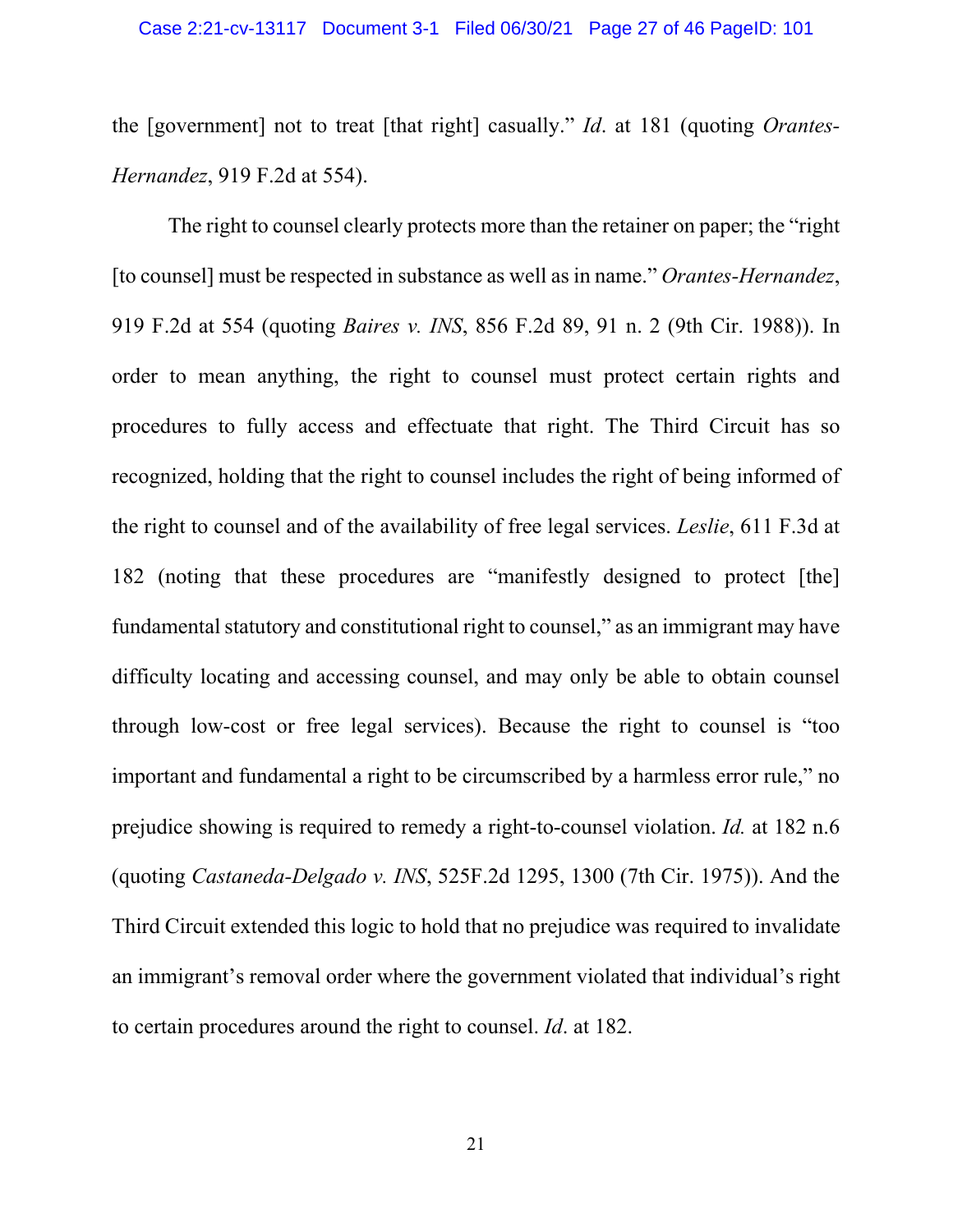Here, the right at issue is even more fundamental than what was recognized in *Leslie*: the right to consult with counsel. *Arroyo*, 2019 WL 2912848, at \*17 (quoting *Orantes-Hernandez*, 919 F.2d at 554). That is at the heart of the due process and INA right. As multiple circuits have underscored, "counsel may play a critical role in deportation proceedings." *Orantes-Hernandez*, 919 F.2d at 554 (citing *Lozada v. INS*, 857 F.2d 10, 13 (1st Cir. 1988); *United States v. Saucedo–Velasquez*, 843 F.2d 832, 834–35 n. 2 (5th Cir. 1988); *Cobourne v. INS*, 779 F.2d 1564, 1566 (11th Cir. 1986); *Casteneda-Delgado v. INS*, 525 F.2d 1295, 1300 (7th Cir. 1975)). "The complexity of removal proceedings renders the [noncitizen]'s right to counsel particularly vital to his ability to 'reasonably present[] his case.'" *Leslie*, 611 F.3d at 181 (citing *Bernal-Vallejo v. INS*, 195 F.3d 56, 63 (1st Cir. 1999)). For similar reasons, "[i]t is by now beyond question that the Due Process Clause guarantees [noncitizens] the right to effective assistance of counsel in removal proceedings." *Calderon-Rosas v. Att'y Gen.*, 957 F.3d 378, 384–85 (3d Cir. 2020); *cf. Forteau v. Att'y Gen.*, 383 Fed. App'x 151, 154 (3d Cir. 2010) (describing how petitioner was prejudiced where "[h]is counsel was unable to present to the BIA all of the positive facts and factors that should have been weighed in [petitioner]'s favor").

Government actions that unjustifiably obstruct an immigrant's representation by her chosen counsel violate the constitutional and statutory right to counsel. *See Forteau*, 383 Fed. App'x at 153 ("[A noncitizen]'s right to counsel is violated where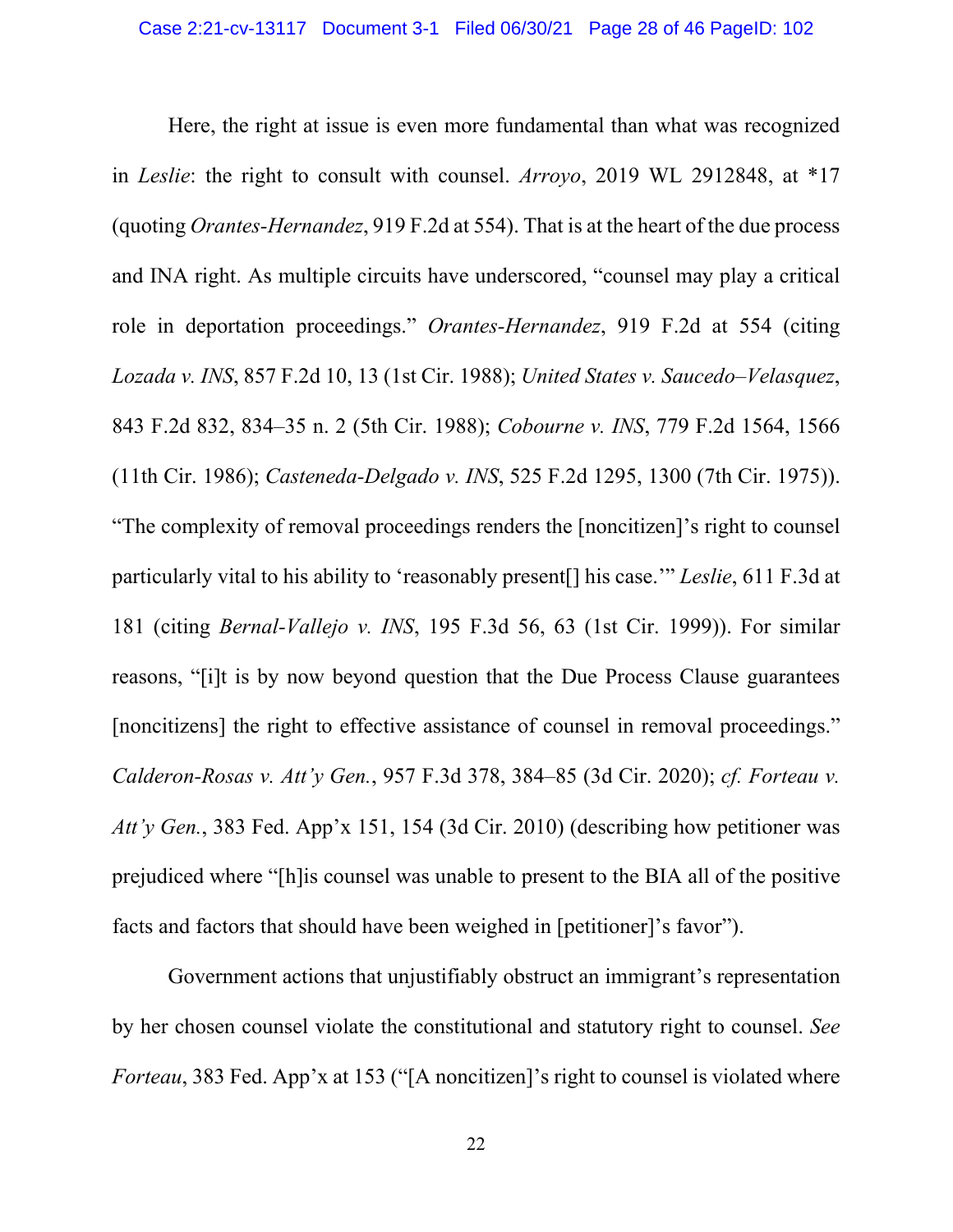there is 'undue curtailment of the privilege of representation.'" (quoting *Chlomos*, 516 F.2d at 311)). In *Chlomos*, the Third Circuit invalidated the removal order of an immigrant who was arrested and detained in Florida, was not able to communicate with his counsel in New Jersey, and was forced to continue with his proceedings without his counsel having notice of the hearings. *See* 516 F.2d at 312–313, 314. The court underscored how "petitioner was incarcerated<sup>[]</sup> and under a handicap in communicating with his lawyer," and that the "petitioner's difficulty in securing his lawyer's presence at the hearing was complicated by the fact that the government chose to have the hearing in Florida rather than in New Jersey." *Id*. at 313–14.[3](#page-28-0) Similarly, other courts—including the Third Circuit—have held that the government violates due process when the government interferes with "an established, on-going attorney-client relationship." *Comm. of Cent. Am. Refugees v. INS*, 795 F.2d 1434, 1439 (9th Cir. 1986); *Cobb v. Aytch*, 643 F.2d 946, 957 (3d Cir. 1981) ("We agree with the district court that the transfers of pretrial detainees, at a minimum, significantly interfered with their access to counsel."). [4](#page-28-1) Thus, courts in this district

<span id="page-28-0"></span><sup>&</sup>lt;sup>3</sup> The petitioner in *Chlomos* had overstayed his temporary permit and was accused of entering into a sham marriage for the purposes of obtaining an immigrant visa. 516 F.2d at 311. The Third Circuit recognized the role that counsel could have played in developing the factual record to defend his client if not for the government's actions. *Id*. at 314.

<span id="page-28-1"></span><sup>4</sup> Courts regularly apply the reasoning from Sixth Amendment right-to-counsel claims to Fifth Amendment right-to-counsel claims. *See e.g.*, *Leslie*, 611 F.3d at 180 ("noting [the] conclusion that [a noncitizen]'s right to counsel 'derive[s] from the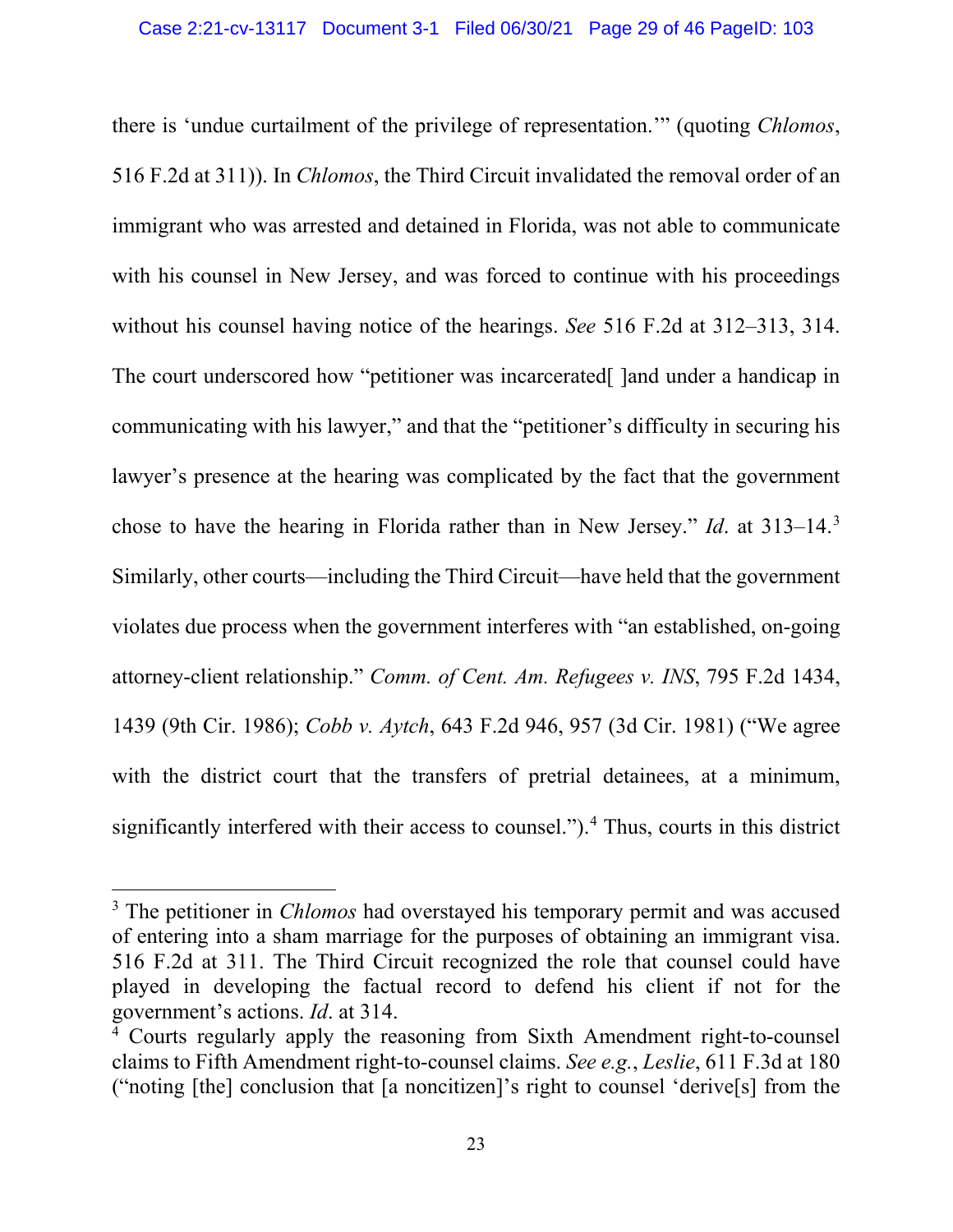and beyond have enjoined the government from transferring individuals far away from their counsel. *See, e.g.*, *supra* at 3 & n.2; *Cobb*, 643 F.2d at 957; *Orantes-Hernandez*, 919 F.2d at 564 (affirming injunction restricting immigrants' transfers because they "interfere[d] with established attorney-client relationships").

Notably, another district court, when faced with the same situation that Plaintiffs present here, issued an injunction against the mass transfer of detainees which the government chose not to appeal. In *Arroyo*, a similarly-situated class of detained immigrants challenged the government's decision to transfer them out of facilities in southern California away from their attorneys.<sup>[5](#page-29-0)</sup> 2019 WL 2912848, at \*4–5. As here, the represented immigrants presented "evidence of the harm to their legal relationships that would arise from transfers outside the [Los Angeles Area of Responsibility "AOR"]," including "retained counsel['s] lack [of] resources to represent immigrants outside the AOR" and those immigrants' inability to afford counsel in other jurisdictions. *Id*. at \*17. The court recognized that while "DHS has broad discretion in determining an immigrant's location of detention, . . . this discretion likely does not permit 'the transfer of aliens [which] would interfere with an existing attorney-client relationship.'" *Id*. (citing *Comm. of Cent. Am. Refugees*,

Sixth Amendment right to counsel in criminal cases and the Fifth Amendment right to due process in civil cases.'" (quoting *Picca v. Mukasey*, 512 F.3d 75, 78 (2d Cir. 2008))).

<span id="page-29-0"></span><sup>5</sup> The *Arroyo* plaintiffs raised other claims on behalf of unrepresented individuals and the organizations representing detained immigrants, which are not at issue here.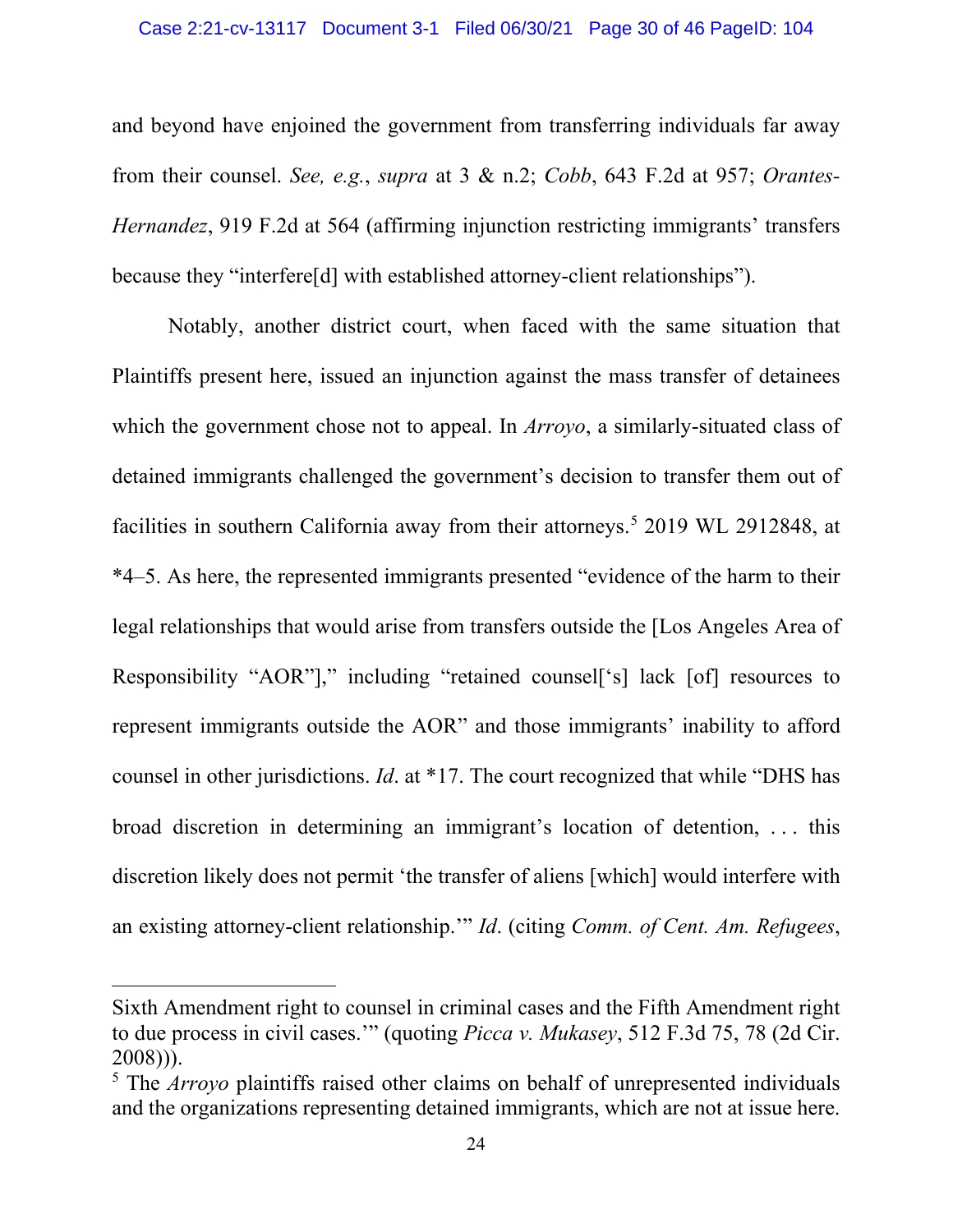795 F.2d at 1441). Importantly, the court highlighted how proximity and confidential in-person visitations are a crucial part of maintaining a "healthy counsel relationship in the immigration context . . . especially where an immigrant must be forthcoming about sensitive matters such as past trauma, mental health issues, and criminal history." *Id*. The court also acknowledged how immigrants in the class may be "litigating parallel state court actions or filing petitions to United States Citizen and Immigrations [sic] Services," efforts that "require continued and on-going visitation with counsel even when an IJ hearing is months in the future." *Id.* at \*18. Like in *Chlomos*, the court recognized the critical role that access to counsel plays in an immigrant's defense against deportation. *Compare Arroyo*, 2019 WL 2912848, at \*18–19, *with Chlomos*, 516 F.2d at 314. Thus, the district court found a likelihood of success on the merits of plaintiffs' constitutional and statutory claims to counsel, and enjoined transfers of all represented immigrants outside of the Los Angeles AOR. *Arroyo*, 2019 WL 2912848, at \*24–25.[6](#page-30-0)

<span id="page-30-0"></span><sup>6</sup> The *Arroyo* court and Ninth Circuit have also cited with approval two unpublished district court cases where the courts issued preliminary injunctive relief enjoining the government from transferring immigrants away from their attorneys. *See Arroyo*, 2019 WL 2912848, at \*18; *Comm. of Cent. Am. Refugees*, 795 F.2d at 1437–39. In *Chavez-Galen v. Turnage*, No. 80-485T (W.D. Wash. Feb. 3, 1981), the "district court issued a preliminary injunction enjoining the INS from transferring the aliens out of the area because 'the established, on-going attorney-client relationship would effectively be destroyed.'" *Comm. of Cent. Am. Refugees*, 795 F.2d at 1439. And, in *Bocanegra-Leos v. Dahlin*, No. 78-313 (D. Or. Apr. 7, 1978), the "district court issued a temporary restraining order commanding the return of the alien to Portland,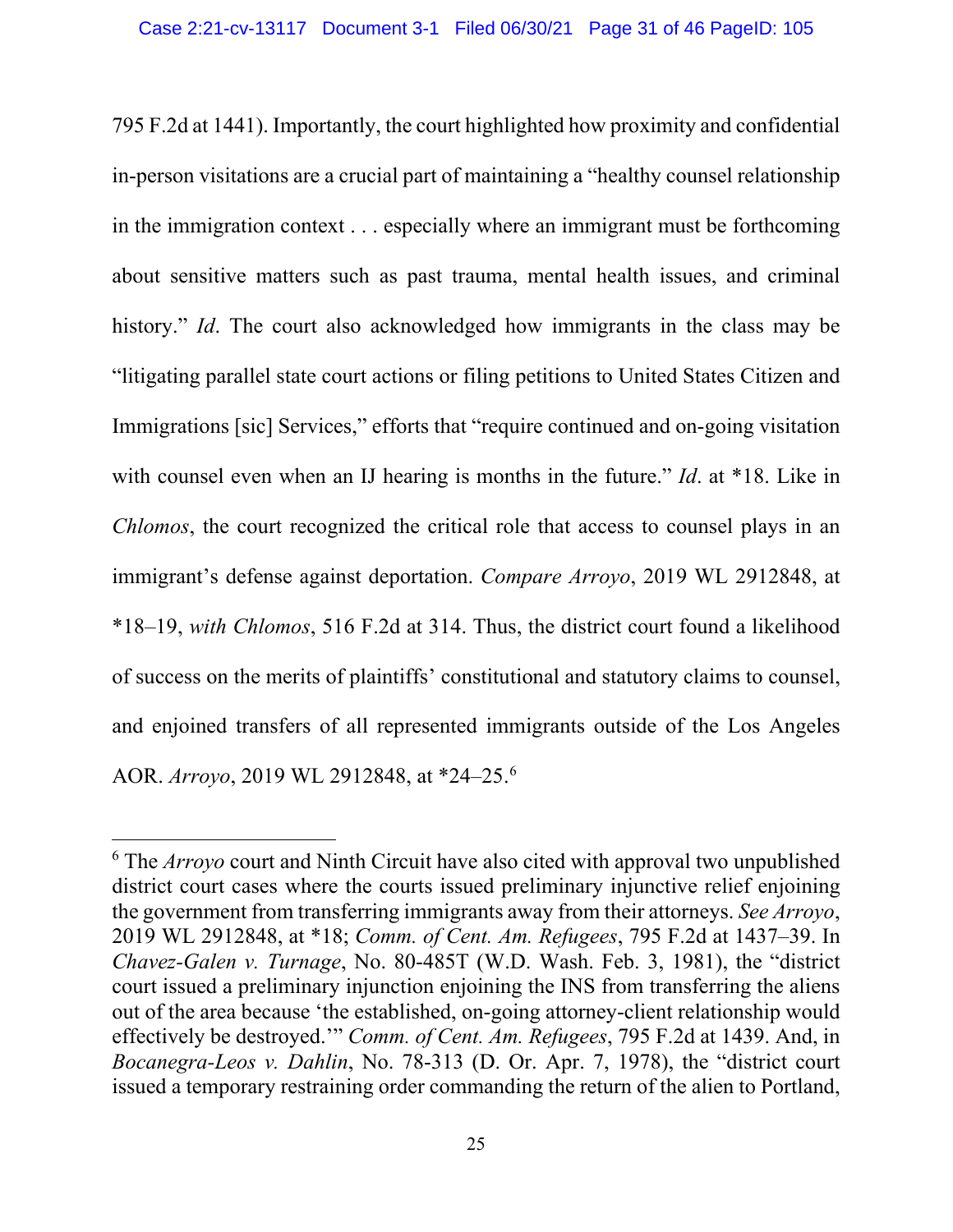The situation in *Arroyo* is analogous to what the Third Circuit confronted in *Cobb*, in which pre-trial, pre-sentencing, and post-sentencing incarcerated individuals were transferred 90 to 300 miles away from their counsel. 643 F.2d at 949. For pre-trial detainees, the court described the extent to which public defenders rely on in-person visitations and interviews to "allow the attorney to develop the necessary attorney-client relationship and to prepare the case" by investigating "facts of the case, possible witnesses, [the client's] background and psychiatric services." *Id.* at 951. Based on this record, the Third Circuit affirmed, in substance, the trial court's injunction against transfer of pre-trial detainees. *Id*. at 962. Importantly, the Third Circuit also reversed the trial court's denial of relief for post-conviction, presentenced detainees. *Id*. at 963, 965. The court described how the trial court erred in underestimating how crucial a role attorneys can still play for their clients prior to sentencing and the crucial need for adequate consultation for "post-trial motions . . . [that] require consultation between client and counsel, especially where they involve factual questions and hearings." *Id*. at 963.

Oregon" where his attorney was located because he "would not be able to confer with his counsel unless he was returned." *Id.* at 1438–39.

As cited above, district courts in the Third Circuit have also granted preliminary injunctions enjoining the transfers of immigrants, albeit in orders without much reasoning. While there have also been denials of motions to enjoin transfers, those orders are readily distinguishable from the case at hand. *See infra* at 28 n.7.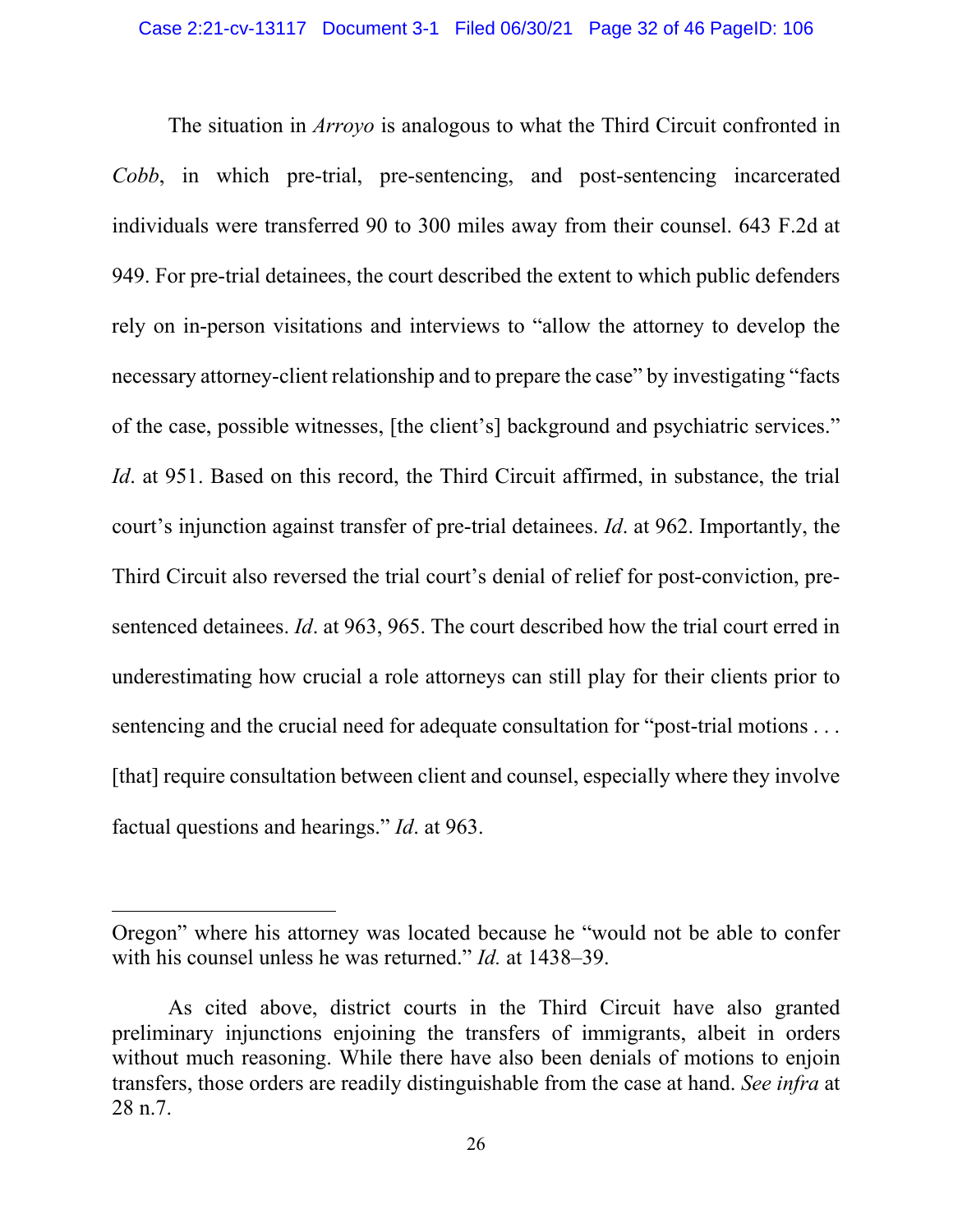Thus, the Third Circuit and other courts have made clear that the right to counsel necessarily includes the right to consult with counsel, and protection from "undue curtailment" on that right.

# <span id="page-32-0"></span>**B. Here, Transfer of Plaintiffs Away from Counsel Will Interfere with their Attorney-Client Relationship**

In this case, Plaintiffs and all members of the putative class have, by definition, local immigration counsel. Moving them outside a 100-mile radius of ECCF will unduly interfere with these attorney-client relationships. Hufstader Decl. ¶¶ 4–24; Khandwala Decl. ¶¶ 7–8, 10, 12–13, 18; Major Decl. ¶¶ 11, 14, 24, 28–29; Nessel Dec. ¶ 13. As thoroughly explained, Plaintiffs' attorneys rely on confidential, in-person meetings and proximity in order to sustain a health attorney-client relationship and provide effective assistance of counsel to their clients. *See supra*, Background, Section III. If Plaintiffs are sent to distant detention centers, Plaintiffs will be unable to meet with their attorneys to work on fact-intensive applications, prepare for testimony, explore sensitive topics critical to their immigration case, or participate in upcoming court dates for collateral, criminal proceedings. Hufstader Decl. ¶¶ 4–24; Khandwala Decl. ¶¶ 10–12, 14–16; Major Decl. ¶¶ 14, 16, 18–20, 23–25, 33–34; Nessel Dec. ¶ 14; Vicente Decl. ¶¶ 11, 13–17. Moreover, Plaintiffs' immigration counsel lack the resources to represent their clients outside the local region and Plaintiffs will be unable to afford counsel in other jurisdictions. Hufstader Decl. ¶¶ 4–24; Khandwala Decl. ¶ 18; Major Decl. ¶¶ 11, 14; Nessel Dec. ¶ 19.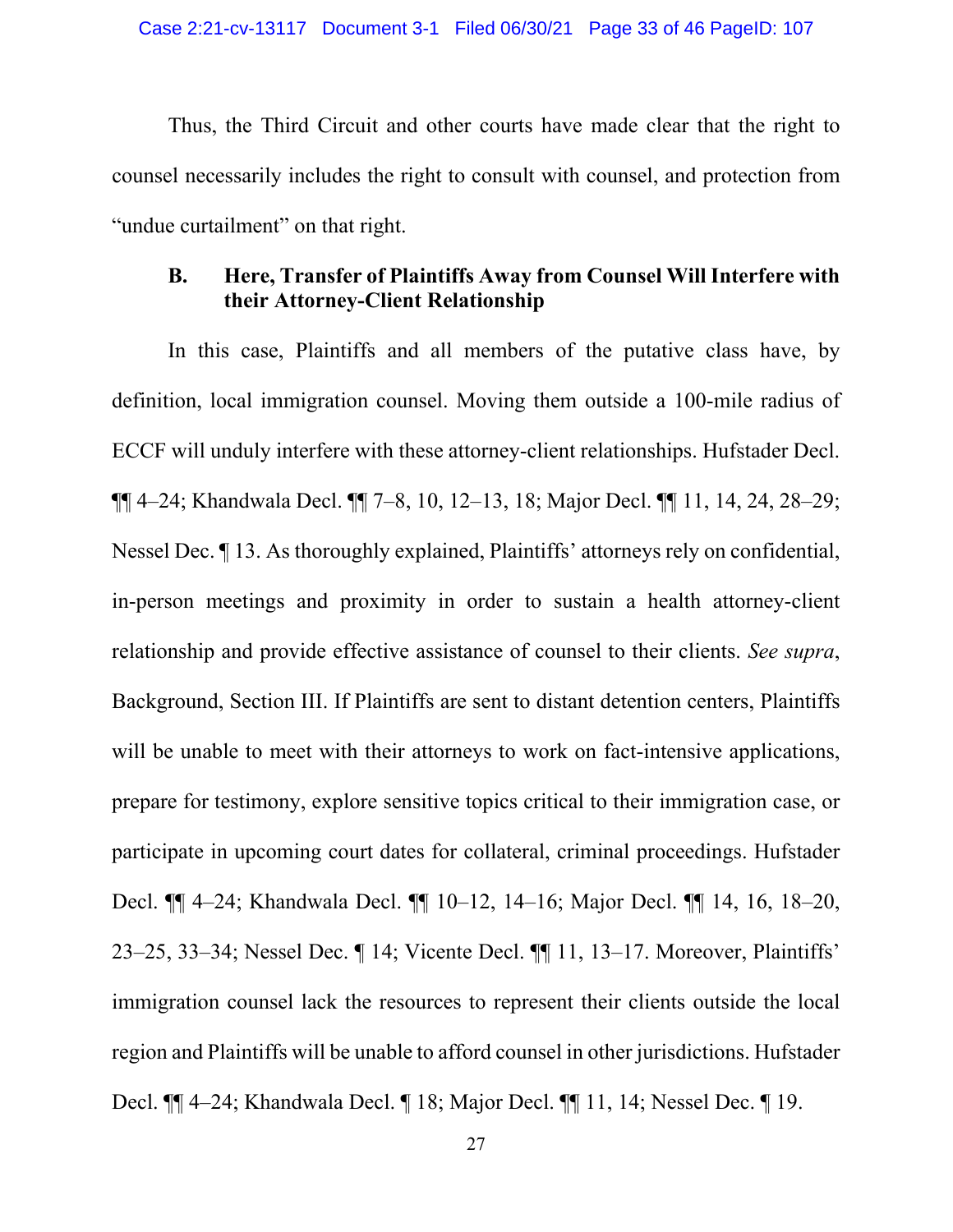This case is exactly analogous to *Arroyo* and a logical extension of the Third Circuit's reasoning in *Chlomos* and *Leslie*. [7](#page-33-0) Because Defendants' decision to imminently transfer Plaintiffs out of ECCF will dramatically undermine their established attorney-client relationships, Plaintiffs are likely to prevail on their claims under the Fifth Amendment and INA.<sup>[8](#page-33-1)</sup>

<span id="page-33-0"></span><sup>7</sup> Plaintiffs' situation is readily distinguishable from cases where the court did not find an ICE transfer to violate an immigrant's right to counsel in removal proceedings. For instance, in *Calla-Collado v. Att'y Gen.*, the petitioner raised an ineffective assistance of counsel claim when his transfer from New Jersey (where he had been pro se) to Louisiana forced him to retain less effective counsel. 663 F.3d 680, 685 (3d Cir. 2011). But Plaintiffs here are raising a different type of challenge to the harm that their *preexisting* attorney-client relationship will suffer if they are transferred. While *Calla-Collado* rejected the proposition that an immigrant has the right to the most effective representation or presentation of evidence, *id*., that is a completely separate question from whether the government may frustrate an immigrant's constitutional and statutory right to counsel by erecting barriers from communicating with counsel that she has already retained. Similarly, the issue in *Da Rosa Silva v. INS*, was distinct and concerned whether an immigrant's due process rights were violated when he was venued in one immigration court and thus not able to retain the counsel he wanted in a different venue. 263 F. Supp. 2d 1005, 1015 (E.D. Pa. 2003). Whether an immigration judge erred in denying a venue transfer is different from the situation here, where Plaintiffs are already represented by counsel and are not challenging the venue of their immigration proceedings. And likewise, the denial of a continuance in *Ponce-Leiva v. Ashcroft*, resulting in counsel's absence, has no bearing here where Plaintiffs are not challenging any immigration judge decision but, rather, the structural impediments to the attorney-client relationship through ICE's transfer decisions. 331 F.3d 369, 374–75 (3d Cir. 2003).

<span id="page-33-1"></span><sup>&</sup>lt;sup>8</sup> Recent denials of requests to enjoin transfers were denied on the merits either because the threat of imminent transfer was too speculative, *see Ousman D. v. Decker*, No. CV 20-2292 (JMV), 2020 WL 1847704, at \*10 (D.N.J. Apr. 13, 2020), or because the requesting party could not demonstrate burden on the attorney-client relationship, *see Edison C.F. v. Decker*, No. CV 20-15455 (SRC), 2021 WL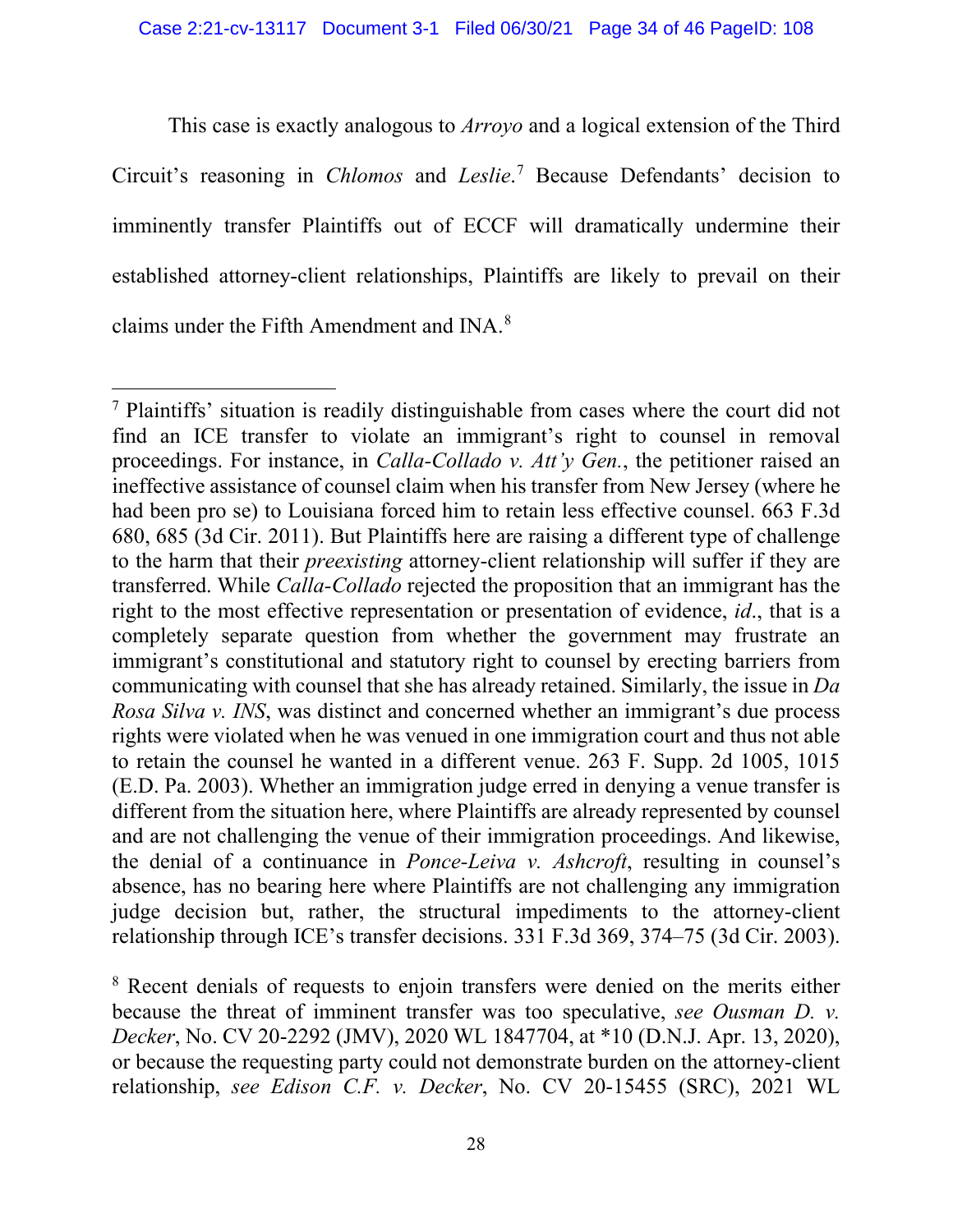## <span id="page-34-0"></span>**II. The Remaining Factors Weigh in Favor of Granting a TRO**

Plaintiffs can easily satisfy the remaining factors for issuance of an injunction.

1997386, at \*6 (D.N.J. May 19, 2021); *Rizza Jane G.A. v. Rodriguez*, No. 20-5922 (ES), ECF No. 29 at 4 (D.N.J. May 22, 2020). Conversely, here, Plaintiffs have submitted evidence demonstrating that all class members must be transferred out of ECCF by a date certain—August 23, 2021—and that transfers are already underway. R Decl. ¶ XX (describing impending transfer); *see also* Hufstader Decl. ¶ 3; Khandwala Decl. ¶ 9; Major Decl. ¶¶ 10, 26. There are numerous declarations in the record demonstrating the devastating impact on Plaintiffs' attorney-client relationships. Hufstader Decl. ¶¶ 4–24; Khandwala Decl. ¶¶ 8, 10–21; Major Decl. ¶ 28; Nessel Dec. ¶ 17; Vicente Decl. ¶¶ 11, 13–17. Other decisions denying transfers despite challenges based on COVID-19 or pending habeas petitions are irrelevant to the claims here. *See I.O. v. Anderson*, No. 20-13153 (JMV), ECF No. 5 (D.N.J. Oct. 26, 2020); *Nicole B. v. Decker*, No. 20-07467 (KM), 2020 WL 4048060 (D.N.J. July 20, 2020); *Jerome O. v. Green*, No. 19-16528 (JMV), 2020 WL 1650546 (D.N.J. Apr. 3, 2020).

 Further, contrary to the decisions in *Rizza Janes G.A.* and *Edison C.F.*, nothing in the INA prevents the Court from reviewing these transfer decisions. *See Reyna ex rel. J.F.G. v. Hott*, 921 F.3d 204, 209–10 (4th Cir. 2019) ("[T]the language of § 1231(g) does not address transfers at all, nor does it explicitly grant the Attorney General or the Secretary of Homeland Security discretion with respect to transfers."); *Aguilar v. U.S. Immigr. & Customs Enf't*, 510 F.3d 1, 21 (1st Cir. 2007) ("If a statute does not explicitly specify a particular authority as discretionary, section 1252(a)(2)(B)(ii) does not bar judicial review . . . ."); *Spencer Enters., Inc. v. United States*, 345 F.3d 683, 690 (9th Cir. 2003) (explaining that in enacting § 1252(a)(2)(B)(ii), Congress only intended to withdraw jurisdiction over discretionary decisions where the INA specifies that "the right or power to act is entirely within [the Attorney General's] judgment or conscience."). In fact, only this Court can guarantee the basic protection of Plaintiffs' constitutional and statutory right to counsel before any harm occurs. *E.O.H.C. v. Sec'y U.S. Dep't of Homeland Sec.*, 950 F.3d 177, 186 (3d Cir. 2020) (holding that "[t]he now-or-never principle govern[ed]," providing for review of petitioners' claims.).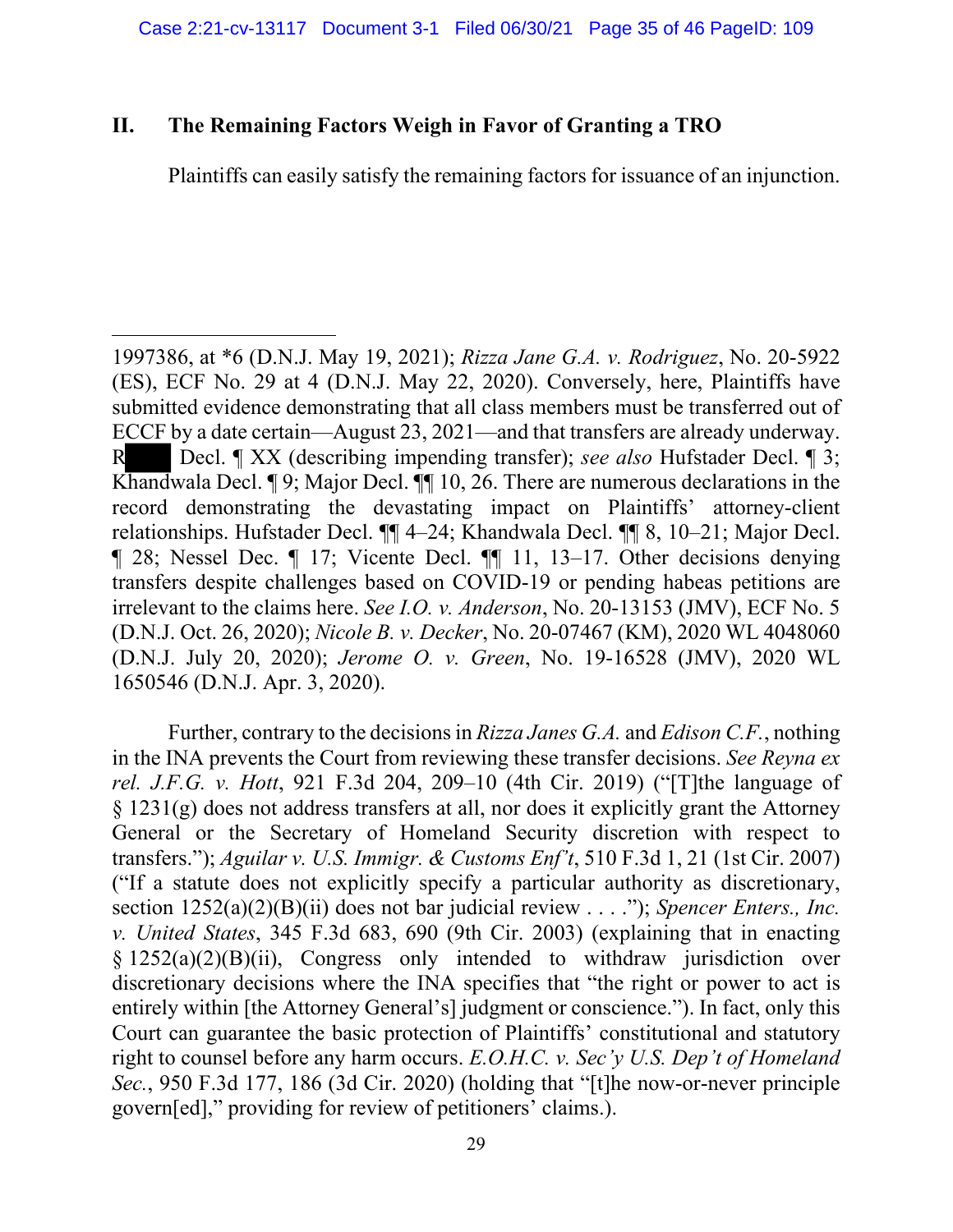### **A. Plaintiffs Will Suffer Irreparable Harm Absent an Injunction**

<span id="page-35-0"></span>As previewed above, Defendants' transfer of Plaintiffs will cause them irreparable harm by impeding their access to counsel and thwarting their right to counsel of choice in their removal proceedings. It is well-established that the deprivation of constitutional rights constitutes irreparable injury. *See Buck v. Stankovic*, 485 F. Supp. 2d 576, 586 (M.D. Pa. 2007) ("When an alleged deprivation of a constitutional right is involved, most courts hold that no further showing of irreparable injury is necessary." (quoting Wright & Miller, Federal Practice & Procedure § 2948.1 (2d ed. 1995))). Moreover, "[t]he irreparable harm requirement is met if a plaintiff demonstrates a significant risk that he or she will experience harm that cannot adequately be compensated after the fact by monetary damages." *Adams v. Freedom Forge Corp.*, 204 F.3d 475, 484–85 (3d Cir. 2000). In the case of detained immigrants facing deportation and permanent separation from their families and loved ones, the risk of irreparable harm is especially high and certainly cannot be compensated by monetary damages. *See, e.g.*, *Osorio-Martinez*, 893 F.3d at 179; *Buck*, 485 F. Supp. 2d at 586; *see also Leslie*, 611 F.3d at 181 ("That deportation is a penalty—at times a most serious one—cannot be doubted." (quotation omitted)).

Immigrants in detention already face extraordinary hurdles in obtaining legal assistance and gathering the evidence they need to defend against deportation. *See*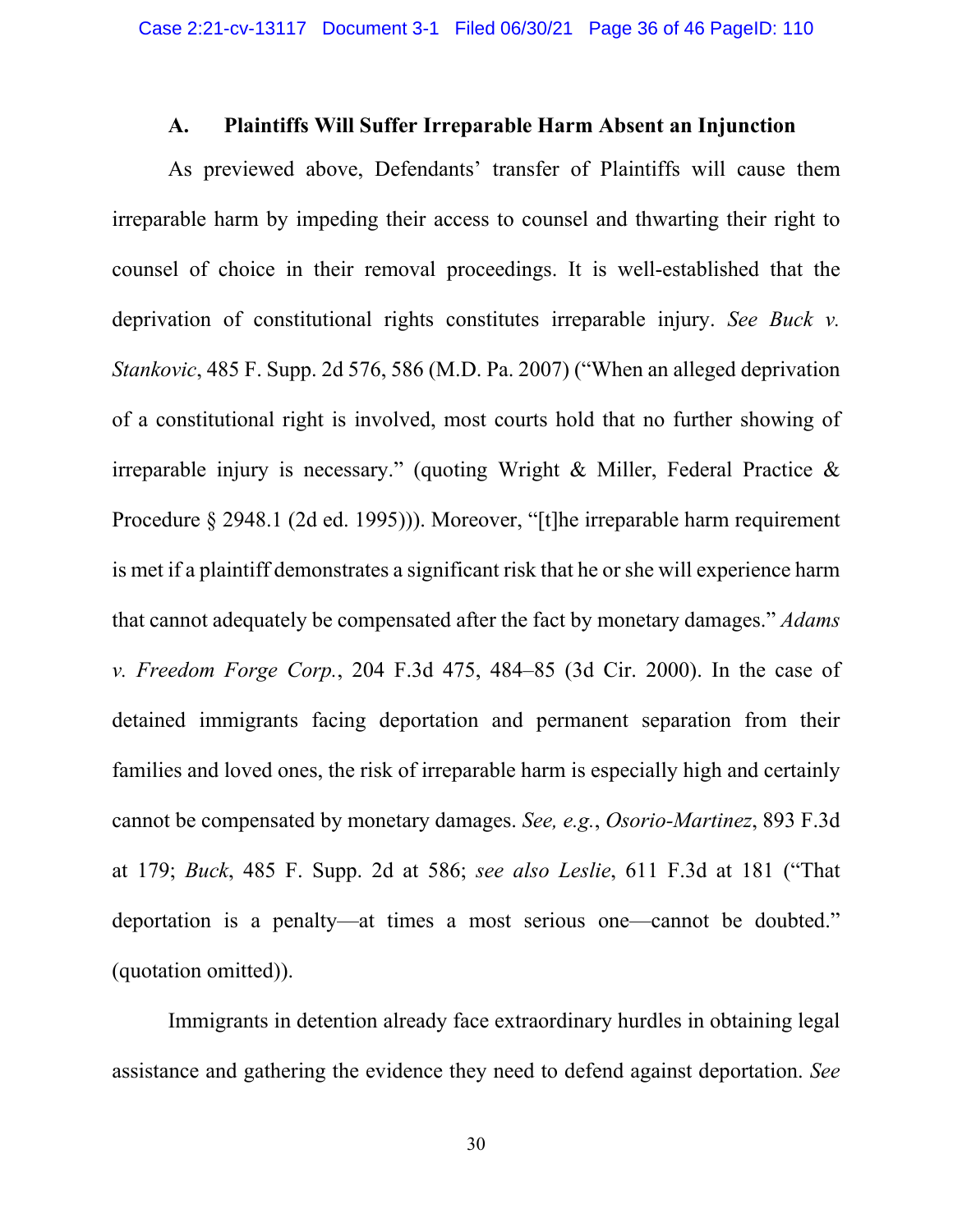Ingrid V. Eagly & Steven Shafer, *A National Study of Access to Counsel in Immigration Court*, 164 U. Penn. L. Rev. 1, 9–10 (2015); *see also* Boggs Decl., Ex. H (TRAC Immigration, State and County Details on Deportation Proceedings in Immigration Court, through May 21, 2021) (noting that only 19 percent of those detained are represented compared to 70 percent of those who have been released from detention). Defendants' decision to transfer Plaintiffs hundreds or thousands of miles away from their attorneys and families will make those hurdles all but insurmountable. Hufstader Decl. ¶¶ 4, 22, 24; Khandwala Decl. ¶¶ 13, 18; Major Decl. ¶¶ 14, 37; Nessel Dec. ¶ 10; *see also Arroyo*, 2019 WL 2912848, at \*22–23 ("Destroying the counsel relationship renders a detained immigrant in the Facilities overwhelmingly less likely to obtain relief from removal."). And as described in attached declarations, conditions in out-of-state facilities, particularly those in the South, have notoriously poor telephone and other means of communication, even for attorneys and their clients. Hufstader Decl. ¶¶ 22–23; Khandwala Decl. ¶ 19; Major Decl. ¶¶ 10, 21–22; Nessel Dec. ¶ 18.

 As a result, Plaintiffs who have bona fide claims for asylum may be deported to a country where they face persecution, torture or worse. R Decl.  $\P X$ ; Hufstader Decl. ¶ 7; Khandwala Decl. ¶ 16; Major Decl. ¶¶ 16, 18–19. Similarly, immigrants who have lived here for years, some since they were young children,

31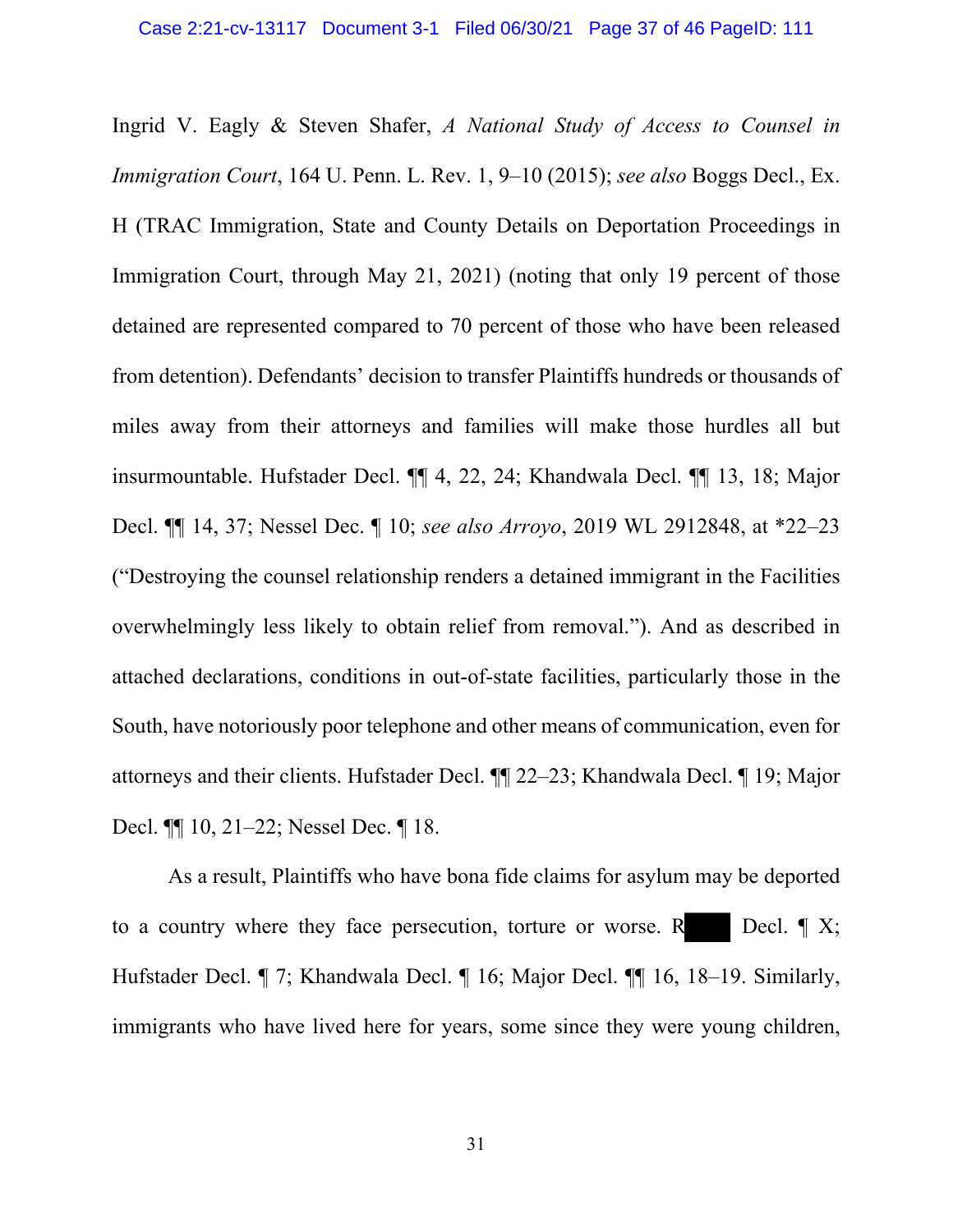face permanent banishment from their families and the only homes they know. R Decl. ¶ X; Hufstader Decl. ¶ 24; Major Decl. ¶ 36.

 These harms are not speculative. As the Legal Service Providers, transfers of their clients over the past year have seriously hindered their ability to represent their clients. *See* Hufstader Decl. ¶ 23 (describing difficulty in advocating for one client who suffered severe mental health and substance abuse issues while he was detained in Adams County, Mississippi, and his subsequent death); Khandwala Decl. ¶¶ 19– 21 (describing difficulties in litigating complicated and fact-intensive habeas for client who transferred to Miami, Florida, and inability to sustain that for more clients); Major Decl. ¶ 26 (describing how imminent transfer of client will impede ability to get crucial documents signed); Nessel Decl. ¶ 17 (describing serious constraints on ability to prepare client for individual merits hearing as well as in representing client with significant mental health issues over the phone).

# **B. Balance of Factors and Public Interest Favor Plaintiffs**

<span id="page-37-0"></span>The relief requested by Plaintiffs not only poses minimal burden on the government, it is also in the public interest to minimize transfers and protect Plaintiffs' right to counsel. Plaintiffs merely ask the Court to enjoin their transfers within 100 miles of ECCF so that Defendants preserve Plaintiffs' ability to communicate with their attorneys and safeguard that fundamental right to counsel. Defendants therefore have a range of options short of transferring Plaintiffs to far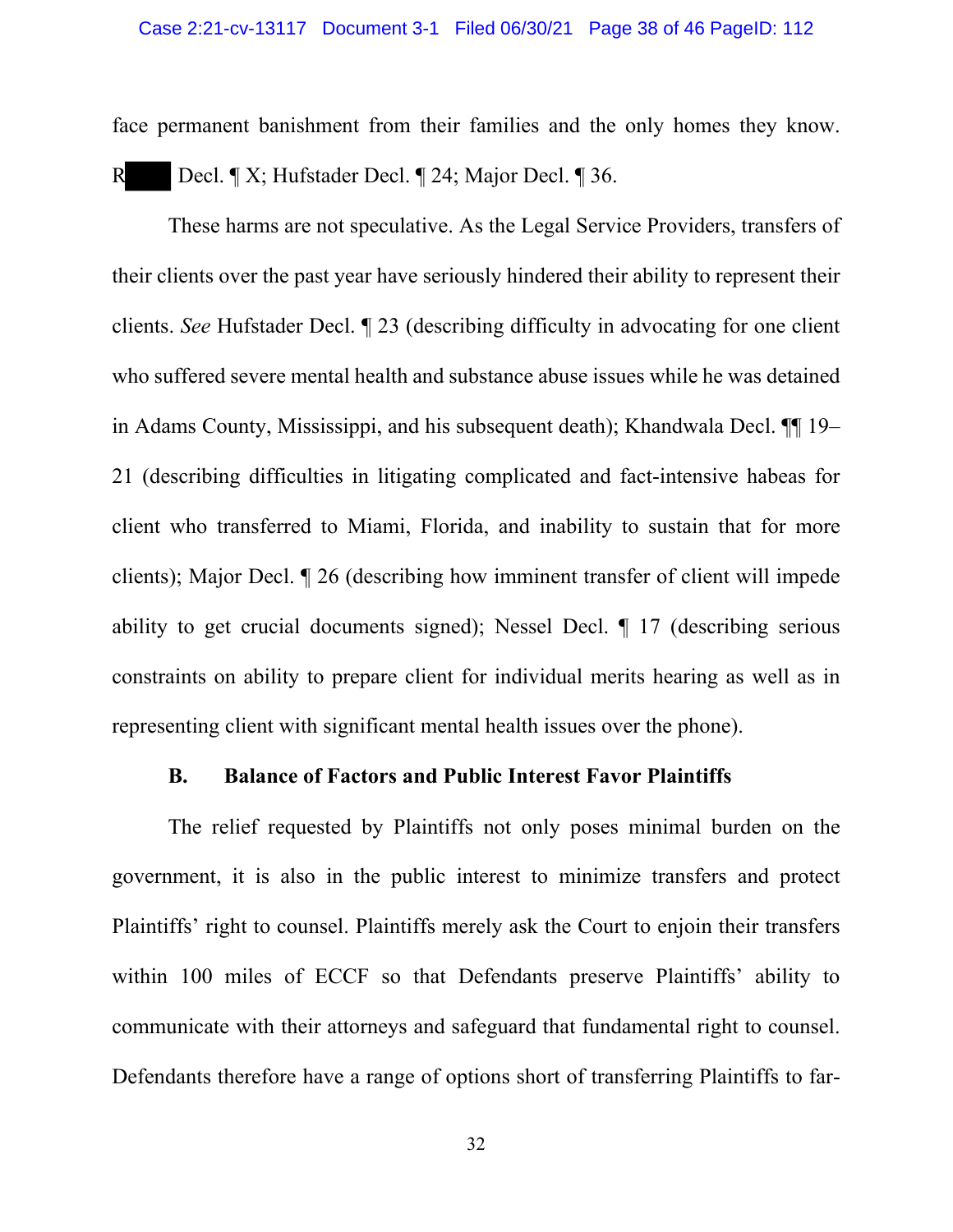off facilities, including releasing them and transferring them to one of the five facilities within the region, or keeping them at ECCF until such releases or transfers can be arranged. It is well-documented that ICE's own alternatives to detention programs are effective and much more cost-efficient than paying for detention bed space. Boggs Decl., Ex. I (U.S. Gov't Accountability Off., GAO-15-26, *Alternatives to Detention: Improved Data and Collection and Analysis Needed to Better Asses Program Effectiveness* 30, 2014) (finding that 99 percent of immigrant participants in ICE's alternative to detention program appeared at scheduled court hearings).<sup>[9](#page-38-0)</sup> Moreover, reducing the number and distance of transfers will not only save the government administrative costs, it will also reduce the risk of COVID-19 transmission. Numerous health experts and ICE itself have acknowledged the role of transfers between facilities in leading to outbreaks across the country. *See, e.g.*, *Savino v. Souza*, 459 F. Supp. 3d 317, 327 (D. Mass. 2020) (discussing Centers for Disease Control and Prevention guidance and ICE's warnings about the dangers of outbreaks from "transfer of incarcerated/detained people between facilities and

<span id="page-38-0"></span><sup>&</sup>lt;sup>9</sup> Thus, multiple courts have cited the efficacy of alternative to detention programs when ordering releases during the COVID-19 pandemic. *See, e.g.*, *Geovani M.-O. v. Decker*, No. 20-5053 (KM), 2020 WL 2511428 at \*7 (D.N.J. May 15, 2020); *Ferreyra v. Decker*, 456 F. Supp. 3d 538, 555 n.6 (S.D.N.Y. 2020) (collecting cases where courts imposed alternatives to detention in light of COVID-19); *Rafael L.O. v. Tsoukaris*, No. 2:20-cv-3481-JMV, 2020 WL 1808843, at \*9 (D.N.J. Apr. 9, 2020) (explaining that ICE can prevent noncitizens from fleeing by "fashioning appropriate conditions of release for each Petitioner")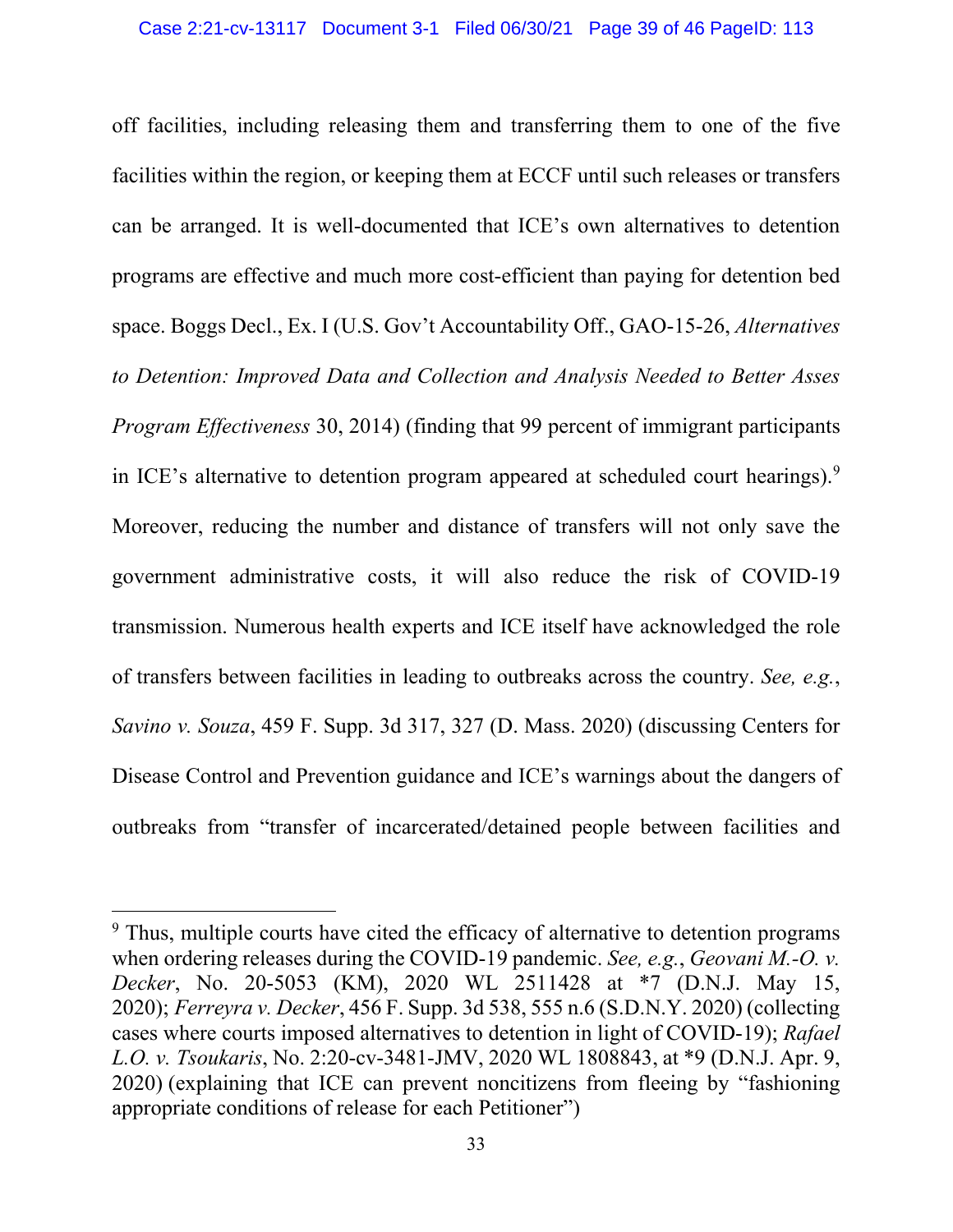systems"); *Immigrant Legal Res. Ctr. v. City of McFarland*, 472 F. Supp. 3d 779, 785 (E.D. Cal. 2020) (enjoining transfers based on federal and state authorities' caution against detainee transfers as an "avoidable risk" that could otherwise cause "unnecessary risks to public health"); *Garcia v. Wolf*, No. 1:20-CV-821-LMB-JFA, 2020 WL 4668189, at \*1 (E.D. Va. Aug. 11, 2020) (same). Thus, ICE's own Pandemic Response Requirements provides limits on when transfers may occur. Boggs Decl., Ex. J at 34 (ICE ERO, COVID-19 Pandemic Response Requirements, Version 6.0, Mar. 16, 2021). Yet without intervention from this Court, Plaintiffs may be transferred to facilities as far as Louisiana and Texas, leading to more individuals spending more time in transit, ultimately ending up in places with low vaccination rates and still-high rates of COVID-19 transmission. Boggs Decl., Ex. K (Felipe De La Hoz, *Recent COVID-19 Spike in Immigration Detention Was a Problem of ICE's Own Making*, The Intercept, June 20, 2021); *id*. Ex. L (Andy Miller, *Stewart County Becomes COVID Hot Spot As Cases Rise at Detention Center*, Rome News-Tribune, June 22, 2021).

Any administrative burden on Defendants are far outweighed by the considerable harm Plaintiffs would otherwise face. *See Innovation Law Lab v. Nielsen*, 342 F. Supp. 3d 1067, 1082 (D. Or. 2018) ("[A]ny such burden on Defendants is more than justified by the need to ensure the fulfillment of Plaintiffs' constitutional rights and to prevent the improper denial of meritorious asylum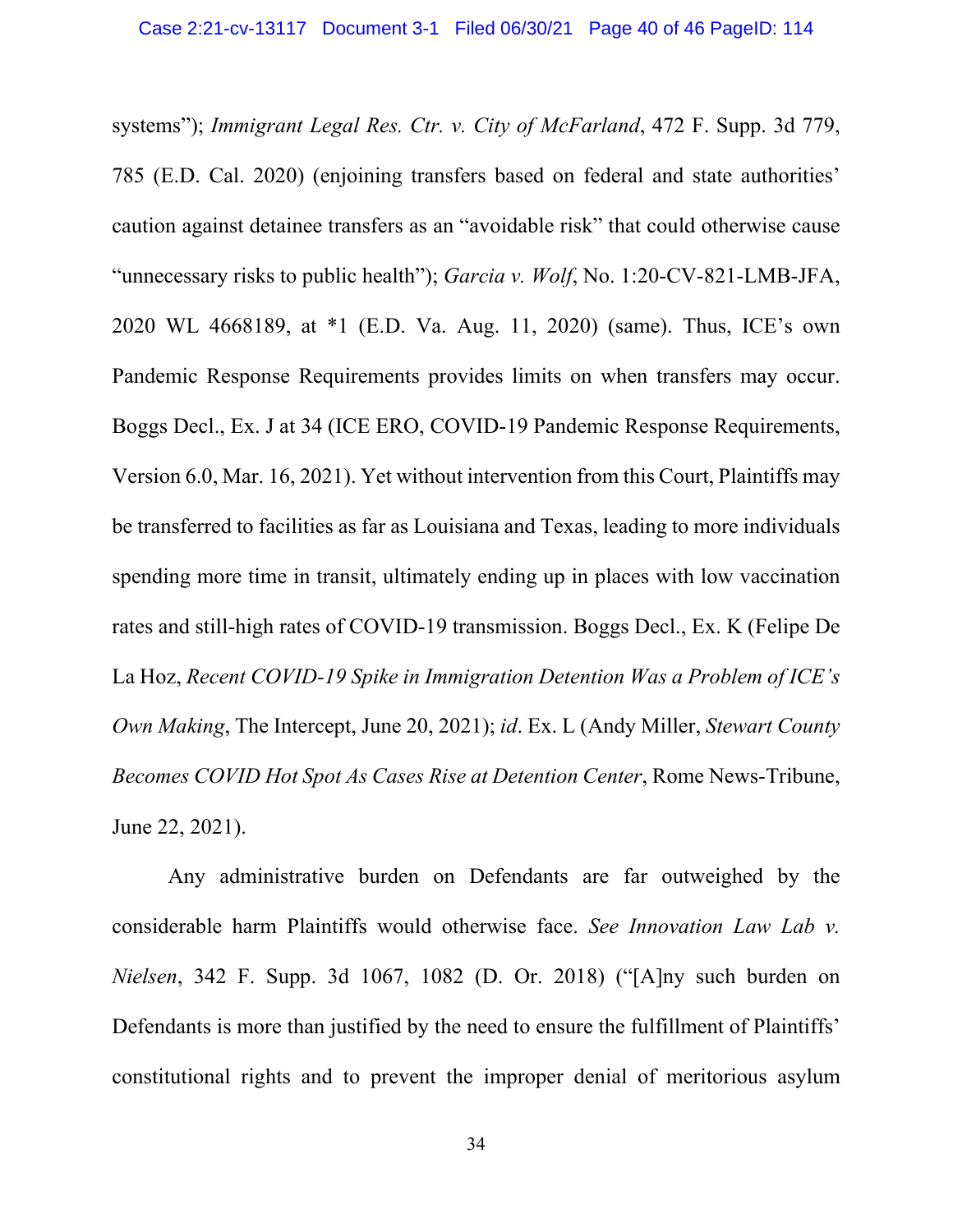applications."). The public interest also favors granting the injunction because it would ensure that the government's conduct complies with the law. *See Osorio-Martinez*, 893 F.3d at 179 ("[I]t is squarely in the public interest to enable individuals to partake of statutory and constitutional rights[.]"); *Am. Beverage Ass'n v. City & Cty. of San Francisco*, 916 F.3d 749, 758 (9th Cir. 2019) ("'[I]t is always in the public interest to prevent the violation of a party's constitutional rights.'" (quoting *Melendres v. Arpaio*, 695 F.3d 990, 1002 (9th Cir. 2012))). And, "[o]f course, there is a public interest in preventing aliens from being wrongfully removed, particularly to countries where they are likely to face substantial harm." *Nken v. Holder*, 556 U.S. 418, 436 (2009).

Finally, Defendants have had ample notice and opportunity to comply with their legal obligations. Since late May 2021, legal providers have repeatedly notified Defendants of the issues that would arise with transfers, and requested that ICE comply with its own policies, the INA, and the Constitution by either releasing their clients or limiting out-of-state transfers. Boggs Decl., Ex. E (ACLU-NJ Letter, June 3, 2021); *id*. Ex. F (NYIFUP Letter, June 4, 2021).

## <span id="page-40-0"></span>**III. The Relief Requested by Plaintiffs Is Necessary to Vindicate Their Rights**

It is well-established that a district court has broad power to remedy constitutional wrongs, and the nature and scope of remedy must be "determined by the violation." *Milliken v. Bradley*, 433 U.S. 267, 281–82 (1997); *Swann v.*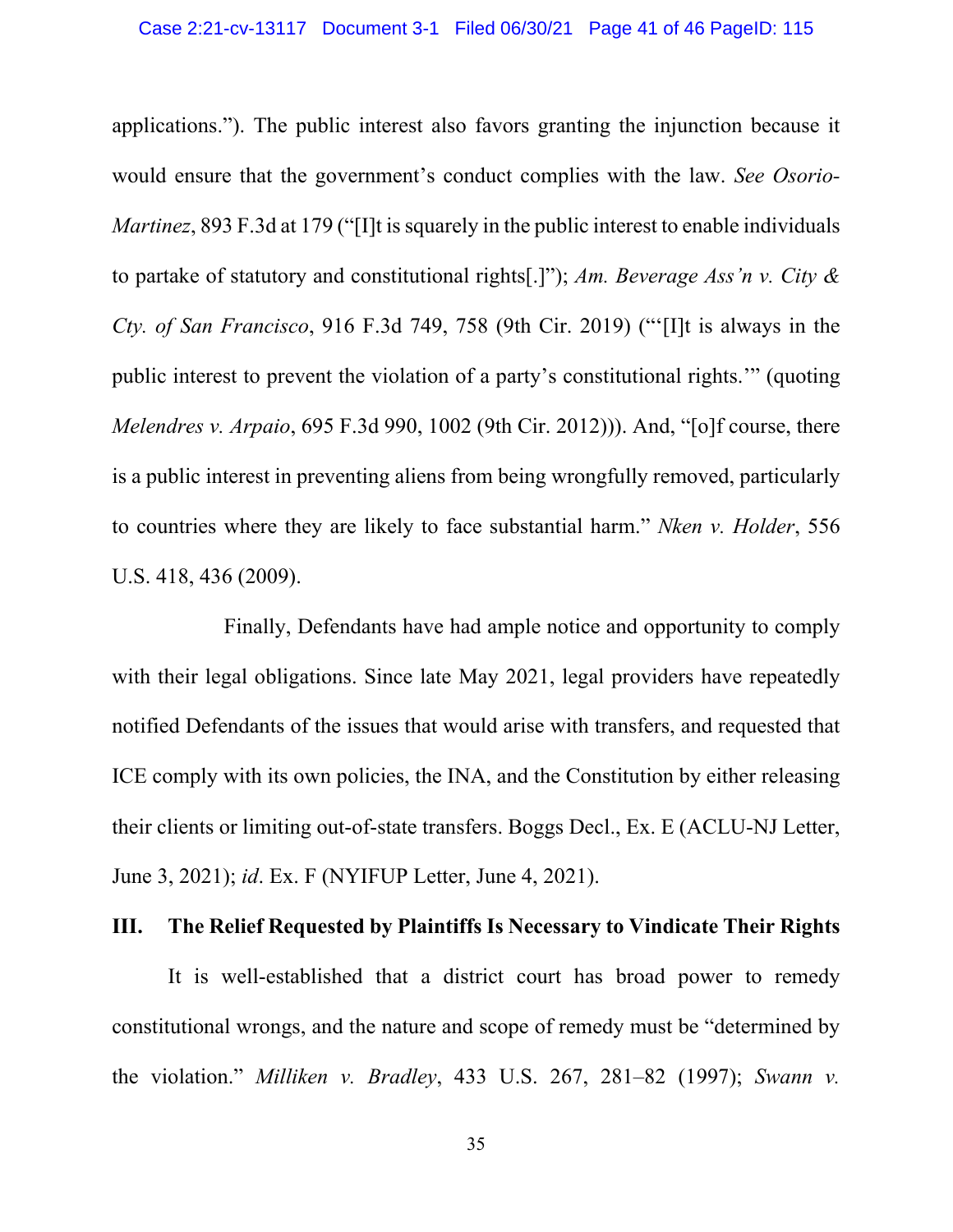*Charlotte-Mecklenburg Bd. of Ed.*, 402 U.S. 1, 15 (1971) ("[T]he scope of a district court's equitable powers to remedy past wrongs is broad, for breadth and flexibility are inherent in equitable remedies."); *Tillery v. Owens*, 907 F.2d 418, 429–30 (3d Cir. 1990). Here, Plaintiffs' request for temporary relief is narrowly tailored to the discrete harms they have identified. Plaintiffs do not request release or a bar on all transfers. Instead, Plaintiffs request only that this Court enjoin Defendants from transferring represented immigrants detained at ECCF to facilities outside a 100 mile radius of ECCF, in order to prevent violations of their constitutional and statutory right to counsel. *See Cobb*, 643 F.2d at 960 (affirming district court's injunction on future transfers without consent of pretrial detainees). Plaintiffs do not demand the release of any immigrants—although nothing in Plaintiffs' request prevent Defendants from exercising their discretion to do so—nor do they ask the Court to grant them any relief they could obtain in immigration court.

While Plaintiffs have sought provisional class certification, this Court may grant the relief that Plaintiffs request without certifying a class, because the relief is necessary to the protect the statutory and constitutional rights of the entire class. For instance, in *McCargo v. Vaughn*, the district court held that a preliminary injunction could cover parties other than named parties without certification. 778 F. Supp. 1341, 1342 (E.D. Pa. 1991) ("There is no general requirement that an injunction affect only the parties in the suit. Where as here an injunction is warranted by a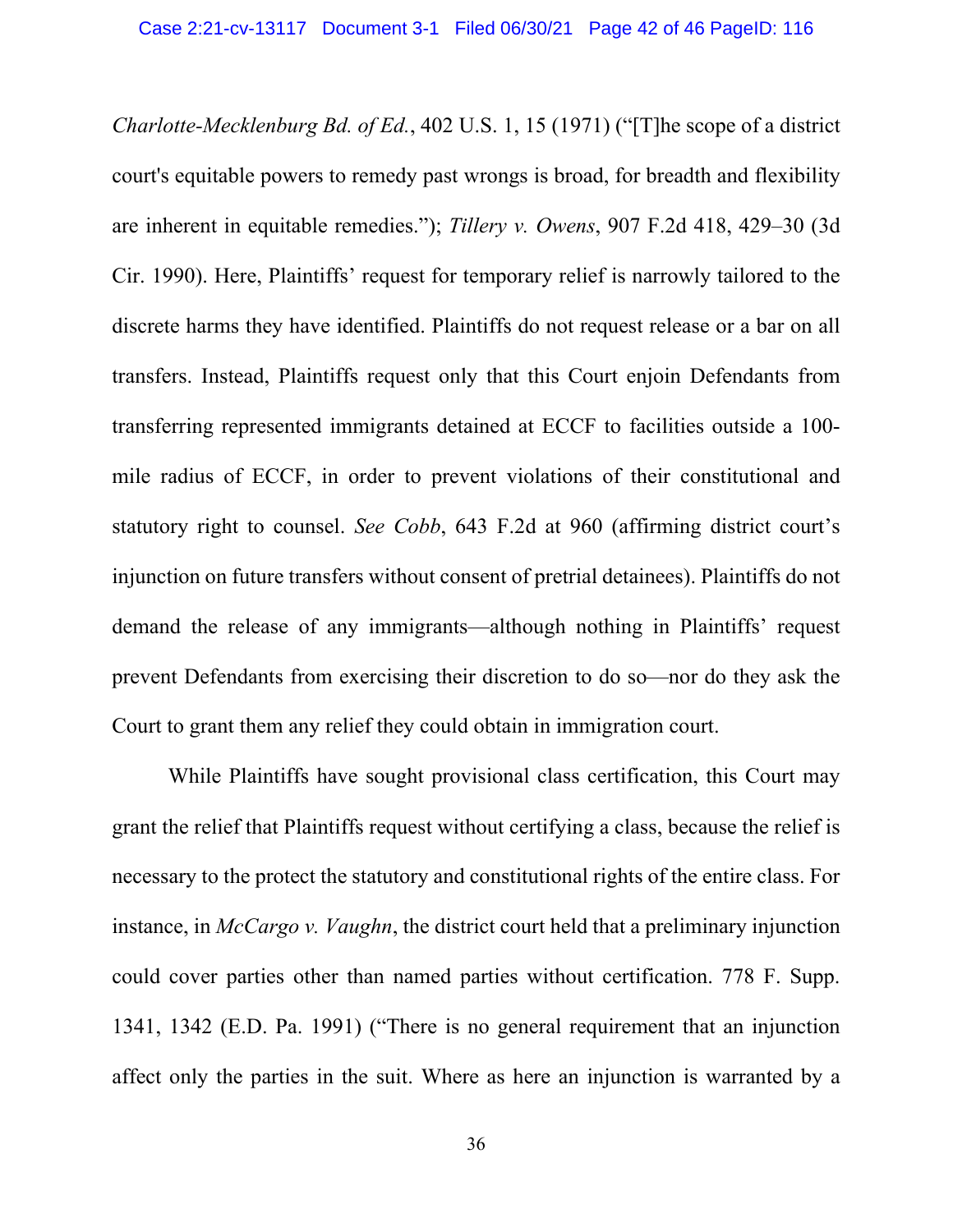finding of defendants' outrageous unlawful practices, the injunction is not prohibited merely because it confers benefits upon individuals who were not named plaintiffs or members of a formally certified class.").[10](#page-42-0) The Supreme Court has also affirmed a district court injunction that extended relief beyond named plaintiffs, absent class certification. *Trump v. Int'l Refugee Assistance Project*, 137 S. Ct. 2080, 2088 (2017). The principle underlying these cases is particularly warranted here, where Plaintiffs have demonstrated that the violations of their constitutional and statutory rights stem from the same practices that Defendants have applied to represented immigrants detained at ECCF.

However, because the Court may conclude that class certification is necessary to provide the relief requested by Plaintiffs, and because time is of the essence,

<span id="page-42-0"></span><sup>10</sup> This holding lines up with case law in other circuits. *See Roe v. Dep't of Def.*, 947 F.3d 207, 233–34 (4th Cir. 2020), *as amended*(Jan. 14, 2020) ("[G]ranting relief to all similarly situated . . . [individuals] is thus the only way to ensure uniform, fair, rational treatment of individuals belonging to a vulnerable, often invisible, class.") (citation omitted); *Easyriders Freedom F.I.G.H.T. v. Hannigan*, 92 F.3d 1486, 1501–02 (9th Cir. 1996); *J.O.P. v. U.S. Dep't of Homeland Sec.*, 409 F. Supp. 3d 367, 376 (D. Md. 2019) ("[C]ourts may enter class-wide injunctive relief before certification of a class."); *Fish v. Kobach*, 189 F. Supp. 3d 1107, 1148 (D. Kan. 2016), ("[C]ase law supports this Court's authority to issue classwide injunctive relief based on its general equity powers before deciding the class certification motion."), *aff'd*, 840 F.3d 710, 752–53 (10th Cir. 2016); *Rodriguez v. Providence Cmty. Corr., Inc.*, 155 F. Supp. 3d 758, 767 (M.D. Tenn. 2015); *see also* 2 William B. Rubenstein, *Newberg on Class Actions* § 4:30 (5th ed.) ("[A] court may issue a classwide preliminary injunction in a putative class action suit prior to a ruling on the class certification motion"); Schwarzer, Tashima and Wagstaffe, *Fed. Civ. P. Before Trial*, § 10:773 at 10–116 (TRG 2008) (explaining that district courts may grant preliminary injunctions whether or not a class has been certified).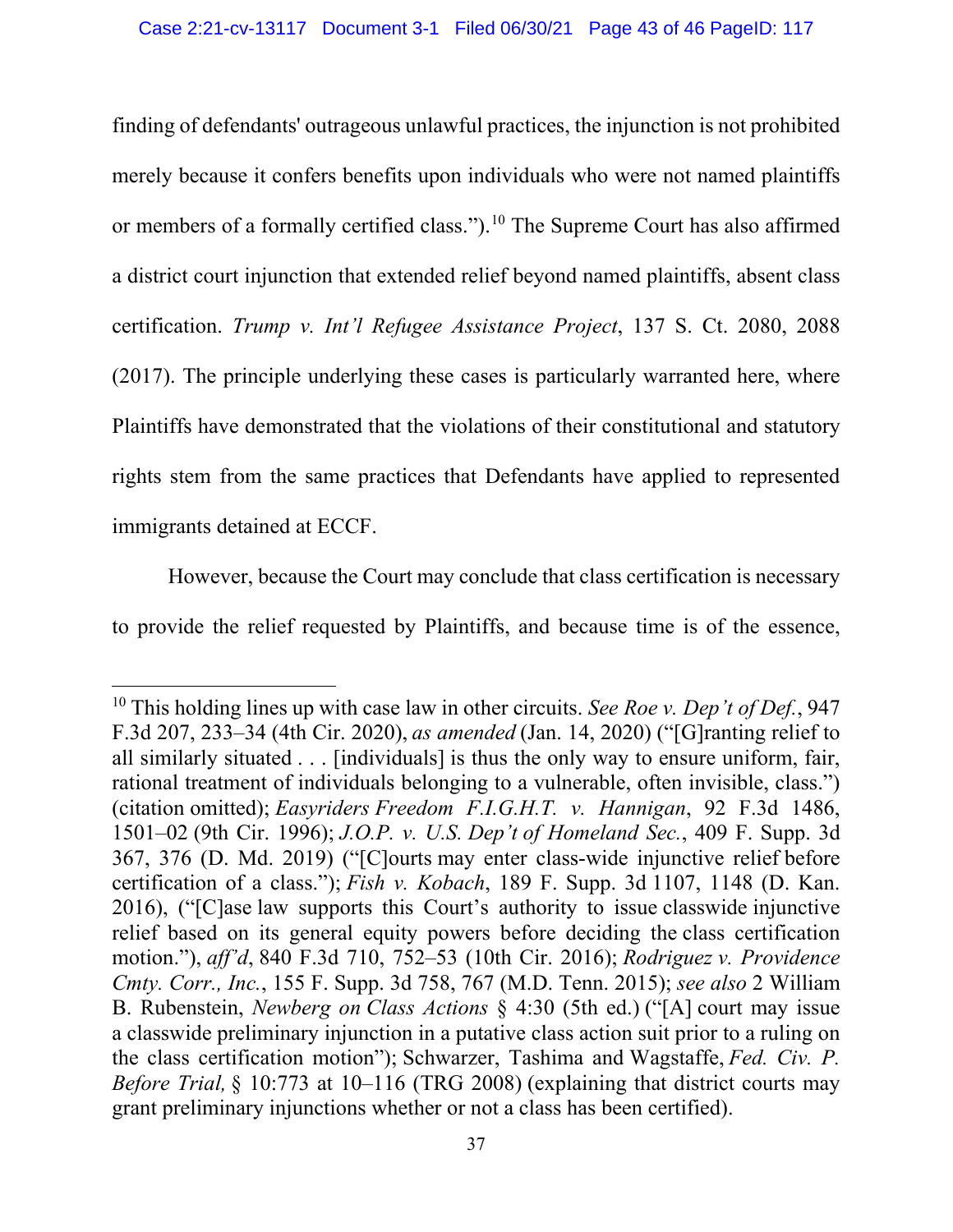Plaintiffs have filed a motion for provisional class certification concurrently with this motion, out of an abundance of caution. That motion demonstrates why this Court should grant class certification for the purpose of providing relief to all detained and represented immigrants in ECCF.

# **CONCLUSION**

For the foregoing reasons, Plaintiffs respectfully request that the Court grant the TRO on behalf of Plaintiffs and the provisional class.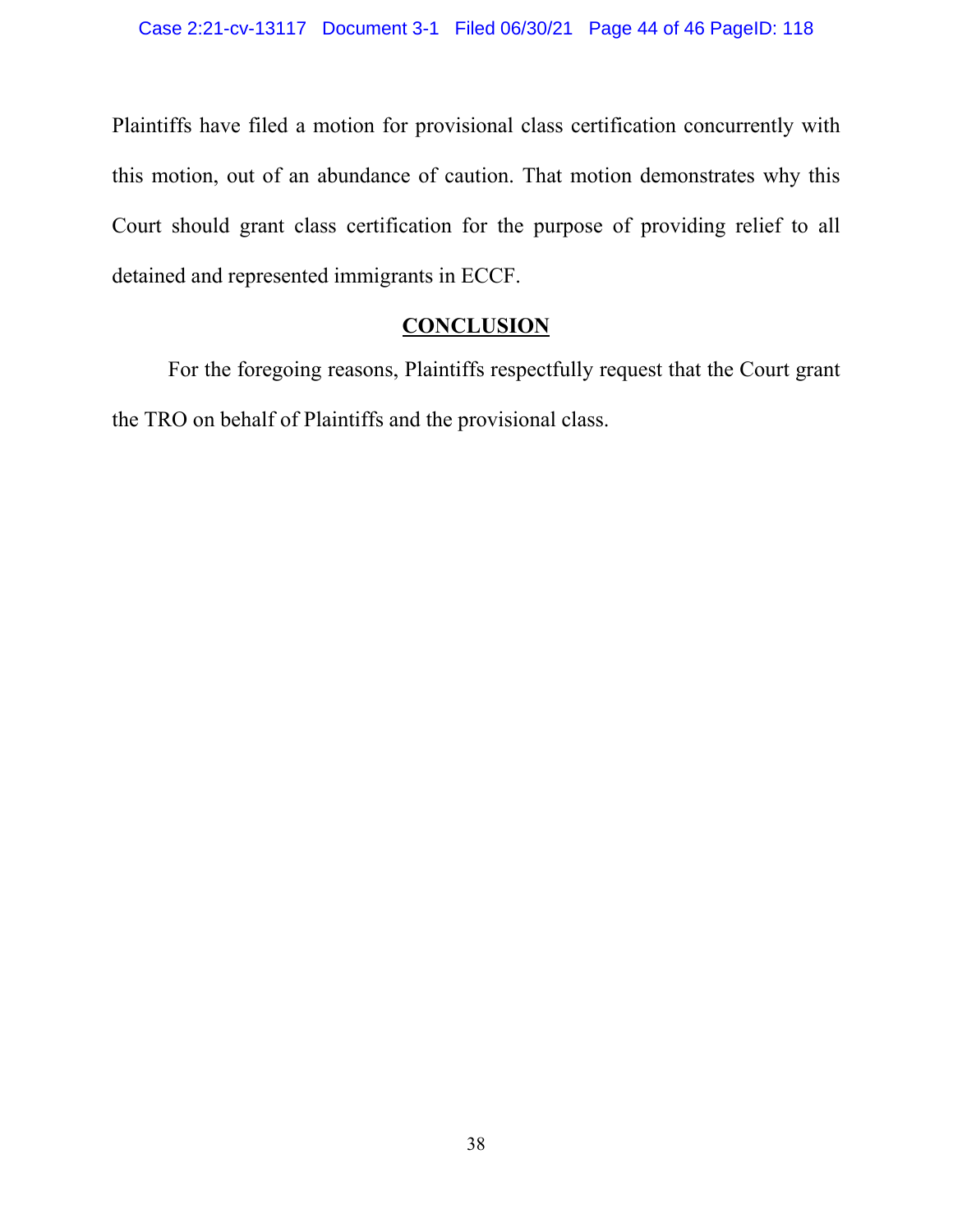## Dated: **June 29, 2021**

Respectfully submitted,

*/s/ Farrin R. Anello* Farrin R. Anello NJ Bar No. 267082019 Jeanne LoCicero NJ Bar No. 024052000 Molly K.C. Linhorst NJ Bar No. 329982020 Shira Wisotsky NJ Bar No. 243172017 **ACLU OF NEW JERSEY FOUNDATION** 570 Broad Street, 11th Floor P.O. Box 32159 Newark, NJ 07102 (973) 854-1713 FAnello@aclu-nj.org JLocicero@aclu-nj.org MLinhorst@aclu-nj.org SWisotsky@aclu-nj.org Sirine Shebaya\* DC Bar No. 1019748 Matthew S. Vogel+\* LA Bar No. 35363 Amber Qureshi++\* Joseph Meyers+++\* CA Bar No. 325183 **National Immigration Project of the National Lawyers Guild (NIPNLG)** 2201 Wisconsin Ave NW, Suite 200 Washington, DC 20007 (202) 656-4788 sirine@nipnlg.org MVogel@nipnlg.org AQureshi@nipnlg.org

JMeyers@nipnlg.org

Judy Rabinovitz\* NY Bar No. JR-1214 Anand Balakrishnan\* CT Bar No. 430329 Ming Cheung\* NY Bar No. 5647763 **ACLU FOUNDATION, IMMIGRANTS' RIGHTS PROJECT** 125 Broad Street, 18th Floor New York, NY 10004 (212) 549-2600 JRabinovitz@aclu.org abalakrishnan@aclu.org MCheung@aclu.org

Carmen Iguina Gonzalez\* DC Bar No. 1644730 **ACLU FOUNDATION, IMMIGRANTS' RIGHTS PROJECT** 915 15th St. NW Washington, DC 20005 (202) 675-2322 CIguina@aclu.org

My Khanh Ngo\* CA Bar No. 317817 **ACLU FOUNDATION, IMMIGRANTS' RIGHTS PROJECT** 39 Drumm Street San Francisco, CA 94111 (415) 343-0770 MNgo@aclu.org

*Attorneys for Petitioner-Plaintiff*